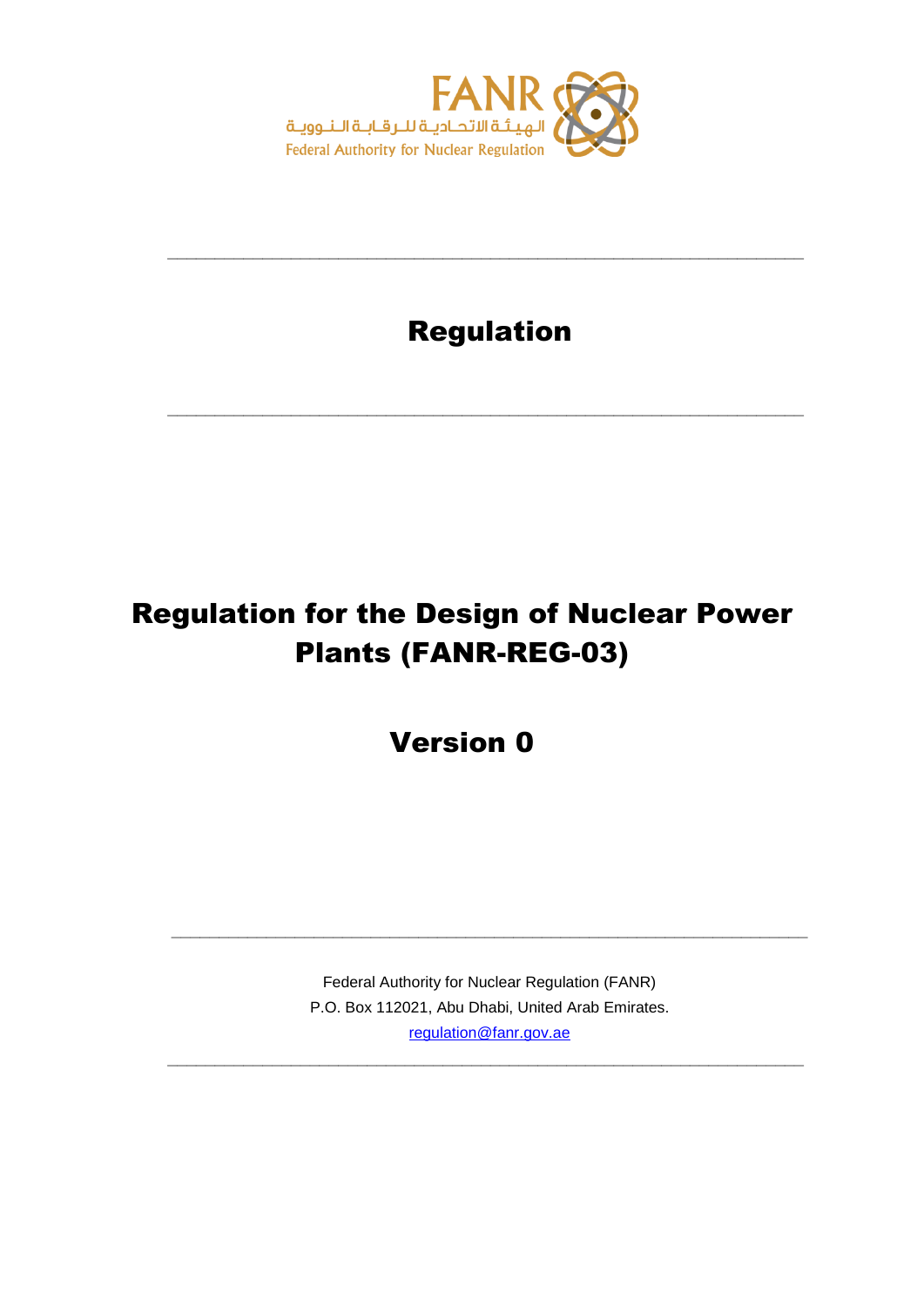# **Contents**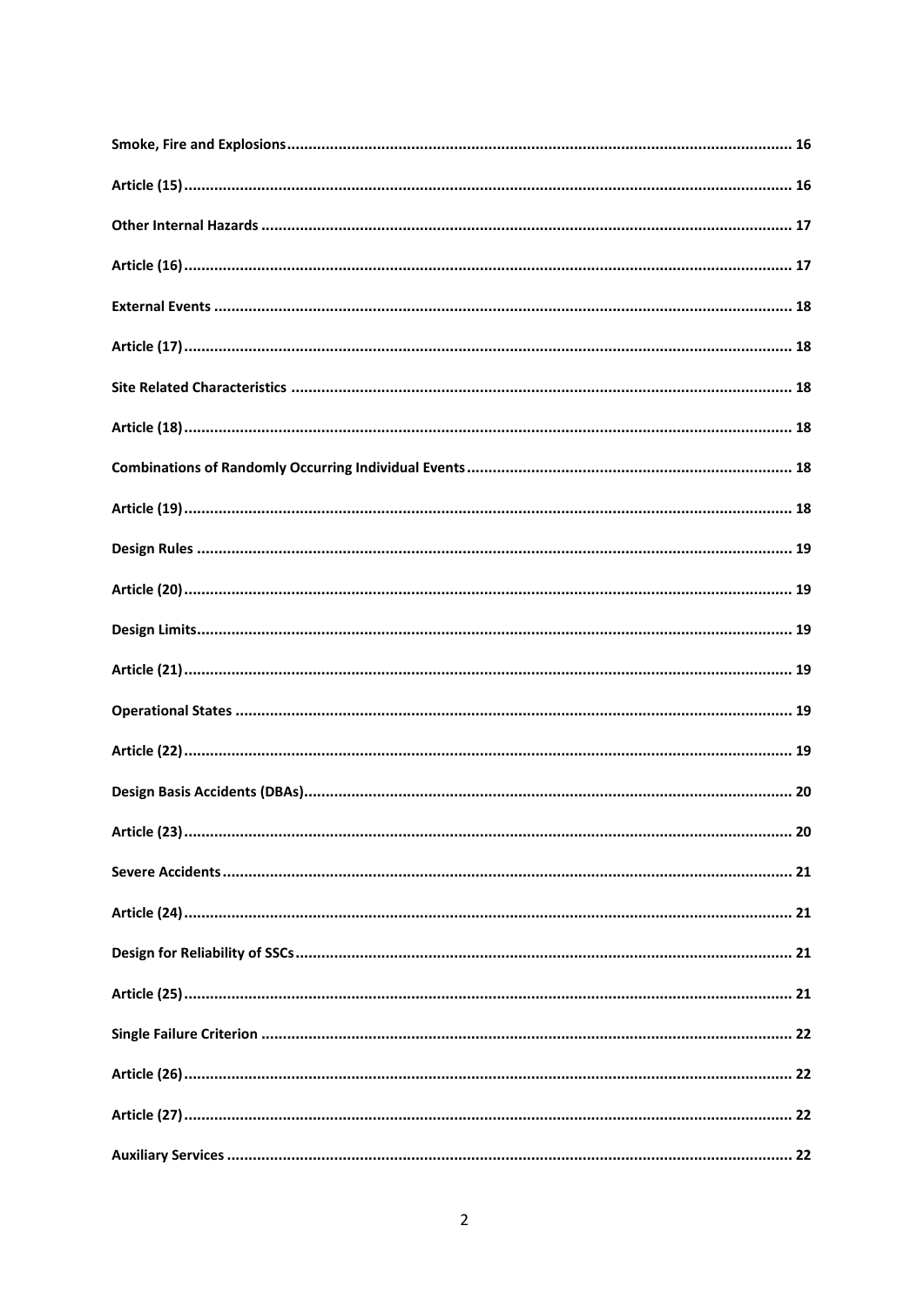| Provision for In-Service Testing, Maintenance, Repair, Inspection and Monitoring  24 |  |
|--------------------------------------------------------------------------------------|--|
|                                                                                      |  |
|                                                                                      |  |
|                                                                                      |  |
|                                                                                      |  |
|                                                                                      |  |
|                                                                                      |  |
|                                                                                      |  |
|                                                                                      |  |
|                                                                                      |  |
|                                                                                      |  |
|                                                                                      |  |
|                                                                                      |  |
|                                                                                      |  |
|                                                                                      |  |
|                                                                                      |  |
|                                                                                      |  |
|                                                                                      |  |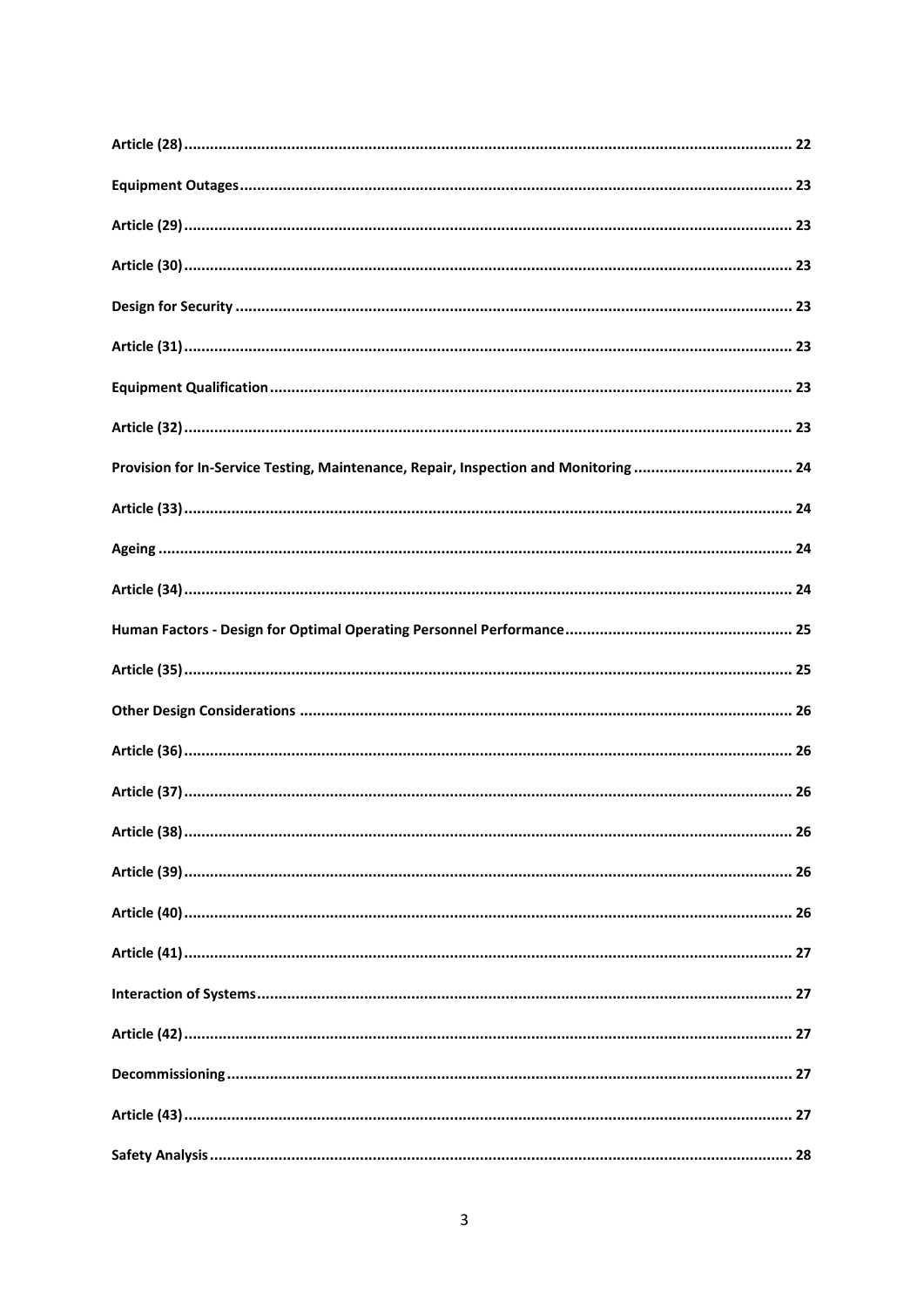| Requirements for Design of Plant Systems - Reactor Core and Associated Features 29 |  |
|------------------------------------------------------------------------------------|--|
|                                                                                    |  |
|                                                                                    |  |
|                                                                                    |  |
|                                                                                    |  |
|                                                                                    |  |
|                                                                                    |  |
|                                                                                    |  |
|                                                                                    |  |
|                                                                                    |  |
|                                                                                    |  |
|                                                                                    |  |
|                                                                                    |  |
|                                                                                    |  |
|                                                                                    |  |
|                                                                                    |  |
|                                                                                    |  |
|                                                                                    |  |
|                                                                                    |  |
|                                                                                    |  |
|                                                                                    |  |
|                                                                                    |  |
|                                                                                    |  |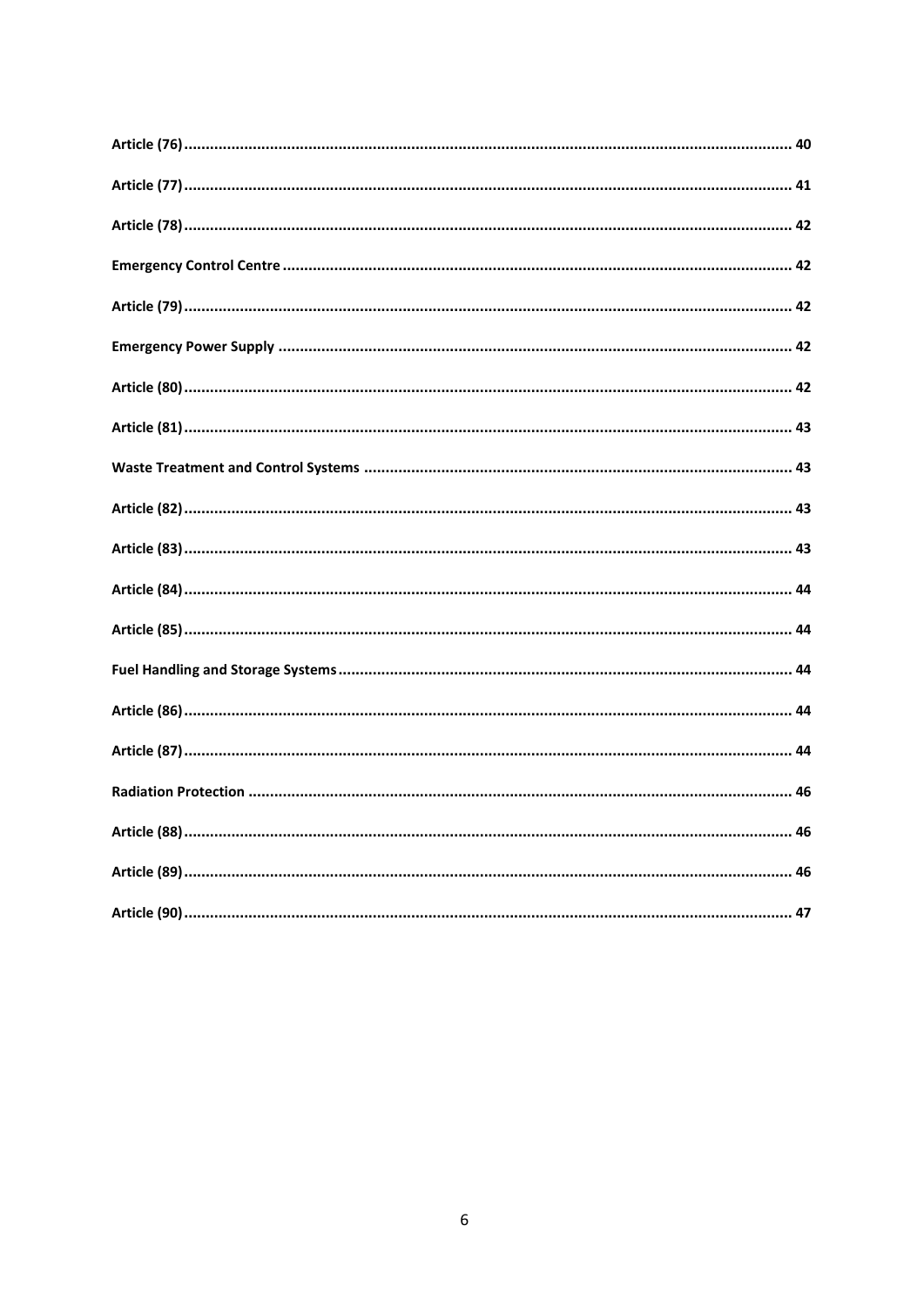# **Definitions**

# **Article (1)**

<span id="page-7-1"></span><span id="page-7-0"></span>For purposes of this regulation, the following terms shall have the meanings set forth below. Other capitalised terms used but not defined herein shall have the meaning ascribed to them in Article 1 of the Federal Law by Decree No. 6 of 2009 Concerning the Peaceful Uses of Nuclear Energy (the Law):

| <b>Active Component</b>                             | A component whose functioning depends on an external<br>input such as actuation, mechanical movement or supply of<br>power.                                                                                                                                                                                             |
|-----------------------------------------------------|-------------------------------------------------------------------------------------------------------------------------------------------------------------------------------------------------------------------------------------------------------------------------------------------------------------------------|
| <b>Accident Conditions</b>                          | Deviations from Normal Operation more severe<br>than<br>Anticipated Operational Occurrences, including DBAs and<br>Severe Accidents.                                                                                                                                                                                    |
| <b>Accident Management</b>                          | The taking of a set of actions during the evolution of a<br>beyond DBA:                                                                                                                                                                                                                                                 |
|                                                     | to prevent the escalation of the event into a Severe<br>$\bullet$<br>Accident;                                                                                                                                                                                                                                          |
|                                                     | • to mitigate the consequences of a Severe Accident;<br>and                                                                                                                                                                                                                                                             |
|                                                     | to achieve a safe stable state in the long term.                                                                                                                                                                                                                                                                        |
| <b>ALARA</b>                                        | As Low As Reasonably Achievable                                                                                                                                                                                                                                                                                         |
| <b>Anticipated Operational</b><br><b>Occurrence</b> | An operational process deviating from Normal Operation<br>which is expected to occur at least once during the operating<br>lifetime of a Nuclear Facility but which, in view of appropriate<br>Design provisions, does not cause any significant damage to<br>Items Important to Safety or lead to Accident Conditions. |
| <b>Beyond Design Basis</b><br><b>Threats (BDBT)</b> | A threat, identified in the Assessment that, while not included<br>in the Design Basis Threat, remains credible. Threats<br>beyond the DBT need to be taken into account to ensure the<br><b>Physical Protection of Nuclear Facilities</b>                                                                              |
| <b>Channel</b>                                      | An arrangement of interconnected components within a<br>system that initiates a single output. A Channel loses its<br>identity where single output signals are combined with<br>signals from other Channels (e.g. from a monitoring Channel<br>or a Safety actuation Channel).                                          |
| <b>Common Cause Failure</b>                         | Failure of two or more SSCs due to a single specific event or<br>cause                                                                                                                                                                                                                                                  |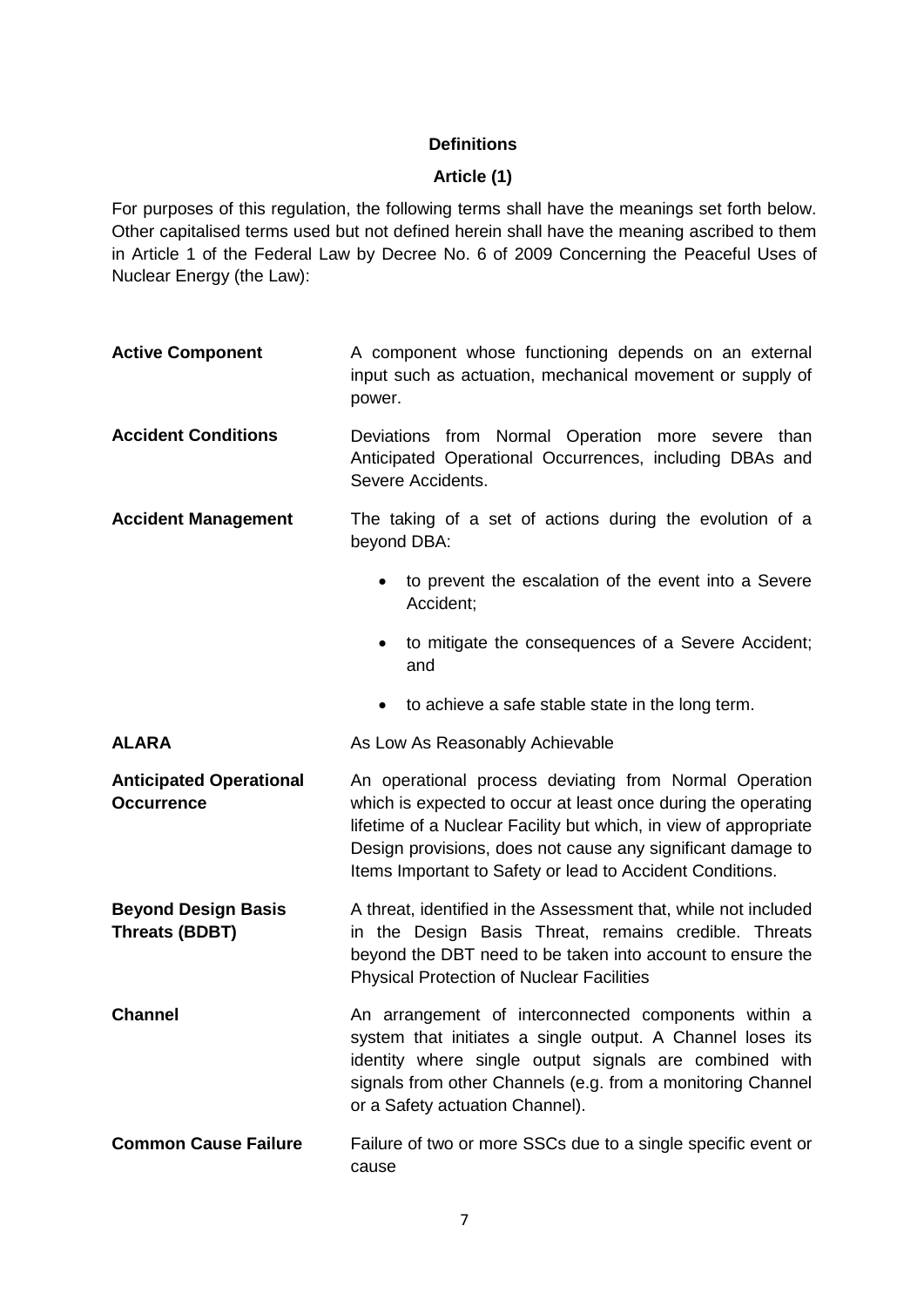- **Control Systems** Instrumentation, hardware and software used to monitor, maintain or change the Operating State of the plant systems or components. Control Systems are functionally independent of the Protection Systems required Safety Systems actuation (although some components, such as sensors, may be shared).
- **Cyber Security** The protection of equipment, systems, and networks against attacks by individuals or organisations that would seek to cause harm, damage, or adversely affect the confidentiality, integrity, or availability of an information system or that seek to use an information control system for an unauthorized purpose that will affect the functions performed by such equipment, systems, and networks. Cyber Security provides a high assurance that digital computer, network and communication systems are adequately protected against cyber attacks up to and including the DBT.
- **Defence-in-Depth** A hierarchical deployment of different levels of diverse equipment and procedures to prevent the escalation of Anticipated Operational Occurrences and to maintain the effectiveness of physical barriers placed between a Radiation Source or Radioactive Material and workers, members of the public or the environment, in Operational States and, for some barriers, in Accident Conditions.
- **Design Basis Accident (DBA)** Accident Conditions against which a Nuclear Facility is designed according to established Design criteria, and for which the damage to the fuel and the release of Radioactive Material are kept within authorized limits.
- **Design Basis Threat (DBT)** The attributes and characteristics of potential insiders and/or external adversaries who might attempt unauthorised removal of Nuclear Material or sabotage, against which a Physical Protection System is designed and evaluated.
- **Diversity** The presence of two or more redundant systems or components to perform an identified function, where the different systems or components have different attributes so as to reduce the possibility of Common Cause Failure.
- **Dust Storm Particles of dust energetically lifted by a strong and turbulent** wind. Dust Storms are usually associated with hot, dry, and windy conditions. Dust particles typically have a diameter less than 0.08 mm and consequently can be lifted to far greater heights than sand
- **Functional Isolation** Prevention of influences from the mode of Operation or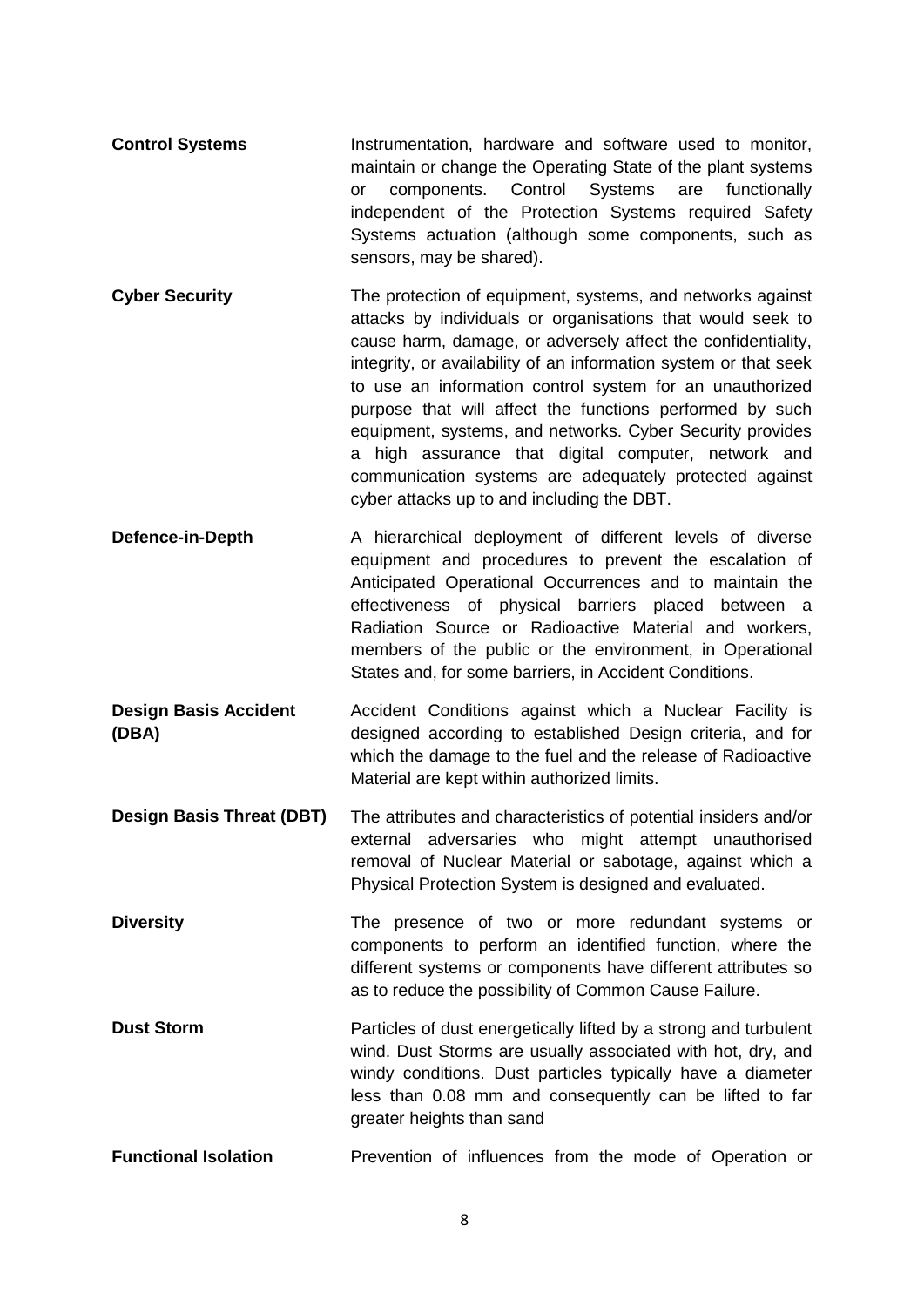failure of one circuit or system on another.

- **Independent Safety Verification (ISV)** A written verification performed by suitably qualified and experienced individuals, who did not participate in the original Safety Assessment, to determine whether the approach taken in conducting such Safety Assessment was reasonable and in accordance with international best practice.
- **Items Important to Safety** An item that is part of a Safety Group and/or whose malfunction or failure could lead to radiation exposure of the site personnel or members of the public, including:
	- Those SSCs whose malfunction or failure could lead to undue radiation exposure of site personnel or members of the public;
	- Those SSCs that prevent Anticipated Operational Occurrences from leading to Accident Conditions;

Those features that are provided to mitigate the consequences of malfunction or failure of SSCs.

- **Operational States** States defined under Normal Operation and Anticipated Operational Occurrences.
- **Normal Operation Operation** Operation within specified operational limits and conditions. for a Nuclear Facility this includes start-up, power operation (including low power), shutting down and shutdown, maintenance, testing and refuelling
- **Passive Component** A component whose functioning does not depend on an external input such as actuation, mechanical movement or supply of power.
- **Physical Separation** Separation by geometry (distance, orientation, etc.), by appropriate barriers, or by a combination thereof.

**Plant States.** Includes Operational States and accident states. Operational states consist of Normal Operation and Anticipated Operational Occurrences. Accident Conditions consist of DBAs and beyond DBAs

**Postulated Initiating Event (PIE)** An event identified in Design as leading to Anticipated Operational Occurrences or Accident Conditions. This means that a PIE is not an accident itself; it is the event that initiates a sequence and that leads to an operational occurrence, a DBA or a Severe Accident depending on the additional failures that occur. Typical examples are: equipment failures (including pipe breaks), human errors,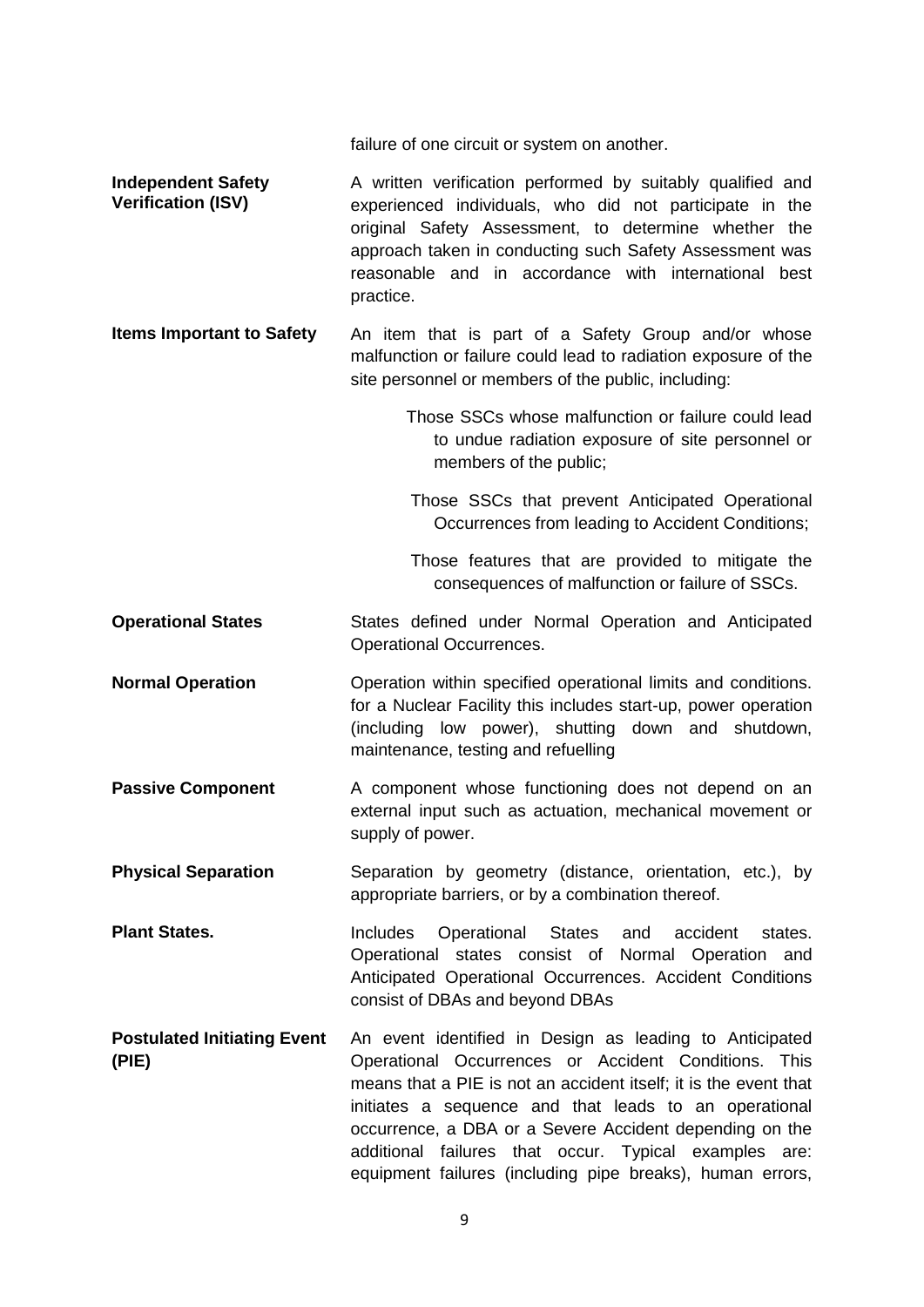human induced events and natural events. **Probabilistic Risk Assessment (PRA)** A comprehensive, structured approach to identifying failure scenarios constituting a conceptual and mathematical tool for deriving numerical estimates of risk. Level 1 comprises the Assessment of failures leading to the determination of the frequency of core damage. Level 2 constitutes the Assessment of containment response and leads to the determination of frequency of containment failure resulting in release to the environment of a given percentage of the reactor core"s inventory of radionuclides. **Protection System** System which monitors the Operation of a reactor and which, on sensing an abnormal condition, automatically initiates actions to prevent an unsafe or potentially unsafe condition. **Redundancy Provision of alternative (identical or diverse) SSCs, so that** any one can perform the required function regardless of the state of operation or failure of any other. **Safety Function** A specific purpose that must be accomplished for Safety. **Safety Group** The assembly of equipment designated to perform all actions required for a particular PIE to ensure that the limits specified in the design basis for Anticipated Operational Occurrences and DBAs are not exceeded. **Safety System** A system important to Safety, provided to ensure the safe shutdown of the reactor or the residual heat removal from the core, or to limit the consequences of Anticipated Operational Occurrences and DBAs. **Safety System Settings** The levels at which protective devices are automatically actuated in the event of Anticipated Operational Occurrences or Accident Conditions, to prevent Safety limits being exceeded. **Sandstorm An ensemble of particles of sand energetically lifted by a** strong and turbulent wind. The forward portion of the sandstorm may have the appearance of a wide and high wall. The height to which sand is raised will increase with increasing wind speed and instability. **Severe Accidents** Accident Conditions more severe than a DBA and involving significant core degradation **Single Failure A** failure which results in the loss of capability of a component to perform its intended Safety Function(s), and any consequential failure(s) which result from it.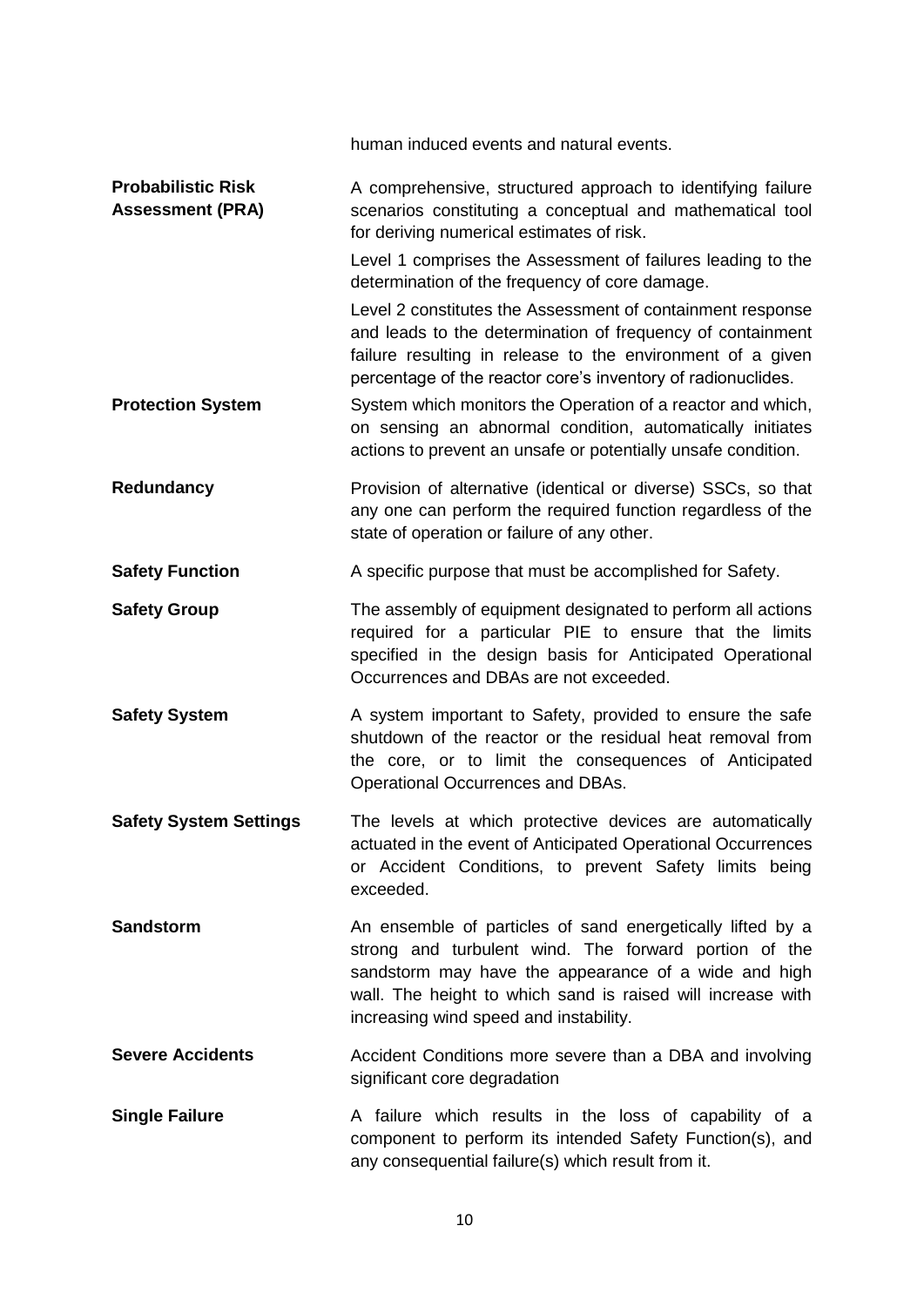- **Single Failure Criterion** A criterion (or requirement) applied to a *system* such that it must be capable of performing its task in the presence of any Single Failure
- **Structures, Systems and Components (SSCs)** A general term encompassing all the elements of a Facility or Activity which contributes to protection and Safety, except human factors. Structures are the passive elements such as building vessels and shielding. A System comprises several components assembled in such a way as to perform a specific active function and a Component is a discrete element of a system.
- **Ultimate Heat Sink** A medium into which the residual heat can always be transferred, even if all other means of removing the heat have been lost or are insufficient.

# **Objective and Scope**

# **Article (2)**

- <span id="page-11-1"></span><span id="page-11-0"></span>1. The objective of this regulation is to establish the requirements for the Design of one or more Nuclear Power Plant. The regulation establishes Design requirements for SSCs important to Safety that must be met for safe operation of a Nuclear Facility, and for preventing or mitigating the consequences of potential events that could jeopardise Safety. It also establishes requirements for a comprehensive Safety Assessment, which is carried out in order to identify the potential hazards that may arise from the Operation of the Nuclear Facility, under the various Plant States (Operational States and incident/Accident Conditions). The Safety Assessment process includes the complementary techniques of deterministic Safety analysis and Probabilistic Risk Assessment.
- 2. This regulation applies to any applicant seeking a License to construct or operate a Nuclear Facility in the State, or any Licensee operating a Nuclear Facility in the State.

# **Article (3)**

- <span id="page-11-2"></span>1. The scope of this regulation covers the principal requirements for the Design of a Nuclear Power Plants, including the requirements for Defence-in-Depth and Radiation Protection, general Nuclear Facility Design requirements and Design requirements applicable to specific plant SSCs.
- 2. Design requirements related to Physical Protection of Nuclear Materials and Nuclear Facilities, including Physical Protection System, access authorisation and control, protection against potential insider threats, Cyber Security, Safety and security interface, and the development of Nuclear Security plan are organised under FANR-REG-08: Regulation for the Physical Protection for Nuclear Materials and Nuclear Facilities.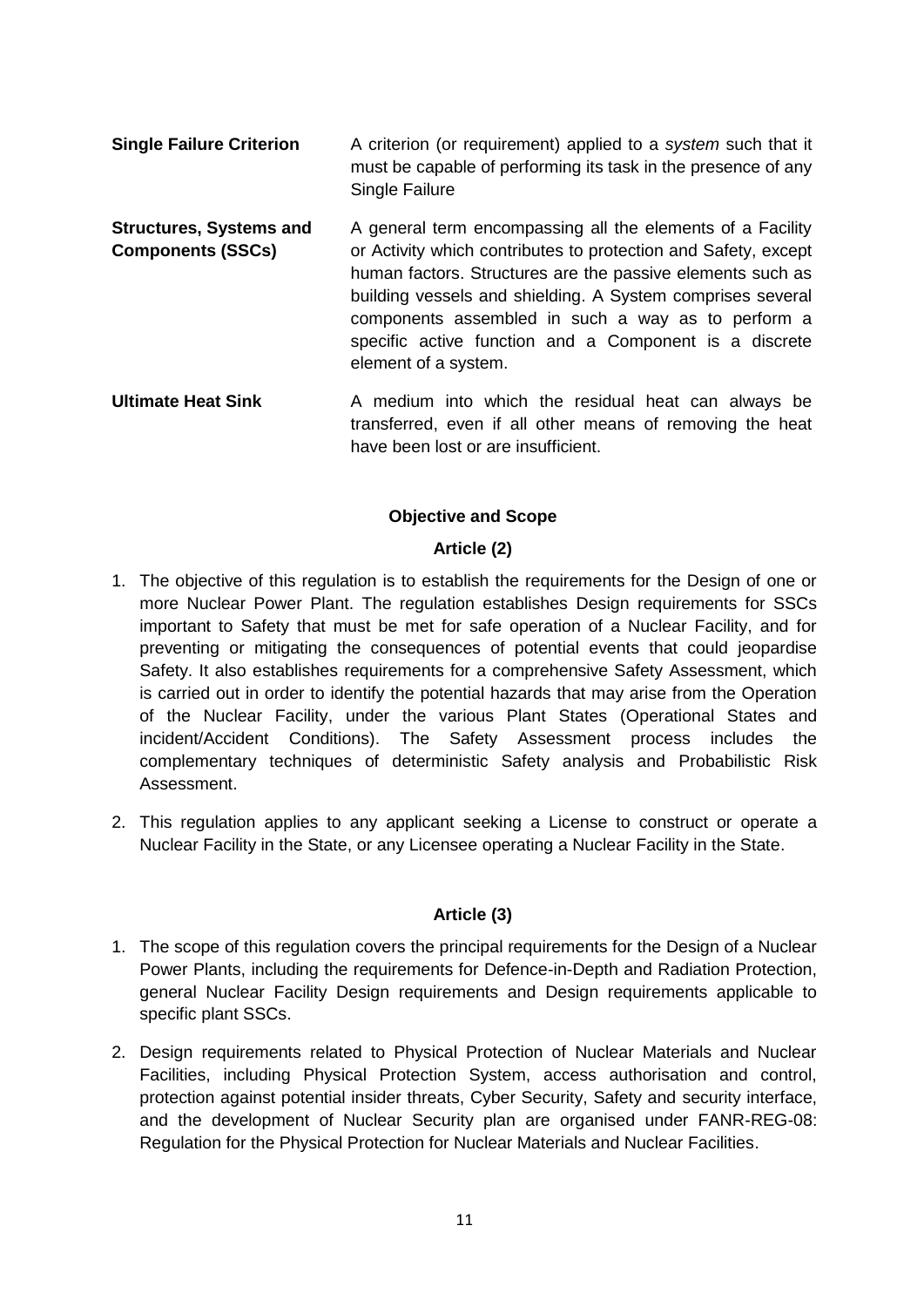3. For Beyond Design Basis Threat, Article 41 of this regulation identifies the need for plantspecific Assessments, which allow for the use of different acceptance criteria from the design process, for the impact and consequences of the loss of large areas of the Nuclear Facility due to large fires and explosions stemming from any malicious cause.

# **General Requirements**

# **Article (4)**

- <span id="page-12-1"></span><span id="page-12-0"></span>1. SSCs important to Safety shall be designed according to internationally recognised codes and standards and shall be of a Design proven by experience analysis and test and shall be selected to be consistent with the plant reliability goals necessary for Safety. Codes and standards shall be identified, and evaluated to determine their applicability, adequacy, and sufficiency and shall be supplemented or modified as necessary to ensure that the final quality is commensurate with the necessary Safety Function.
- 2. Where an unproven Design or feature is introduced or there is a departure from an established engineering practice, Safety shall be demonstrated to be adequate by means of appropriate supporting research programmes, performance tests with specific acceptance criteria, and the examination of operational experience from other relevant applications. New Designs or features shall be adequately tested before being brought into service and shall be monitored in service, to verify that the expected behaviour is achieved.
- 3. In the selection of equipment, consideration shall be given to both spurious operation and unsafe failure modes (e.g. failure to trip when necessary). Where failure of a SSC has to be expected and accommodated by the Design, preference shall be given to equipment that exhibits a predictable and revealed mode of failure and facilitates repair or replacement.

# **Article (5)**

- <span id="page-12-2"></span>1. A Safety Assessment shall be carried out to confirm that the Design as delivered for fabrication, for Construction and as built meets the Safety requirements set out at the beginning of the Design process.
- 2. The Safety Assessment shall be part of the Design process, with iteration between the Design and confirmatory analytical activities, and increasing in the scope and level of detail as the design programme progresses.
- 3. The basis for the Safety Assessment shall be data derived from the Safety analysis (which includes the PRA), previous Construction and operational experience, results of supporting research and proven engineering practice.
- 4. Lessons Learned and Safety Research The Design shall take due account of relevant Design, fabrication, Construction, Commissioning, operating and Decommissioning experience that has been gained from other Nuclear Facilities and of the results of relevant research programmes.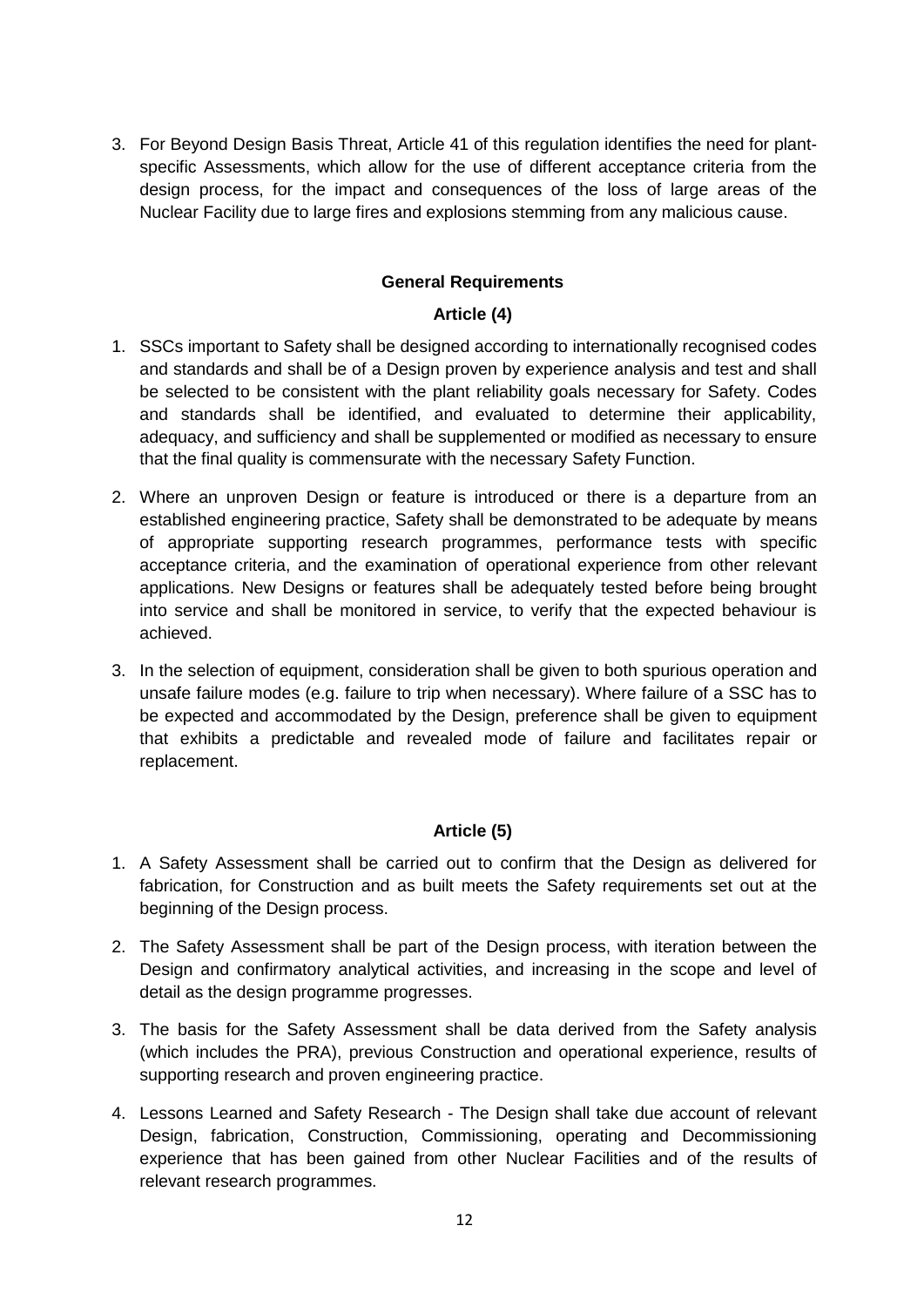#### **Article (6)**

<span id="page-13-1"></span><span id="page-13-0"></span>The applicant/Licensee shall ensure that an ISV of the Safety Assessment is performed before the Design is submitted to the Authority.

# **Principal Technical Requirements**

# **Article (7)**

- <span id="page-13-2"></span>1. In the design process, Defence-in-Depth shall be incorporated. The Design therefore shall:
	- a. provide multiple physical barriers to the uncontrolled release of Radioactive Materials to the environment;
	- b. provide Safety margin, and the Construction shall be of high quality, so as to provide confidence that plant failures and deviations from Normal Operations are minimised and accidents prevented;
	- c. provide for control of the Nuclear Facility behaviour during and following events, using inherent and engineered features
	- d. provide for supplementing control of the Nuclear Facility, by the use of automatic activation of Safety Systems to minimise operating personnel actions in the early phase of PIEs,
	- e. provide for equipment and procedures to control the course and limit the consequences of accidents; and
	- f. Provide multiple means for ensuring that each of the fundamental Safety Functions, i.e. control of the reactivity, heat removal, and the confinement of Radioactive Materials is performed, thereby ensuring the effectiveness of the barriers and mitigating the consequences of any PIEs.
- 2. To maintain Defence-in-Depth, the Design shall prevent as far as practicable:
	- a. Challenges to the integrity of physical barriers;
	- b. Failure of a barrier when challenged; and
	- c. Failure of a barrier as a consequence of failure of another barrier.
- 3. The Design shall take into account the fact that the existence of multiple levels of defence is not a sufficient basis for continued power Operation in the absence of one level of defence. All levels of defence shall be available at all times, although some relaxations may be specified for the various operational modes other than power operation.
- 4. The objective of the Safety approach shall be: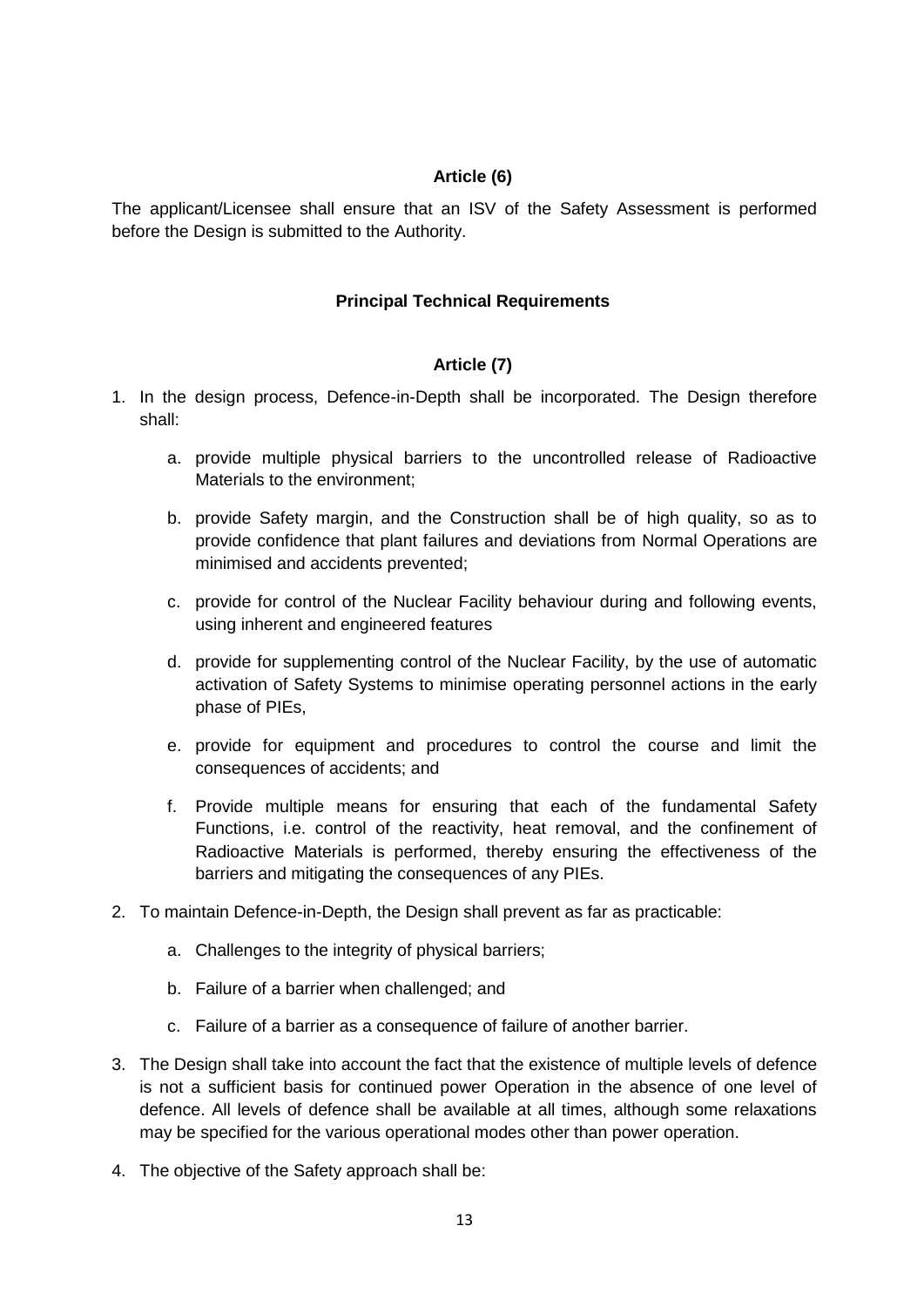- a. to provide adequate means to maintain the Nuclear Facility in a Normal Operational state;
- b. to ensure the proper short term response immediately following a PIE; and
- c. To facilitate the management of the Nuclear Facility in and following any DBA, and in those selected Accident Conditions beyond the DBAs.

# **Article (8)**

- <span id="page-14-0"></span>1. To ensure Safety, the following fundamental Safety Functions shall be performed in Operational States, in and following a DBA and, to the extent practicable, on the occurrence of those selected Accident Conditions that are beyond the DBAs:
	- a. Control of reactivity;
	- b. Removal of heat from the core;
	- c. Confinement of Radioactive Materials and control of operational Discharges, as well as limitation of accidental releases.
- 2. A systematic approach shall be followed to identify the SSCs that are necessary to fulfil the Safety Functions at the various times following a PIE.

# **Article (9)**

<span id="page-14-1"></span>The plant Design for accident prevention and plant Safety characteristics shall be such that its sensitivity to PIEs is minimised. The expected plant response to any PIE shall be as follows:

- 1. A PIE produces no significant Safety related effect or produces only a change in the Nuclear Facility towards a safe condition by inherent characteristics; or
- 2. Following a PIE, the Nuclear Facility is rendered safe by passive Safety features or by the action of Safety Systems that are continuously available to perform functions necessary to control the PIE ; or
- 3. Following a PIE, the Nuclear Facility is rendered Safe by the action of Safety Systems that need to be brought into service in response to the PIE; or
- 4. Following a PIE, the Nuclear Facility is rendered safe by specified procedural actions.

# **Article (10)**

- <span id="page-14-2"></span>1. All actual and potential sources of radiation shall be identified and provision shall be made to ensure that sources are kept safe and secure under technical, physical and administrative control.
- 2. Measures shall be provided to ensure that radiation Doses to the public and to site personnel during Operation, including Maintenance and Decommissioning, do not exceed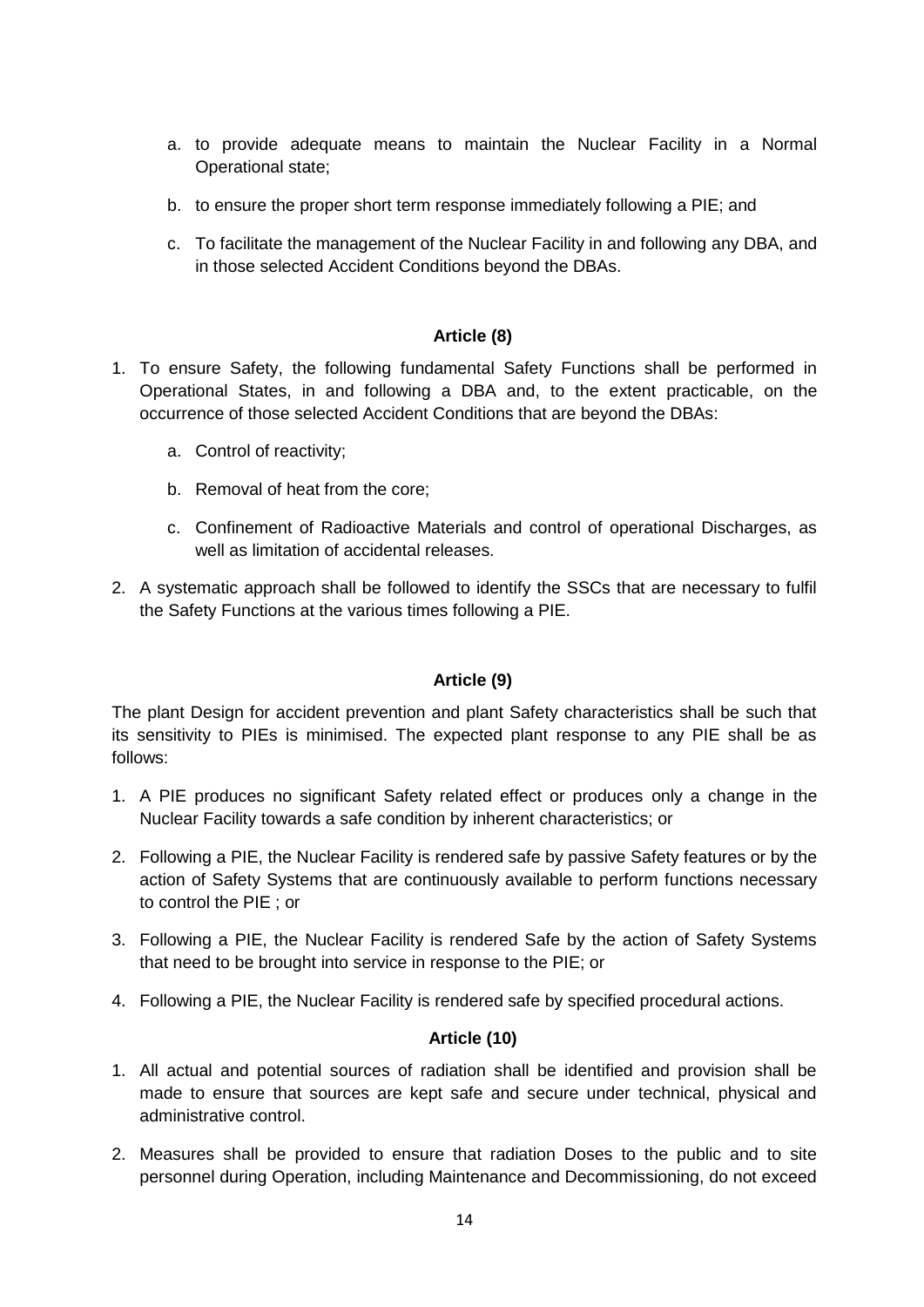prescribed limits (ref: FANR-REG-04; Regulation for Radiation Dose Limits and Optimisation of Radiation Protection for Nuclear Facilities) and also that protection is optimised in accordance with that regulation.

- 3. The Design shall have as an objective the prevention or, if this fails, the mitigation of radiation exposures resulting from DBAs and selected Severe Accidents. Design provisions shall be made to ensure that potential radiation Doses to the public and the site personnel do not exceed the criteria approved by the Authority.
- <span id="page-15-0"></span>4. Plant States that could potentially result in high radiation Doses or radioactive releases shall be restricted to a very low likelihood of occurrence, and it shall be ensured that the potential radiological consequences of Plant States with a high likelihood of occurrence are small.

# **Requirements for Plant Design**

# **Safety Classification**

# **Article (11)**

- <span id="page-15-2"></span><span id="page-15-1"></span>1. All SSCs, including software for instrumentation and control (I&C), that are Items Important to Safety shall be identified and classified on the basis of their function and significance to Safety. They shall be designed, constructed and maintained such that their quality and reliability is commensurate with this classification.
- 2. The classification of SSCs important to safety should primarily be based on deterministic methods and complemented, where appropriate, by probabilistic methods and engineering judgment.
- <span id="page-15-3"></span>3. Appropriately designed interfaces shall be provided between SSCs of different classes to ensure that any failure in a system classified in a lower class will not propagate to a system classified in a higher class.

# **General Design Basis**

# **Article (12)**

- <span id="page-15-4"></span>1. The applicant/Licensee shall ensure that Design specifications are established such that the Authority"s regulations will be met.
- 2. The design basis shall specify the necessary capabilities of the Nuclear Facility to cope with a specified range of Operational States and DBAs within the defined radiological protection criteria established by the Authority. The design basis shall include the specification for Normal Operation, Plant States created by the PIEs, the Safety classification, important assumptions and, in some cases, the particular methods of analysis.
- 3. Conservative design measures and sound engineering practices shall be applied in the design bases for Normal Operation, Anticipated Operational Occurrences and DBAs so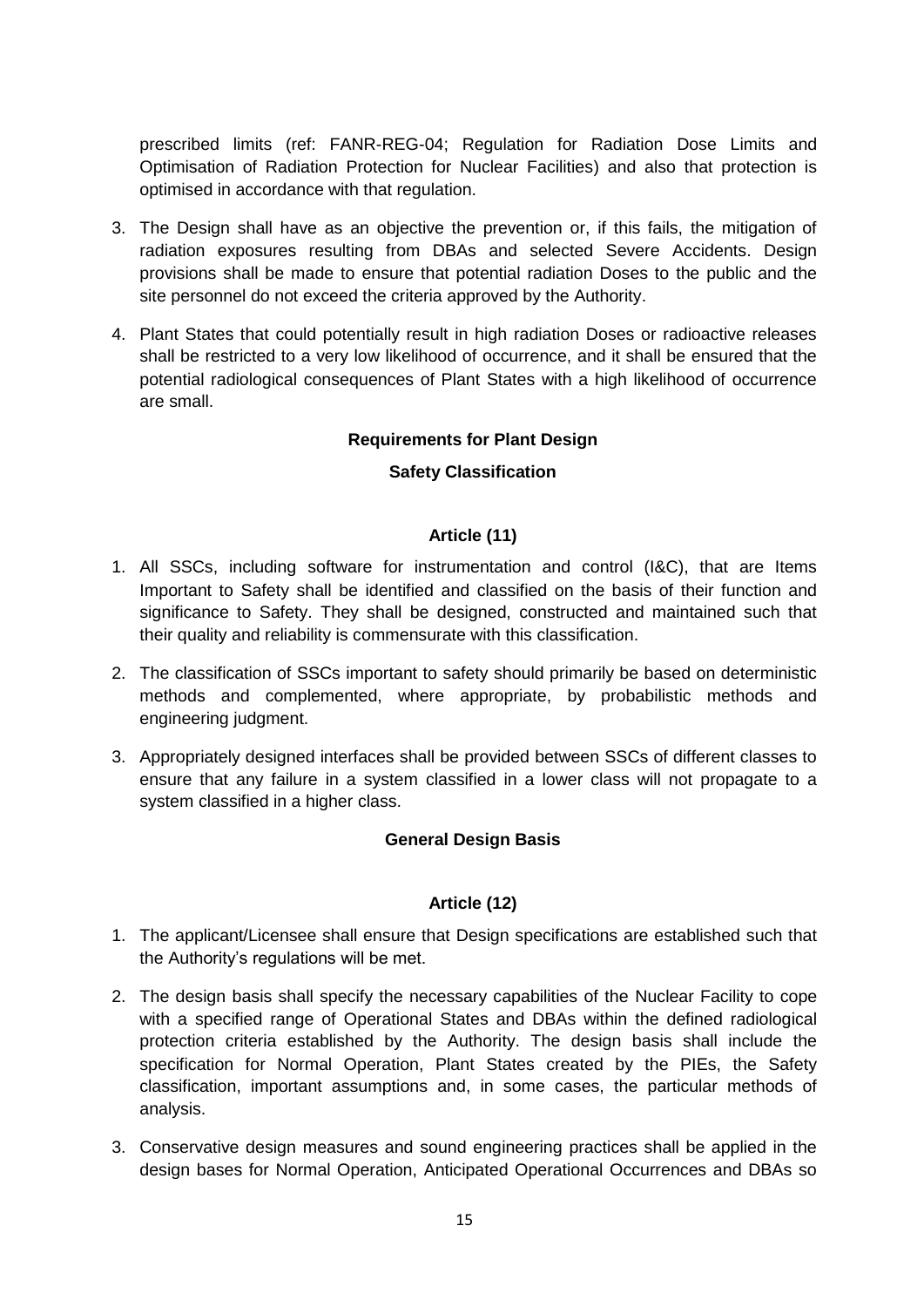as to provide a high degree of assurance that no significant damage will occur to the reactor core and that the Radiological Dose criteria approved by the Authority will be met for Normal Operation, Anticipated Operational Occurrences and DBAs.

- 4. The performance of the Nuclear Facility in Accidents beyond the design basis, including selected Severe Accidents shall also be addressed in the Design. Best-estimate methods and data; e.g., best estimate vs. Design allowable may be used for the purpose.
- 5. Consideration shall be given to the plant"s full design capabilities, including the possible use of some systems (i.e. safety and non-safety systems) beyond their originally intended function and anticipated operational states, and the use of additional temporary systems, to return the plant to a controlled state and/or to mitigate the consequences of a severe accident, provided that it can be shown that the systems are able to function in the environmental conditions to be expected.

# **Postulated Initiating Events (PIEs)**

# **Article (13)**

- <span id="page-16-1"></span><span id="page-16-0"></span>1. In the Design of the Power Plant, it shall be recognised that challenges to each level of Defence-in-Depth may occur and design measures shall be provided to ensure that the necessary Safety Functions are accomplished and the Safety objectives can be met. These challenges stem from the PIEs.
- 2. An analysis shall be made to establish all those PIEs that may affect the Safety of the Nuclear Facility including events that are internal to the Nuclear Facility, events that are external to the Nuclear Facility, and combinations of events The PIEs shall be selected on the basis of deterministic or probabilistic techniques or a combination of the two.

# **Internal Events**

# **Article (14)**

<span id="page-16-3"></span><span id="page-16-2"></span>An analysis shall be made to establish all hose internal events that may affect the Safety of the Nuclear Facility. These events may include equipment failures or mal-operation, including those described in Articles 15 and 16.

# **Smoke, Fire and Explosions**

# **Article (15)**

<span id="page-16-5"></span><span id="page-16-4"></span>1. SSCs important to Safety shall be designed and located so as to minimise, consistent with other Safety requirements, the probabilities and effects of smoke, fires and explosions caused by external or internal events within the design basis. The capability for shutdown, residual heat removal, confinement of Radioactive Material and monitoring of plant parameters shall be maintained. These requirements shall be met by suitable incorporation of redundant and diverse SSCs, Physical Separation and Design for failsafe operation such that the following objectives are achieved: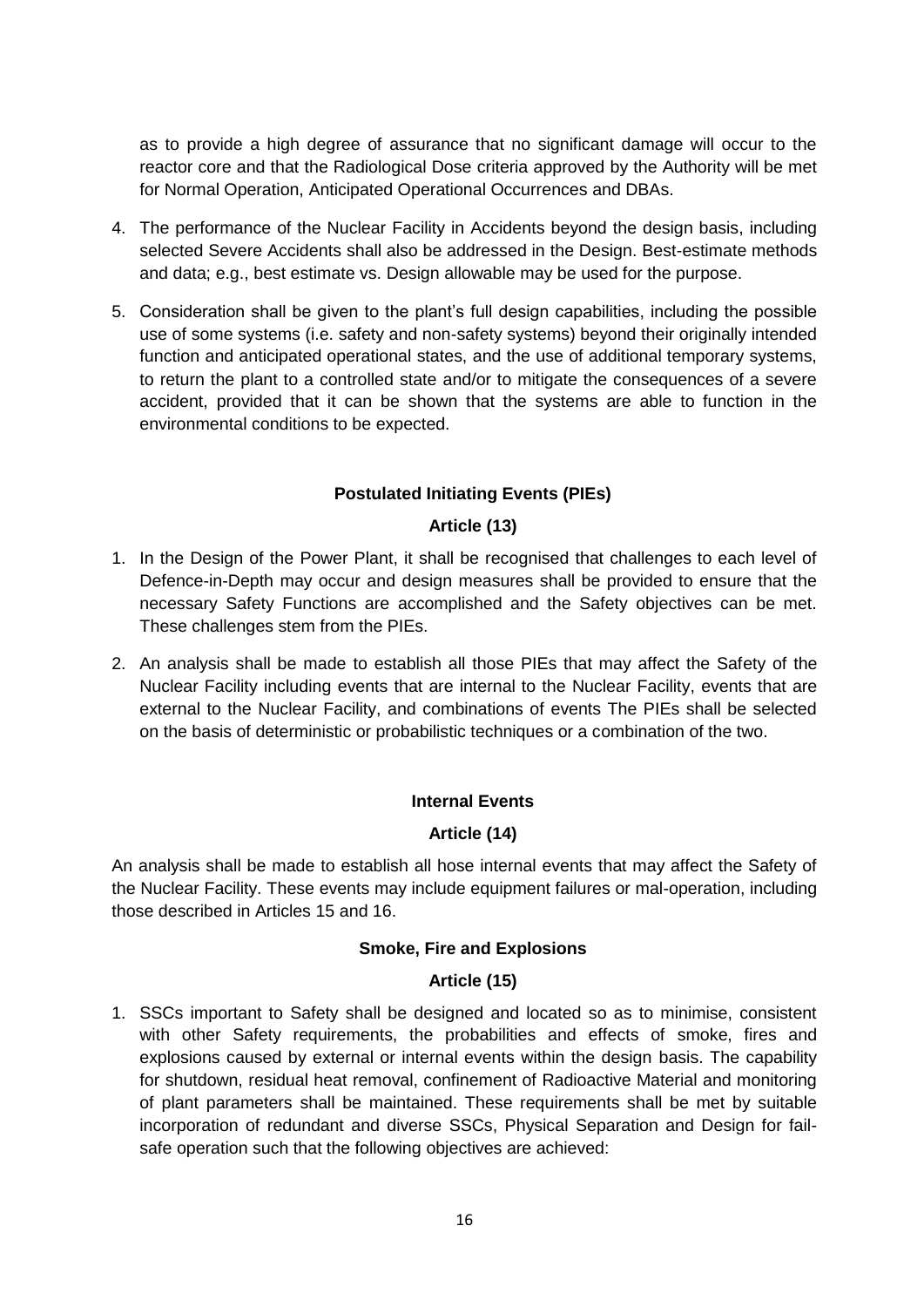- a. to prevent fires from starting,
- b. to detect and extinguish quickly those fires which do start, thus limiting the damage, and
- c. to prevent the spread of those fires which have not been extinguished, thus minimising their effects on essential plant functions.
- 2. SSC"s Important to Safety shall be designed and located to minimise, consistent with other safety requirements, the probability and effect of fires and explosions. A fire hazard analysis (which may include, as appropriate a fire PRA) of the Nuclear Facility shall be carried out to determine the necessary rating of the fire barriers, and fire detection and fire fighting systems of the necessary capability shall be provided.
- 3. Fire fighting systems shall be automatically initiated where necessary, and systems shall be designed and located so as to ensure that their rupture or spurious failures or inadvertent Operation does not significantly impair the capability of SSCs important to Safety, and does not simultaneously affect redundant Safety Groups thereby rendering ineffective the measures taken to comply with the Single Failure Criterion.
- 4. Non-combustible or fire retardant and heat resistant materials shall be used wherever practicable throughout the Nuclear Facility, particularly in locations such as the containment and the control room.
- 5. Internationally recognised fire protection codes and standards should be considered in the Design.
- 6. See Article 41 for the loss of large area of the Nuclear Facility due to fire and explosion stemming from beyond Design basis malicious acts.

# **Other Internal Hazards**

# **Article (16)**

- <span id="page-17-1"></span><span id="page-17-0"></span>1. The potential for other internal hazards such as flooding, missile generation, pipe whip, jet impact, or release of fluid from failed systems or from other installations on the site shall be taken into account in the Design of the Nuclear Power Plant. Appropriate preventive and mitigation measures shall be provided to ensure that Nuclear Safety is not compromised. Some external events may initiate internal fires, particulates or floods and may lead to the generation of missiles. Such interaction of external and internal events shall also be considered in the Design.
- 2. If two fluid systems that are operating at different pressures are interconnected, either the system operating at lower pressure shall be capable of withstanding the higher system pressure, or provision shall be made to preclude the design pressure of the system operating at the lower pressure from being exceeded, on the assumption that a Single Failure occurs.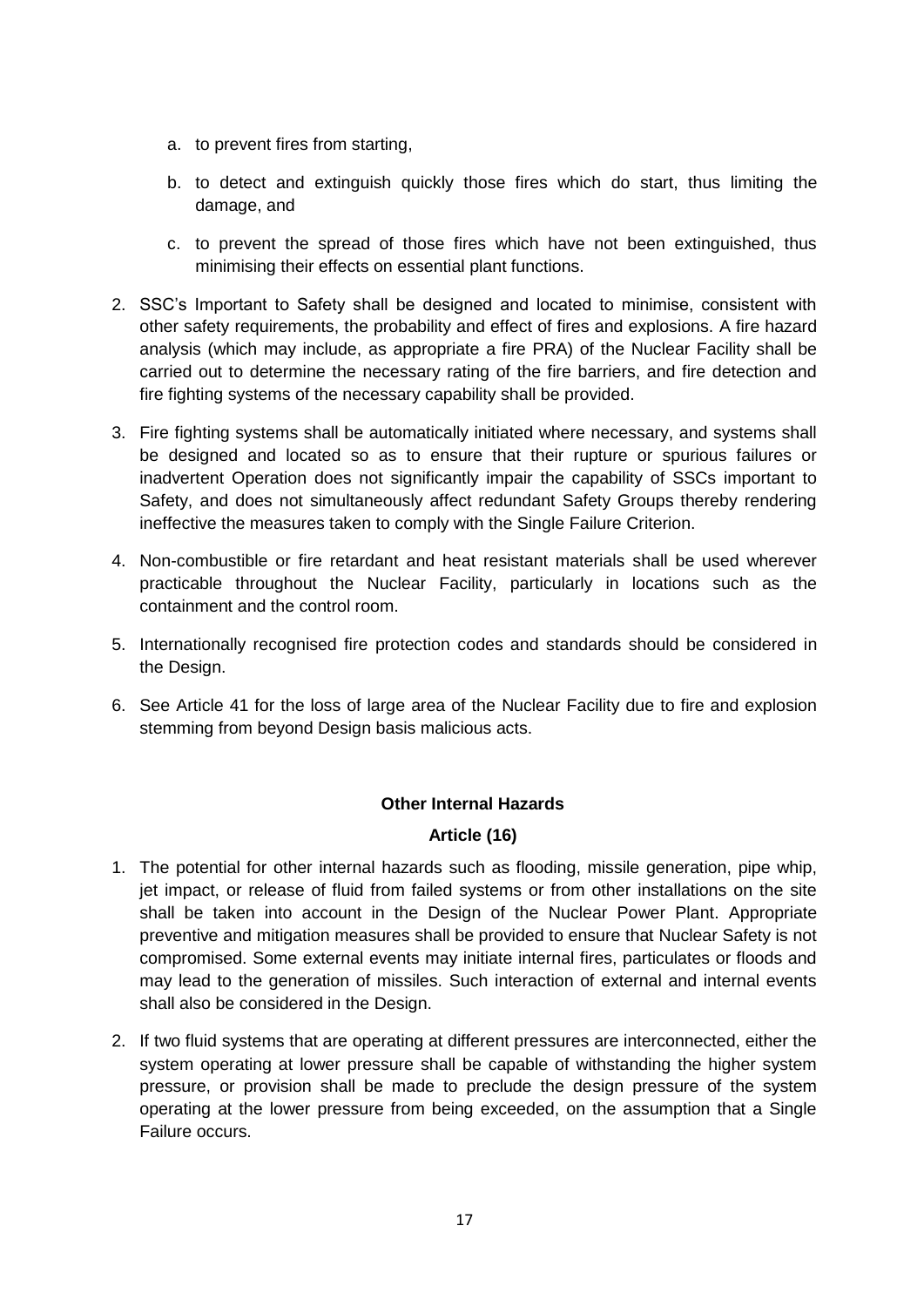# **External Events**

# **Article (17)**

- <span id="page-18-1"></span><span id="page-18-0"></span>1. The design basis natural and human induced external events shall be determined for the proposed combination of site and Nuclear Facility. All events with which significant radiological risk may be associated shall be considered. A combination of deterministic and probabilistic methods shall be used to select a subset of external events that the Nuclear Facility is designed to withstand, and from which the design bases are determined.
- 2. Natural external events shall be considered in the design process including those which have been identified in site characterisation, such as earthquakes, Dust storms/Sandstorms, cyclones, floods, high winds, tornadoes, tsunami (tidal waves) and extreme meteorological conditions. Human induced external events that shall be considered include those that have been identified in site characterisation and for which design bases have been derived.

# **Site Related Characteristics**

# **Article (18)**

- <span id="page-18-3"></span><span id="page-18-2"></span>1. For Site related characteristics, in determining the design basis of a Nuclear Facility, various interactions between the Nuclear Facility and the environment, including such factors as population, meteorology, hydrology, geology and seismology, shall be taken into account. The availability of off-site services upon which the Safety of the Nuclear Facility and protection of the public may depend, such as the electricity supply and fire fighting and security services shall also be taken into account.
- 2. Particular attention must be given to Sandstorms, Dust storms, extreme ambient temperatures, and the radiant energy from sunlight. Consideration must be given to the qualification of equipment to function in these environmental conditions, the ability of operating personnel to operate equipment and the ability of heating, ventilation and air conditioning (HVAC) systems to accommodate heat loads and the need to filter small particles to prevent degradation of equipment and effects on personnel.

# **Combinations of Randomly Occurring Individual Events**

# **Article (19)**

<span id="page-18-5"></span><span id="page-18-4"></span>Where possible combinations of randomly occurring individual events could credibly lead to Anticipated Operational Occurrences or Accident Conditions, they shall be considered in the Design. Certain events may be the consequences of other events, such as a flood following an earthquake. Such consequential effects shall be considered to be part of the original PIE.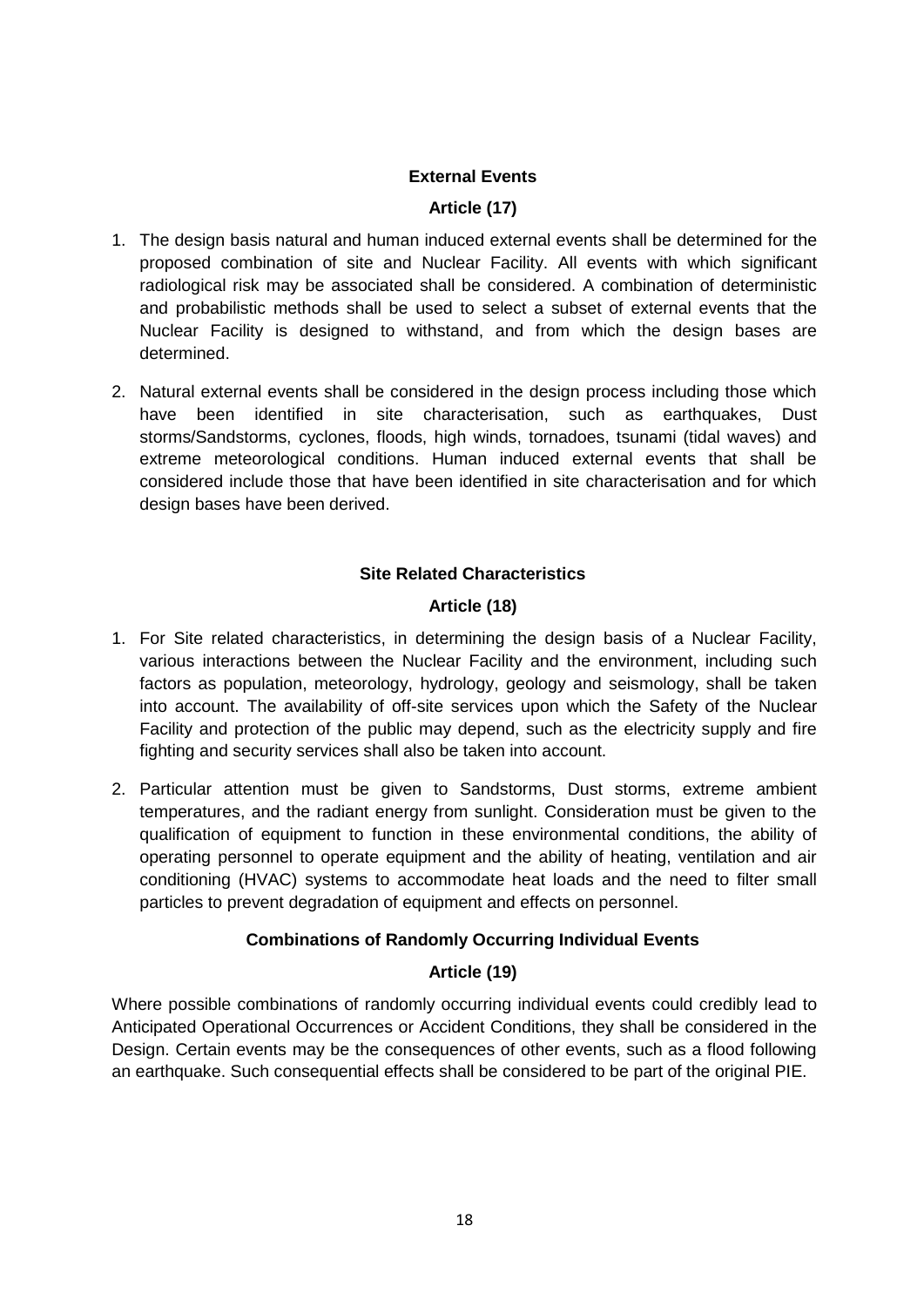# **Design Rules**

# **Article (20)**

- <span id="page-19-1"></span><span id="page-19-0"></span>1. The engineering Design rules for SSCs shall be specified and shall comply with recognised national standard engineering practices or those consensus codes and standards or practices already used internationally or established in another country and whose use is applicable and is accepted by the Authority
- 2. The Design including seismic) of the Nuclear Facility shall provide for a sufficient Safety margin to account for uncertainties in events, data and analytical models.

# **Design Limits**

# **Article (21)**

<span id="page-19-3"></span><span id="page-19-2"></span>A set of Design limits consistent with the key physical parameters for each SSC shall be specified for Operational States and DBAs.

# **Operational States**

# **Article (22)**

- <span id="page-19-5"></span><span id="page-19-4"></span>1. The Nuclear Facility shall be designed to operate safely within a defined range of parameters (for example, of pressure, temperature, power), and a minimum set of specified support features for Safety Systems (for example, auxiliary feed water capacity and an Emergency electrical power supply) shall be assumed to be available. The Design shall be such that the response of the Nuclear Facility to a wide range of Anticipated Operational Occurrences will allow safe Operation or shutdown, if necessary, without the necessity of invoking provisions beyond the first, or at the most the second, level of Defence-in-Depth
- 2. The potential for Accidents to occur in low power and shutdown (LPSD) states, such as start-up, refuelling, maintenance and shutdown, when the availability of Safety Systems may be reduced and/or plant configurations maybe different from full power operation, shall be addressed in the Design, Safety analysis and PRA. Specifically, the Design shall include provisions to:
	- a. Monitor and control reactivity during shutdown and refuelling such that the reactor is always maintained subcritical,
	- b. Monitor water level and temperature in the reactor pressure vessel and have the capability to add make up water such that the active fuel is always covered
	- c. Have the ability to quickly establish and maintain containment integrity in the event core cooling or reactivity limits are exceeded.
	- d. Ensure high reliability of decay heat removal during LPSD conditions.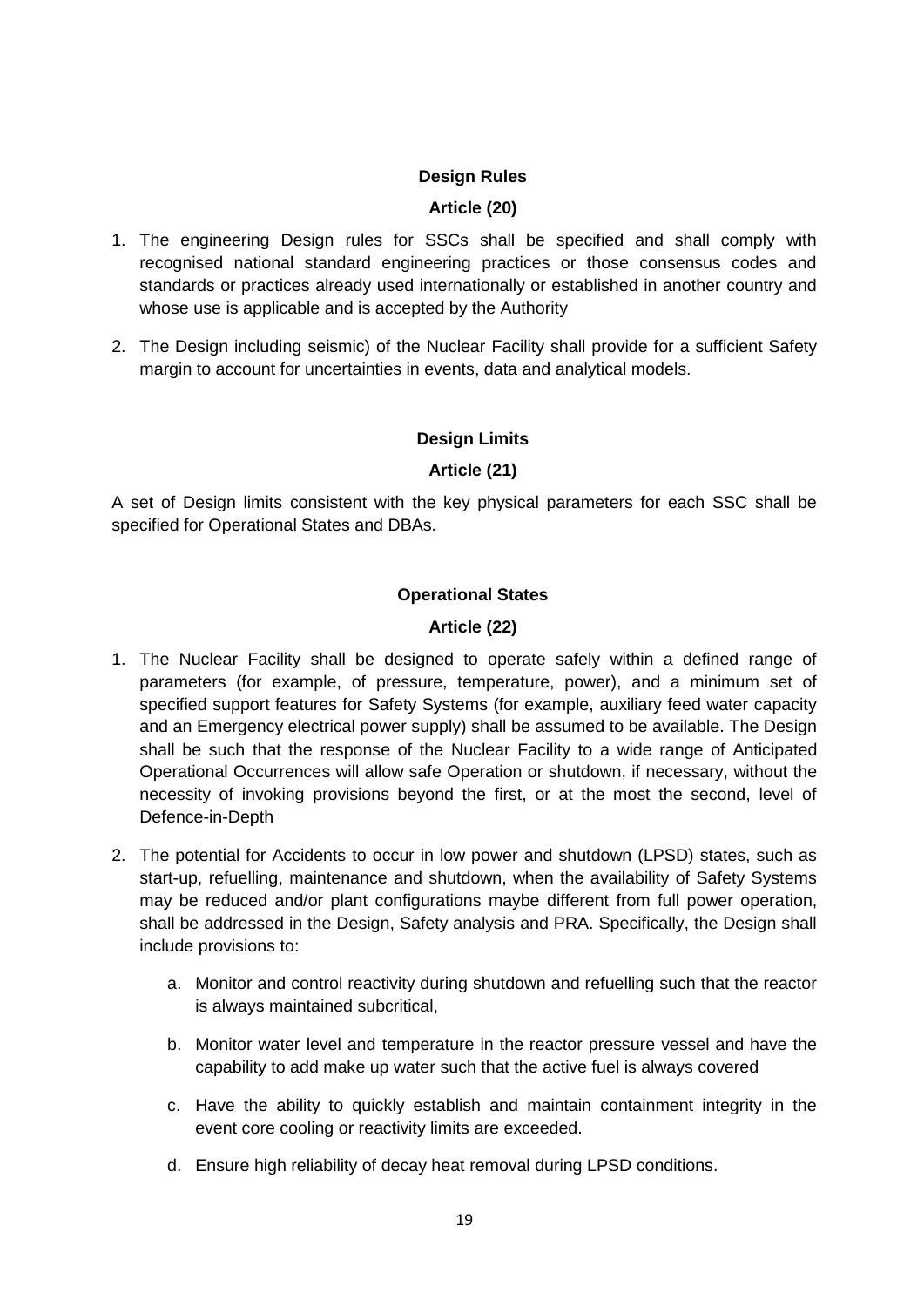- 3. The design process shall establish a set of requirements and limitations for safe operation including:
	- a. Safety System Settings;
	- b. Control system and procedural constraints on process variables and other important parameters;
	- c. Requirements for Maintenance, testing and Inspection of the Nuclear Facility to ensure that SSCs function as intended in the Design, with the ALARA principle taken into consideration;
	- d. Clearly defined operational configurations, including operational restrictions in the event of Safety System outages; and
	- e. Limiting conditions for Operation (including low power and shutdown) to ensure design specifications are met and low risk is maintained.
- 4. These requirements and limitations shall be a basis for the establishment of operational limits and conditions under which the licensee will be authorised to operate the Nuclear Facility.

# **Design Basis Accidents (DBAs)**

# **Article (23)**

- <span id="page-20-1"></span><span id="page-20-0"></span>1. A set of DBAs shall be derived from the listing of PIEs for the purpose of setting the boundary conditions according to which the SSCs Important to Safety shall be designed.
- 2. Where prompt and reliable action is necessary in response to PIEs, provision shall be made to initiate the necessary actions of Safety Systems automatically. Where prompt action is not necessary, manual initiation of systems or other operating personnel actions may be permitted, provided that the need for the action be revealed in sufficient time and that adequate procedures (such as administrative, operational and Emergency procedures) and training be defined to ensure the reliability of such actions.
- 3. The operating personnel actions that may be necessary to diagnose the state of the Nuclear Facility and to put it into a stable long term shutdown condition in a timely manner shall be taken into account and facilitated by the provision of adequate instrumentation and procedures to monitor the plant status and controls for manual operation of equipment.
- 4. Any equipment necessary in manual response and recovery processes shall be placed at the most suitable location to ensure its ready availability at the time of need and to allow human access in the anticipated environmental conditions.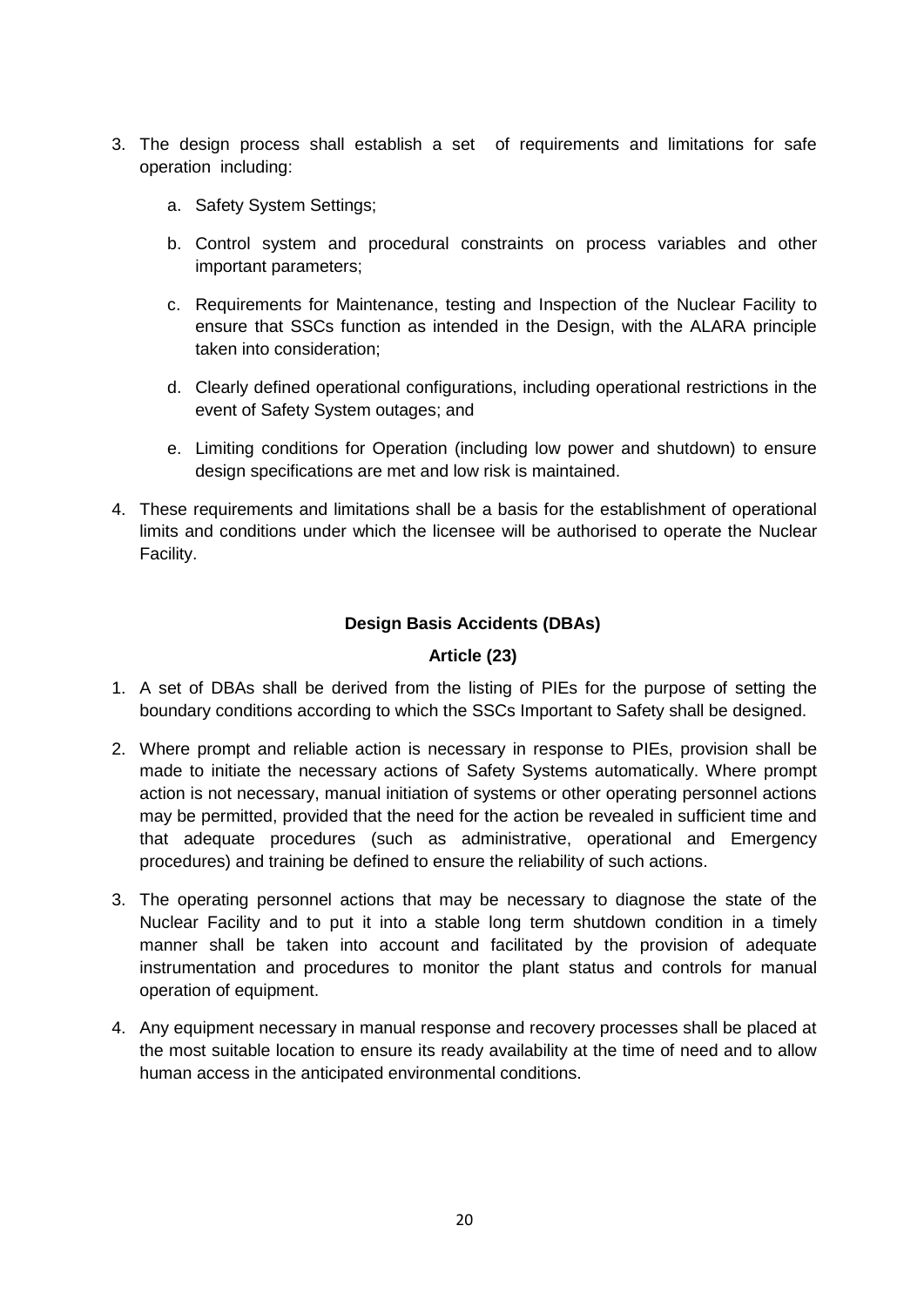# **Severe Accidents Article (24)**

- <span id="page-21-1"></span><span id="page-21-0"></span>1. Certain very low probability plant states that are beyond DBA conditions and which may arise owing to multiple failures of Safety Systems leading to significant core degradation may jeopardise the integrity of many or all of the barriers to the release of radioactive material. These event sequences are called Severe Accidents. Consideration shall be given to severe accidents by providing in the design reasonably practicable preventive and/or mitigative measures. These measures need not involve the application of conservative engineering practices used in setting and evaluating DBAs, but rather should be based upon realistic or best estimate assumptions, methods and analytical criteria. On the basis of operational experience, relevant safety analysis and results from safety research, design activities shall take into account the following :
	- a. Provisions to promote in-vessel core melt retention
	- b. Provisions to prevent and/or withstand in-vessel and ex-vessel steam explosion
	- c. Provisions for combustible gas control
	- d. Provisions for mitigation of molten core debris concrete interaction
	- e. Provisions to prevent and mitigate high pressure core melt ejection from the Reactor Pressure Vessel
	- f. Provisions to prevent early containment failure under severe accident conditions
	- g. Accident Management procedures shall be established, taking into account representative and dominant Severe Accident scenarios
	- h. The effectiveness of the severe accident measures shall be confirmed by demonstrating that the Authority's safety target is met.
	- i. Articles 47, 76 and 80 identify measures that intended to reduce the likelihood of some scenarios that were leading contributor to severe accidents, namely: Pressurised Thermal Shock (PTS) Anticipated Transient without Scram (ATWS) and Station Blackout (SBO).

# **Design for Reliability of SSCs**

# **Article (25)**

<span id="page-21-3"></span><span id="page-21-2"></span>1. SSCs important to Safety shall be designed to be capable of withstanding Anticipated Operational Occurrences and DBAs associated with all PIEs with sufficient reliability and consistent with assumptions in the PRA and with sufficient reliability.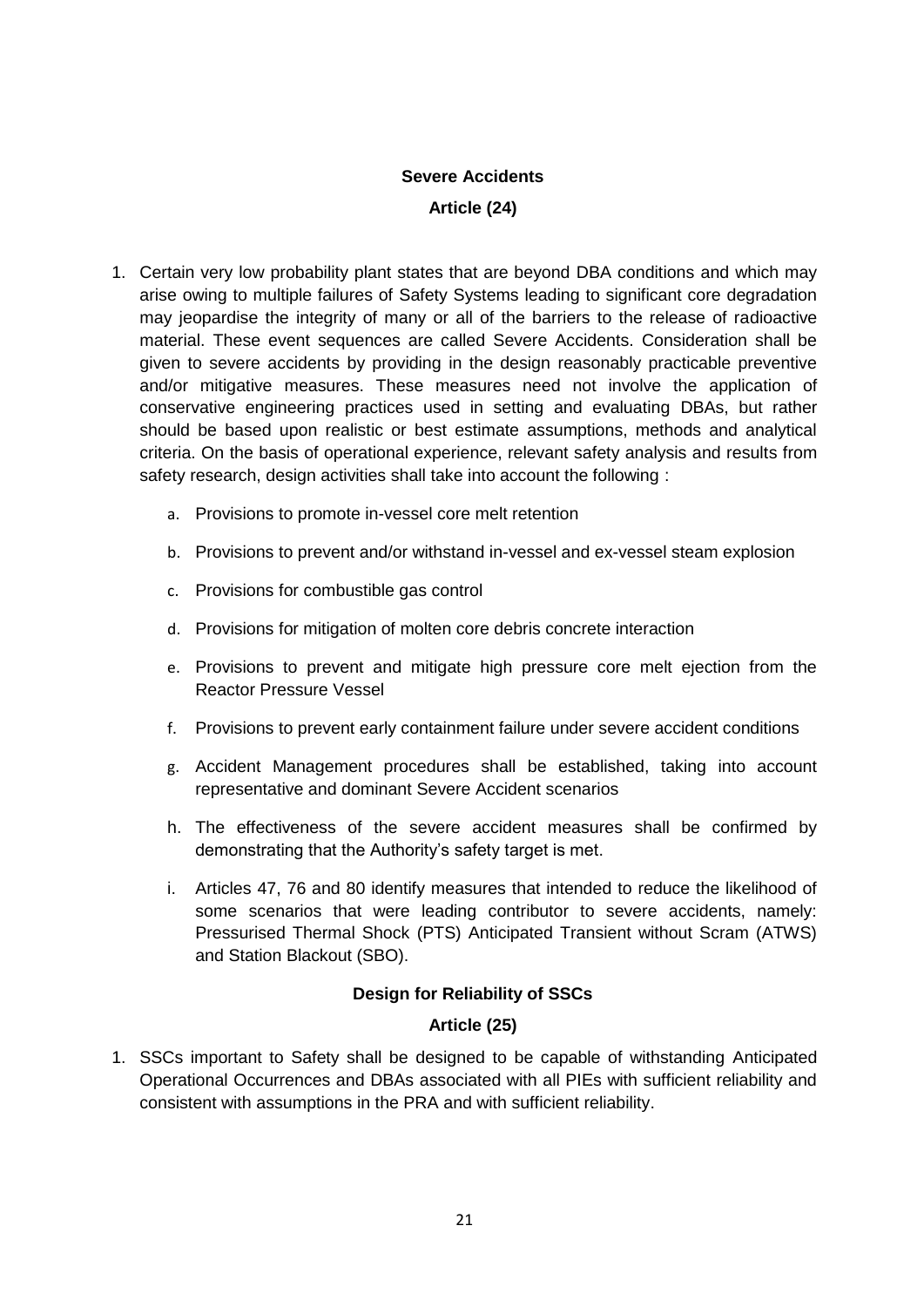2. The potential for Common Cause Failures of Items Important to Safety shall be considered to determine where the principles of Diversity, Redundancy and independence shall be applied to achieve the necessary reliability.

# **Single Failure Criterion**

#### **Article (26)**

- <span id="page-22-1"></span><span id="page-22-0"></span>1. The Single Failure criterion shall be applied to each Safety Group incorporated in the Nuclear Facility Design [Note: In this publication, Safety Functions, or systems contributing to performing those Safety Functions, for which Redundancy is necessary to achieve the necessary reliability have been identified by the statement "on the assumption of a single failure]
- 2. Fluid and electric systems are considered to be designed against an assumed Single Failure if neither (1) a Single Failure of any Active Component (assuming Passive Component function properly) nor (2) a Single Failure of any Passive Component (assuming Active Components function properly), results in a loss of the capability of the system to perform its Design intent.
- 3. Single Failure of a Passive Component of electrical systems should be assumed in designing against a Single Failure.
- 4. Any non-compliance with the Single Failure Criterion shall be exceptional, and shall be clearly justified in the Safety analysis.
- 5. In the Single Failure analysis, it may not be necessary to assume the failure of a Passive Component designed, manufactured, Inspected and maintained in service to an extremely high quality, provided that it remains unaffected by the PIE. However, when it is assumed that a Passive Component does not fail, such an analytical approach shall be justified, with account taken of the loads and environmental conditions, as well as the total period of time after the initiating event for which functioning of the component is necessary.

# **Article (27)**

<span id="page-22-2"></span>The principle of fail-safe Design shall be considered and incorporated into the Design of systems and components important to Safety for the Nuclear Facility as appropriate: if a system or component fails, plant systems shall be designed to pass into a safe state.

#### **Auxiliary Services**

#### **Article (28)**

<span id="page-22-4"></span><span id="page-22-3"></span>Auxiliary services (e.g. supply of electricity, cooling water and compressed air or other gases, and means of lubrication) that support equipment forming part of a system important to Safety shall be considered part of that system and shall be classified accordingly. Their reliability, Redundancy, Diversity and independence and the provision of features for isolation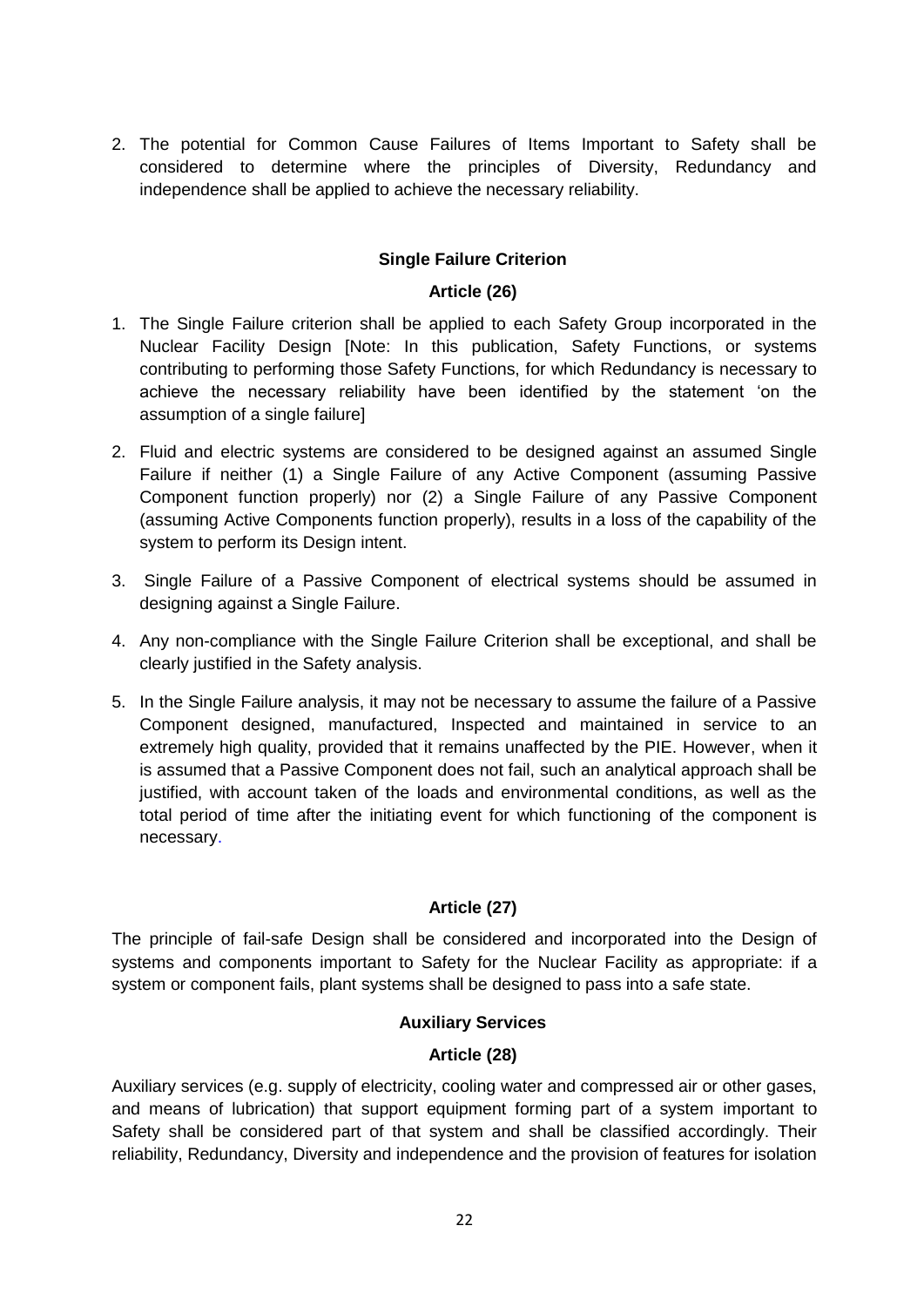and for testing of functional capability shall be commensurate with the reliability of the system that is supported.

# **Equipment Outages**

# **Article (29)**

<span id="page-23-1"></span><span id="page-23-0"></span>The Design for equipment outages shall be such as to ensure that reasonable on-line Maintenance and testing of systems important to Safety can be conducted without shutting down the Nuclear Facility or putting the Nuclear Facility into a configuration that results in unacceptable risk and with an acceptable level of risk to shutdown the Nuclear Facility. The time allowed for equipment outages and the actions to be taken shall be analysed using PRA or other engineering justifications and defined for each case before the start of Nuclear Facility Operation based on risk considerations and included in the Nuclear Facility operating instructions.

# **Article (30)**

<span id="page-23-2"></span>The Design for reliability shall consider the environmental conditions, including the harsh environmental conditions caused by Sandstorms, Dust Storms, and extreme ambient temperatures. Single-Failure considerations shall be applied to temperature control and air filtration systems that provide assurance of achieving the design basis environmental conditions for equipment applicable to Single-Failure Design.

# **Design for Security**

# **Article (31)**

- <span id="page-23-4"></span><span id="page-23-3"></span>1. Security related Design features including location and physical layout of the site, layout of buildings and structures, topographical features of the surrounding area, physical barriers and access controls shall be considered consistent with the requirements in FANR REG-08, Regulation for Nuclear Facility Security.
- <span id="page-23-5"></span>2. The Design shall consider the interfaces and interactions between Safety and security so that one does not compromise the other and Operations are safe and secure.

# **Equipment Qualification**

# **Article (32)**

<span id="page-23-6"></span>A qualification procedure shall be adopted to confirm that Items Important to Safety are capable of meeting, throughout their Design operational lives, the demands for performing their functions while being subject to the environmental conditions (e.g., vibration, temperature, pressure, jet impingement, electromagnetic interference, irradiation, humidity,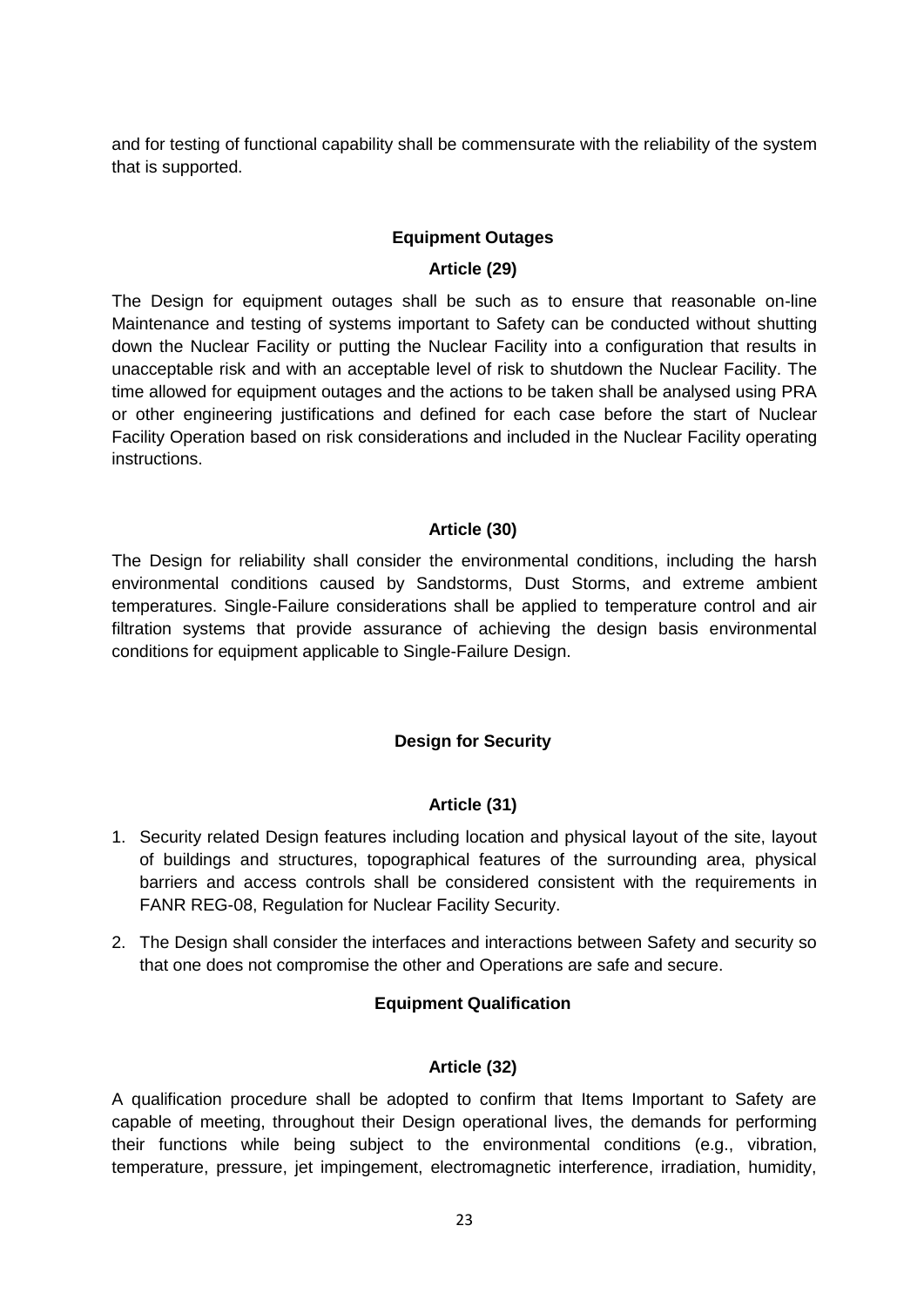exposure to fine particles (as may be caused by Sandstorms or Dust Storms) or any likely combination thereof) prevailing at the time of need. The environmental conditions to be considered shall include the variations expected in Normal Operation, Anticipated Operational Occurrences and DBAs. In the qualification programme, consideration shall be given to ageing effects caused by various environmental factors (such as vibration, irradiation and extreme temperature) over the expected lifetime of the equipment. Where the equipment is subject to external natural events and is needed to perform a Safety Function in or following such an event, the qualification programme shall replicate as far as practicable the conditions imposed on the equipment by the natural phenomenon. Items can be qualified either by test or by analysis or by a combination of both.

# <span id="page-24-0"></span>**Provision for In-Service Testing, Maintenance, Repair, Inspection and Monitoring**

# **Article (33)**

- <span id="page-24-1"></span>1. SSCs Important to Safety shall be designed to be calibrated, tested, maintained, repaired or replaced, inspected and monitored with respect to their functional capability over the lifetime of the Nuclear Facility to demonstrate that design bases and reliability targets are being met. The Nuclear Facility layout shall be such that these activities are facilitated and can be performed to standards commensurate with the importance of the Safety Functions to be performed, with no significant reduction in system availability and without undue exposure of the site personnel to radiation.
- 2. If the SSCs important to Safety cannot be designed to be able to be tested, inspected or monitored to the extent desirable, then a proven alternative and/or indirect method such as surveillance of reference items or use of verified and validated calculational methods shall be specified.

# **Ageing**

# **Article (34)**

<span id="page-24-3"></span><span id="page-24-2"></span>Appropriate margins shall be provided in the Design for all SSCs important to Safety so as to take into account relevant ageing, wear mechanisms embrittlement and other potential age related degradation, in order to ensure the capability of the structure, system or component to perform the necessary Safety Function throughout its design life. Ageing and wear effects in all normal operating conditions, testing, Maintenance, Maintenance outages, and Plant States in a PIE and post-PIE shall also be taken into account. Provision shall also be made for monitoring, testing, sampling and Inspection, to assess ageing mechanisms identified and predicted at the Design stage, and to identify unanticipated behaviour or degradation that may occur in service and for periodic equipment replacement or comparable preventive Maintenance programme.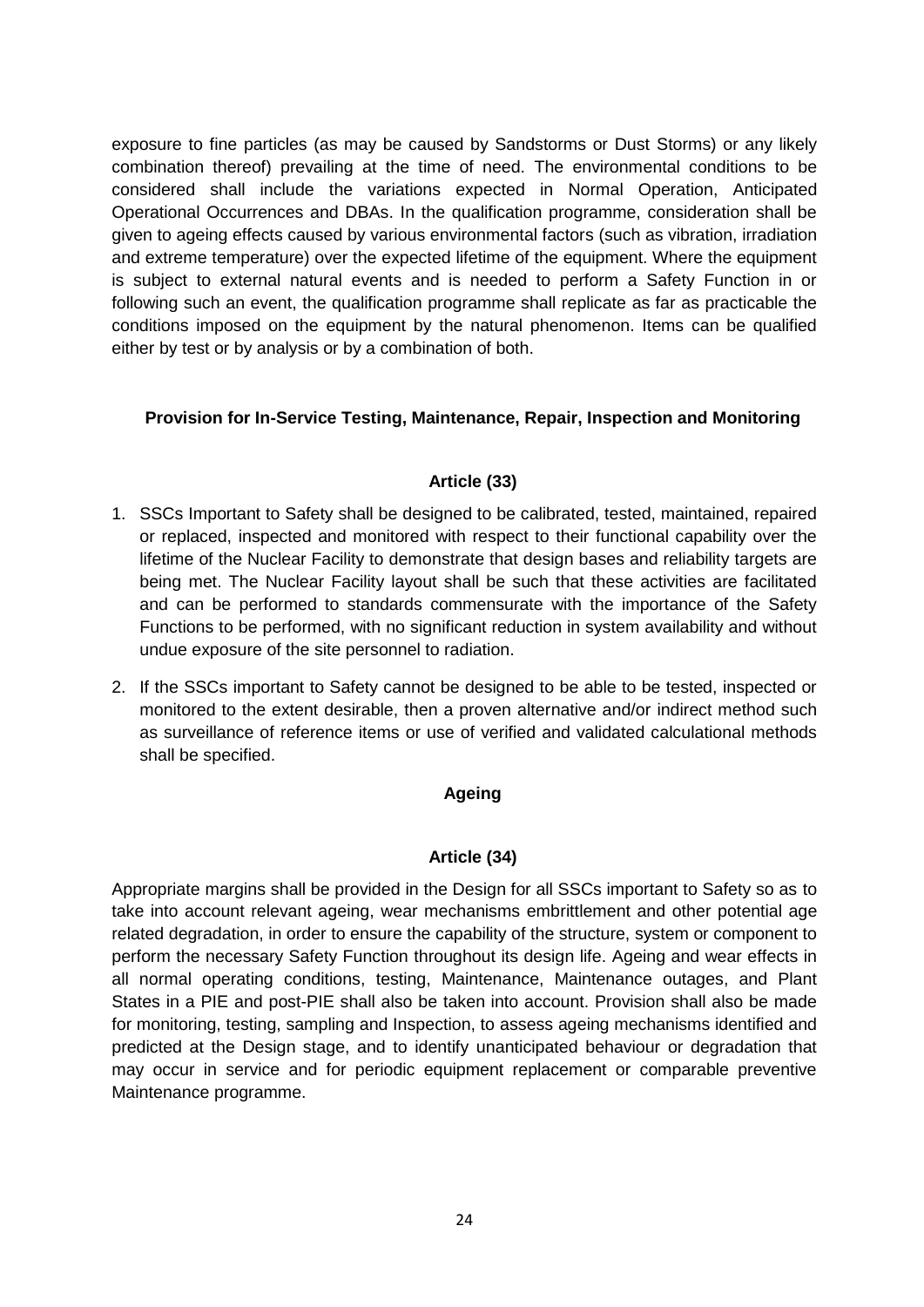# <span id="page-25-0"></span>**Human Factors - Design for Optimal Operating Personnel Performance**

# **Article (35)**

- <span id="page-25-1"></span>1. The design shall be "operator friendly" and shall be aimed at limiting the effects of human errors. Attention shall be paid to plant layout and procedures (administrative, Operational and Emergency), including Maintenance and Inspection, to facilitate the interface between the operating personnel and the Nuclear Facility.
- 2. Systematic consideration of human factors and the human–machine interface shall be included in the design process at an early stage and shall continue throughout the entire process, to ensure an appropriate and clear distinction of functions between operating personnel and the automatic systems provided.
- 3. The human–machine interface shall be designed to provide the operating personnel with comprehensive but easily manageable information, compatible with the necessary decision and action times. Similar provisions shall be made for the supplementary Control Room.
- 4. Verification and validation of aspects of human factors shall be included at appropriate stages to confirm that the Design adequately accommodates all necessary operating personnel actions.
- 5. To assist in the establishment of design criteria for information display and controls, the operating personnel shall be considered to have dual roles: that of a systems manager, including Accident Management, and that of an equipment operating personnel.
- 6. In the systems manager role, the operating personnel shall be provided with information that permits the following: (1) the ready Assessment of the general state of the Nuclear Facility in whichever condition it is, whether in Normal Operation, in an Anticipated Operational Occurrence or in an Accident Condition, and confirmation that the designed automatic Safety actions are being carried out; and (2) the determination of the appropriate operating personnel initiated Safety actions to be taken.
- 7. As equipment operating personnel, the operating personnel shall be provided with sufficient information on parameters associated with individual plant systems and equipment to confirm that the necessary Safety actions can be initiated safely.
- 8. The Design objectives shall include promoting the success of operating personnel actions with due regard for the time available for action, the physical environment to be expected and the psychological demands to be made on the operating personnel. The need for intervention by the operating personnel on a short time-scale shall be kept to a minimum.
- 9. Any equipment necessary in manual response and recovery processes shall be located to ensure its ready availability at the time of need and to allow human access in the anticipated environmental conditions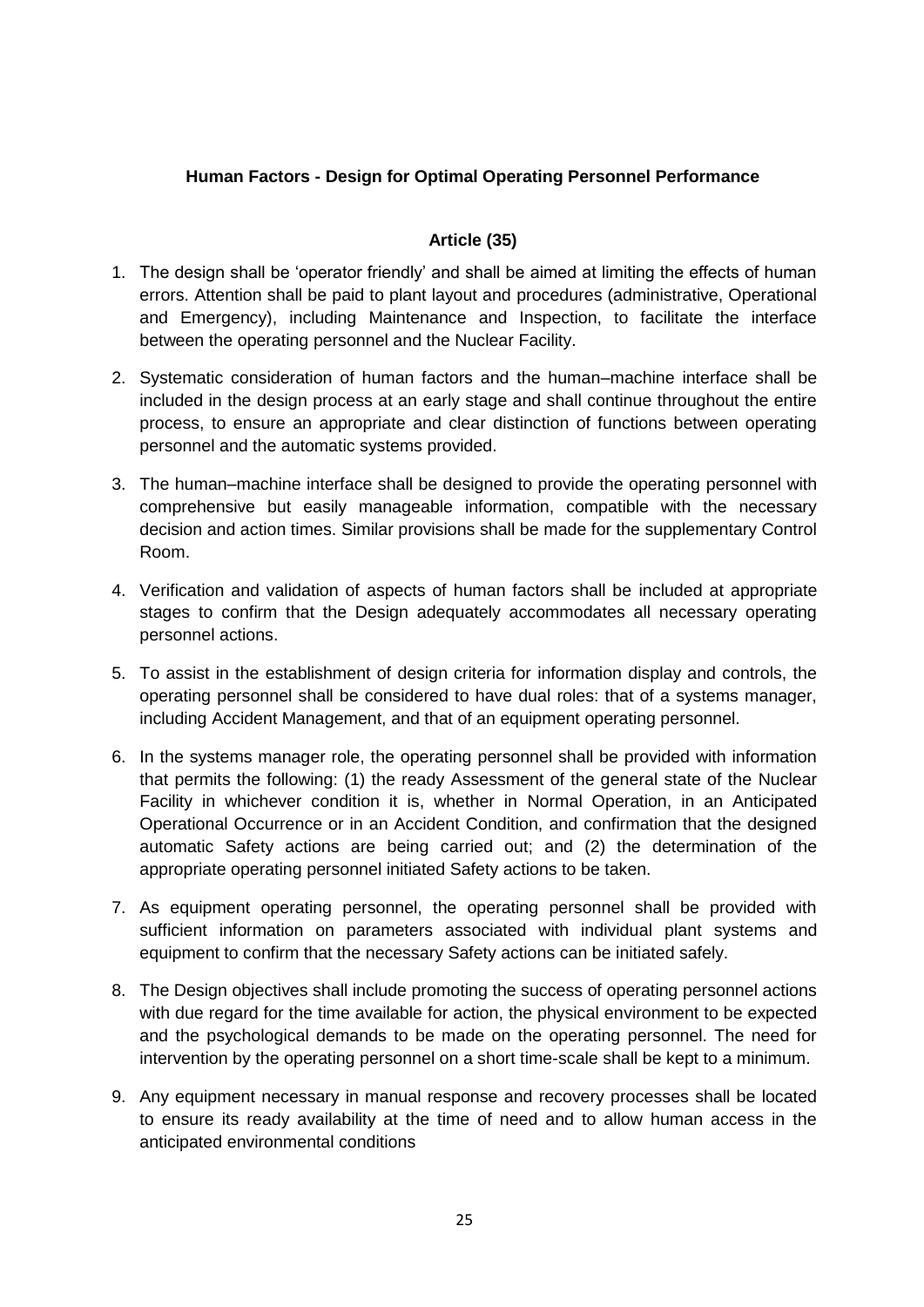#### **Other Design Considerations**

#### **Article (36)**

<span id="page-26-1"></span><span id="page-26-0"></span>Sharing of items Important to Safety between nuclear power plant units for the purpose of accident management shall be permitted only provided that it has been demonstrated that such sharing does not prevent the other units from performing all Safety functions on the assumption of a single failure. Systems that are not safety systems may be shared between several units provided that such sharing would not increase either the likelihood or the consequences of a severe accident.

#### **Article (37)**

<span id="page-26-2"></span>All systems within a Nuclear Facility that may contain fissile or Radioactive Materials shall be designed to maintain their integrity during Operational States and in DBAs.

#### **Article (38)**

<span id="page-26-3"></span>Nuclear Facilities coupled with heat utilisation units (such as for district heating) and/or water desalination units shall be designed to prevent transport of Radioactive Materials from the Nuclear Facility to the desalination or district heating unit under any condition of Normal Operation, Anticipated Operational Occurrences, DBAs and Severe Accidents.

#### **Article (39)**

<span id="page-26-4"></span>The Design shall incorporate appropriate features to facilitate transport and handling of fresh fuel, Spent Nuclear Fuel and Radioactive Waste. Consideration shall be given to access to facilities and lifting and packaging capabilities.

#### **Article (40)**

- <span id="page-26-5"></span>1. The Nuclear Facility shall be provided with a sufficient number of safe escape routes, clearly and durably marked with reliable Emergency lighting, ventilation and other building services essential to the safe use of these routes. The escape routes shall meet the relevant international requirements for radiation zoning and fire protection and the relevant national requirements for industrial Safety and Nuclear Facility security.
- 2. Suitable alarm systems and means of communication shall be provided so that all persons present in the Nuclear Facility and on the site can be warned and instructed, even under Accident Conditions.
- 3. The availability of diverse means of communication necessary for Safety, within the Nuclear Facility, as stipulated in the Emergency Plan, shall be ensured at all times.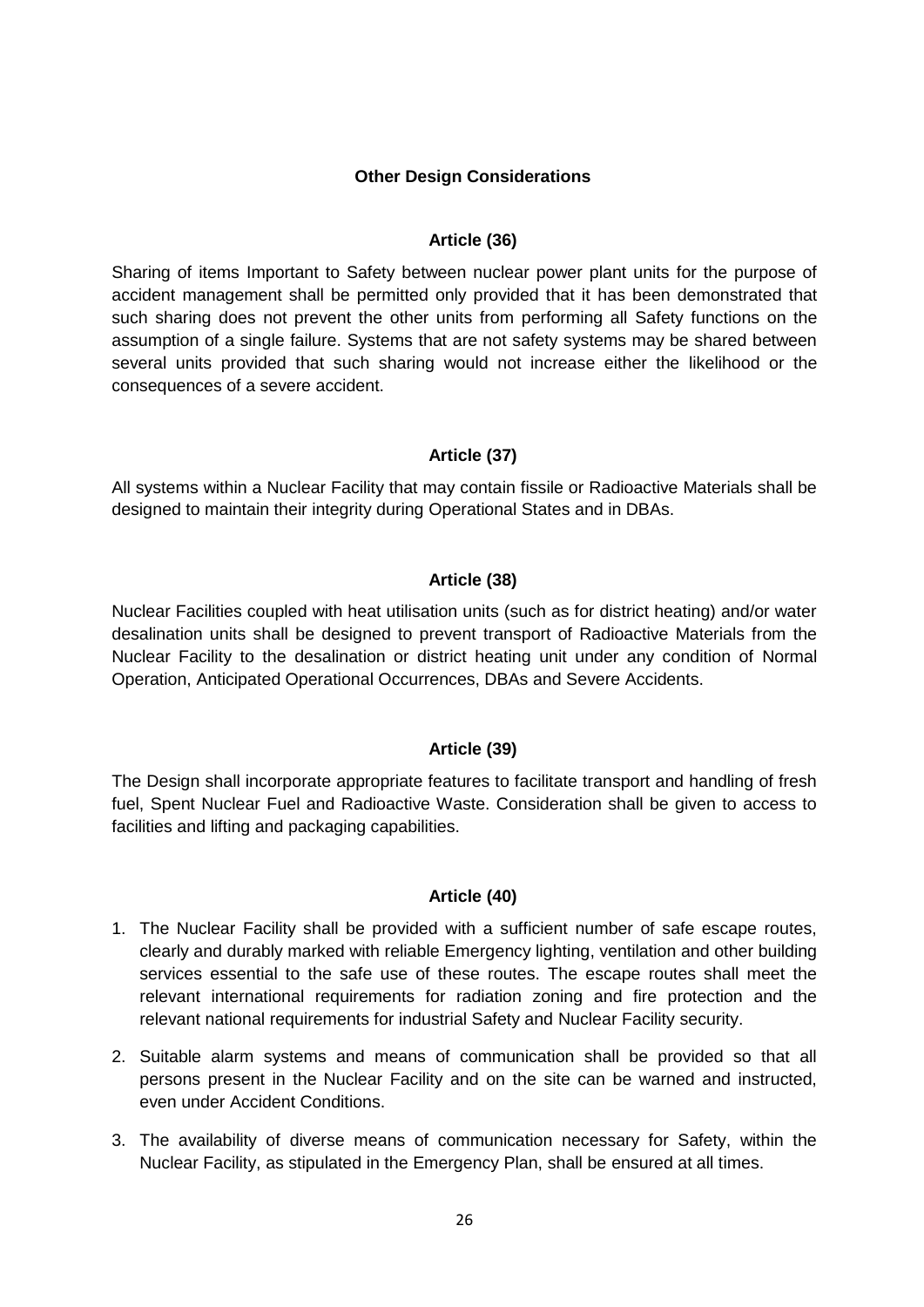#### **Article (41)**

<span id="page-27-0"></span>The applicant/licensee shall perform a design-specific assessment of the potential effects of the impact of a large, commercial aircraft. The Authority"s requirements that apply to the design, construction, testing, operation, and maintenance of design features and fictional capabilities selected by the applicant/licensee solely to meet design-basis events will not apply to beyond-design basis events. These Assessments shall use best-estimate, realistic analyses to identify and incorporate imminent threat procedures, spent fuel management schemes, design features, and functional capabilities to avoid or mitigate the effects of those malicious acts by showing 1) that for a reactor accident: either the reactor core remains cooled or the containment remains intact or demonstrate how is the risk compares against the Authority"s probabilistic targets of core damage frequency and large release frequency, and 2) that for spent fuel storage accidents: either spent fuel cooling or spent fuel integrity is maintained or demonstrate how is the risk compares against the Authority"s probabilistic targets, such that public health and Safety and the environment are protected.

# **Interaction of Systems**

# **Article (42)**

<span id="page-27-2"></span><span id="page-27-1"></span>If there is a probability that it will be necessary for systems (Items) Important to Safety to operate simultaneously, their possible interaction shall be evaluated. In the analysis, account shall be taken not only of physical interconnections, but also of the possible effects of one system"s Operation, mal-operation or failure on the physical environment of other essential systems, in order to ensure that changes in the environment do not affect the reliability of system components in functioning as intended.

# **Decommissioning**

# **Article (43)**

- <span id="page-27-4"></span><span id="page-27-3"></span>1. At the Design stage, consideration shall be given to the incorporation of features that will facilitate the Decommissioning and dismantling of the Nuclear Facility. In particular, account shall be taken in the Design of:
	- a. The choice of materials, such that eventual quantities of Radioactive Waste are minimised and decontamination is facilitated;
	- b. The access capabilities that may be necessary; and
	- c. The facilities necessary for storing Radioactive Waste generated in both Operation and Decommissioning of the Nuclear Facility.
- 2. Provisions shall be established for monitoring throughout the life of the Nuclear Facility on-site environmental parameters that could affect Decommissioning.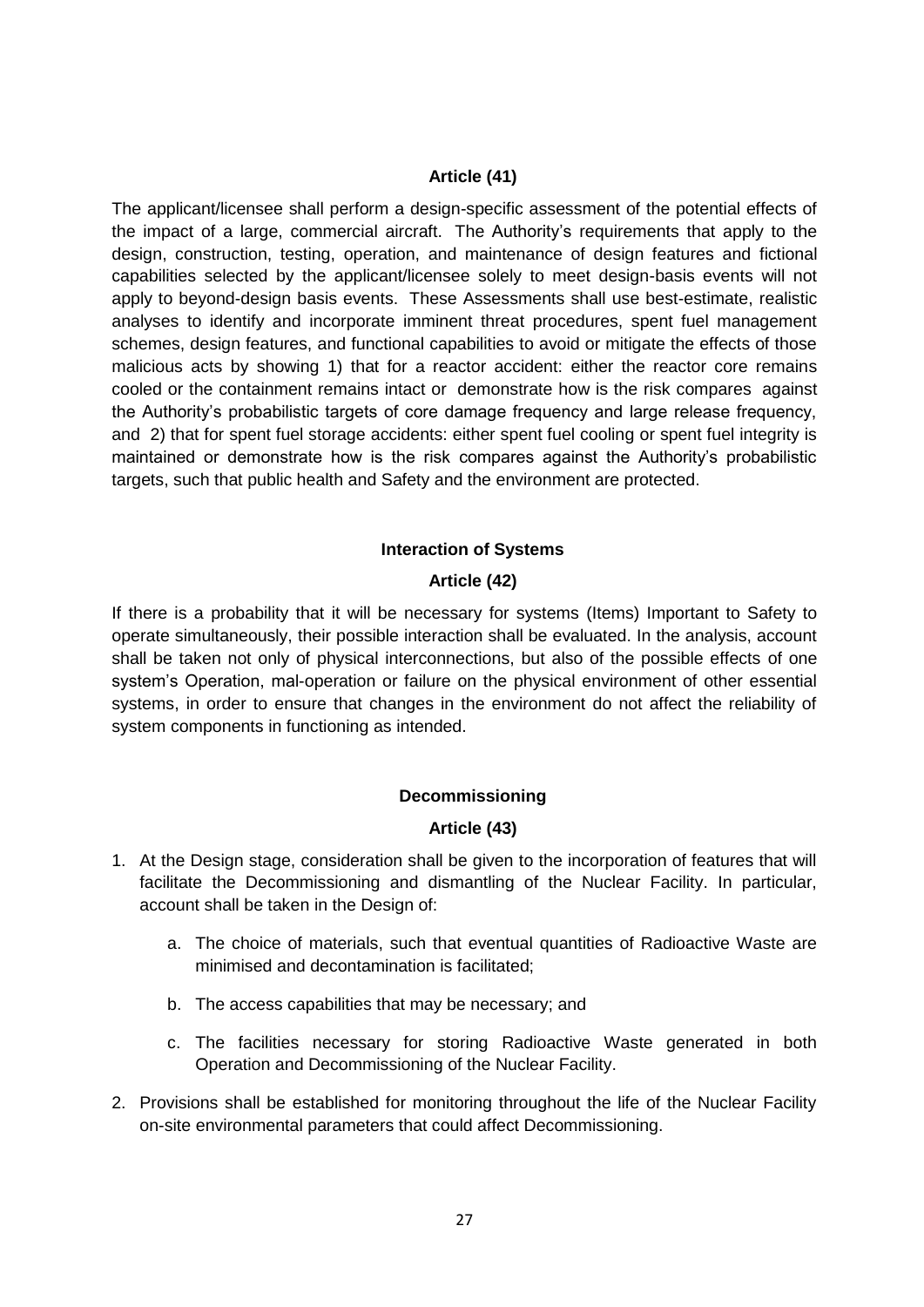# **Safety Analysis**

# **Article (44)**

- <span id="page-28-1"></span><span id="page-28-0"></span>1. A Safety Analysis of the Nuclear Facility Design shall be conducted in which methods of both deterministic and probabilistic analysis shall be applied. On the basis of this analysis, the design basis for Items Important to Safety shall be established and confirmed. It shall also be demonstrated that the Nuclear Facility as designed is capable of meeting any approved limits or criteria for radioactive releases and potential radiation Doses for each category of plant Operation and that Defence-in-Depth will be maintained
- 2. The computer programmes, analytical methods and plant models used in the Safety analysis shall be verified and validated, and consideration shall be given to uncertainties.

# **Article (45)**

- <span id="page-28-2"></span>1. The deterministic Safety analysis shall include the following:
	- a. Confirmation that operational limits and conditions are in compliance with the assumptions and intent of the Design for Normal Operation of the Nuclear Facility;
	- b. Use of source terms that are consistent with the accident sequences and phenomena associated with the events being analysed.
	- c. Characterisation of the PIEs that are appropriate for the Design and site of the Nuclear Facility;
	- d. Analysis and evaluation of event sequences that result from design basis PIEs;
	- e. Comparison of the results of the analysis with radiological acceptance criteria and design Safety limits;
	- f. Establishment and confirmation of the design basis; and
	- g. Demonstration that the management of Anticipated Operational Occurrences and DBAs is possible by automatic response of Safety Systems in combination with prescribed actions of the operating personnel.
- 2. The applicability of the analytical assumptions, methods and degree of conservatism used shall be verified. The Safety analysis of the Nuclear Facility Design shall be updated with regard to significant changes in plant configuration, operational experience, and advances in technical knowledge and understanding of physical phenomena, and shall be consistent with the current or "as built" state.

# **Article (46)**

<span id="page-28-3"></span>A Design and site specific PRA shall be performed and a summary report shall be submitted to the Authority for review. The PRA shall be conducted in accordance with FANR-REG-05,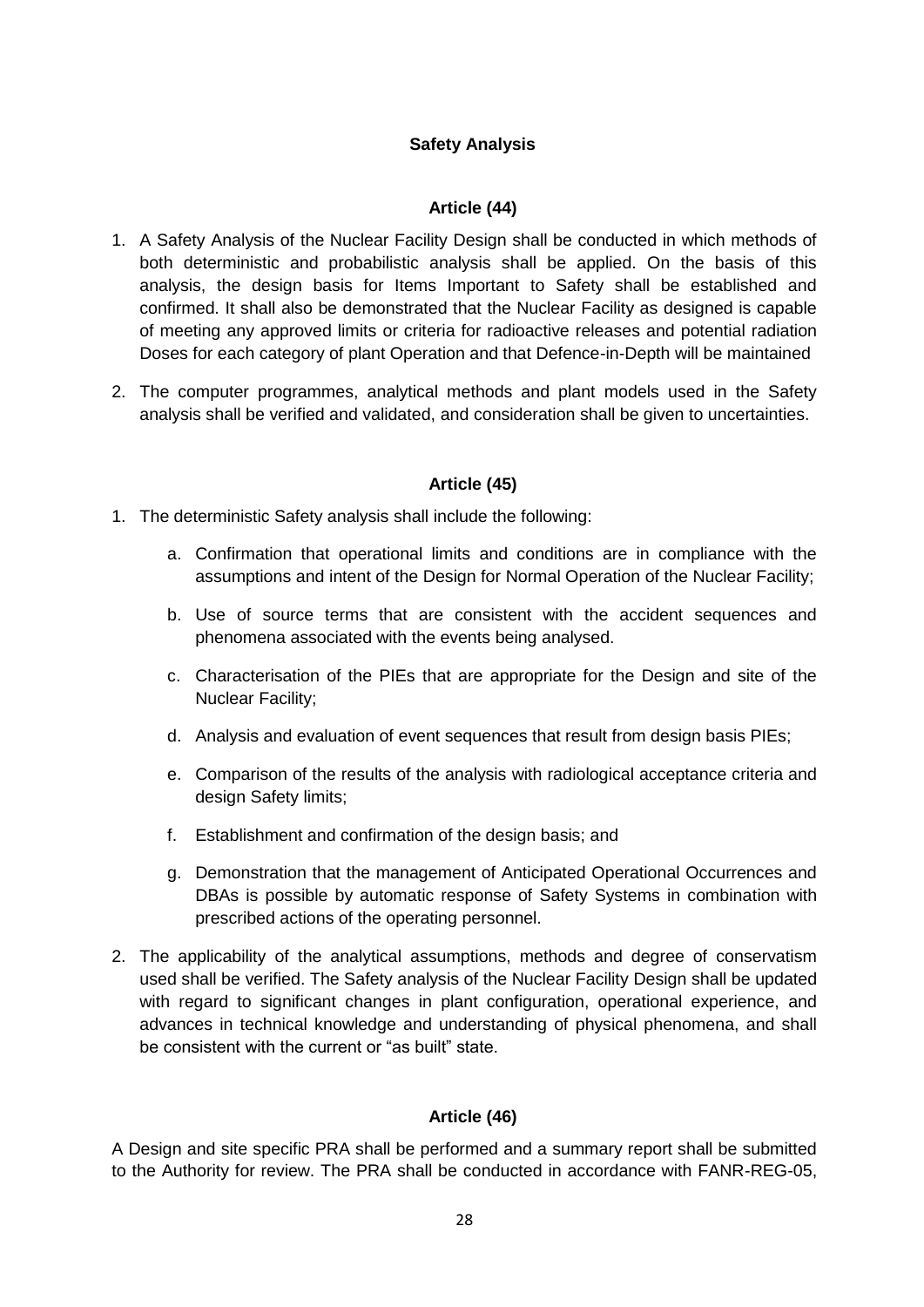Regulation for the Application of PRA at Nuclear Facilities. The results of the PRA shall be considered in the Design of the Power Plant.

# <span id="page-29-0"></span>**Requirements for Design of Plant Systems - Reactor Core and Associated Features**

# **Article (47)**

- <span id="page-29-1"></span>1. The reactor core and associated coolant, control and Protection Systems shall be designed with appropriate margins to ensure that the specified design limits are not exceeded and that radiation Safety standards are applied in all Operational States and in DBAs, with account taken of the existing uncertainties.
- 2. The reactor core and associated internal components located within the reactor vessel shall be designed and mounted in such a way that they will withstand the static and dynamic loading expected in Operational States, DBAs and external events to the extent necessary to ensure safe shutdown of the reactor, to maintain the reactor subcritical and to ensure cooling of the core.
- 3. The maximum degree of positive reactivity and its maximum rate of increase by insertion in Operational States and DBAs shall be limited so that no resultant failure of the reactor pressure boundary will occur, cooling capability will be maintained and no significant damage will occur to the reactor core.
- 4. The Design shall ensure that the possibility of re-criticality or reactivity excursion following a design-basis PIE is minimised.
- 5. The reactor core and associated coolant, control and Protection Systems shall be designed to enable adequate Inspection and testing throughout the service lifetime of the Nuclear Facility.

# **Fuel Elements and Assemblies**

# **Article (48)**

- <span id="page-29-3"></span><span id="page-29-2"></span>1. Fuel elements and assemblies shall be designed to withstand the anticipated irradiation and environmental conditions in the reactor core in combination with all processes of deterioration that can occur in Normal Operation and in Anticipated Operational Occurrences.
- 2. Specified fuel design limits shall not be exceeded in Normal Operation. Leakage of fission products shall be restricted by Design limits and kept to a minimum.
- 3. In DBAs, the fuel elements shall remain in position and shall not suffer distortion that would render post-accident core cooling shutdown or core cooling insufficiently effective; and the specified limits for fuel elements for DBAs shall not be exceeded.
- 4. Fuel assemblies shall be designed to permit adequate Inspection of their structure and component parts after irradiation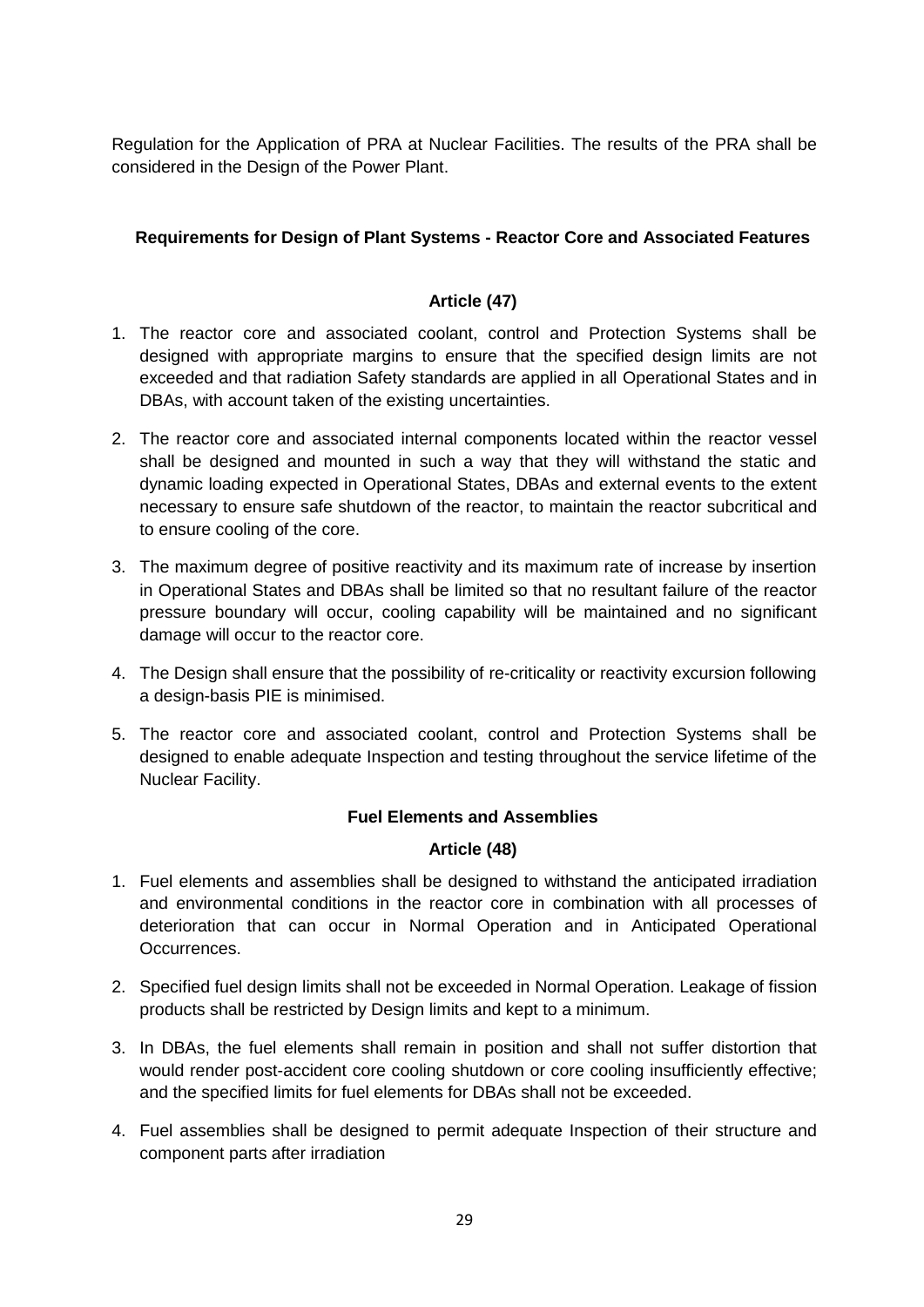# **Control of the Reactor Core**

#### **Article (49)**

- <span id="page-30-1"></span><span id="page-30-0"></span>1. The provisions of Articles 47(3), 47(4) and 48 shall be met for all levels and distributions of neutron flux that can arise, including those: following shutdown, during or after refuelling, during Anticipated Operational Occurrences, and during DBAs. Adequate means of detecting and suppressing spatial power oscillations shall be provided to ensure that there are no regions of the core in which the provisions of Articles 47(3), 47(4) and 48 could be breached without being detected. The Design of the core shall sufficiently reduce the demands made on the control system for maintaining flux shapes, levels and stability within specified limits in all Operational States.
- 2. Provision shall be made for the removal of non-radioactive substances, including corrosion products, which may compromise the Safety of the system, for example by clogging coolant Channels.

# **Reactor Shutdown**

#### **Article (50)**

- <span id="page-30-3"></span><span id="page-30-2"></span>1. Means shall be provided to ensure that there is a capability to shut down the reactor in Operational States and DBAs, and that the shutdown condition can be maintained even for the most reactive core conditions including a Single Failure of the rod with the highest reactivity worth. The effectiveness, speed of action and shutdown margin of the means of shutdown shall be such that the Design Safety limits are not exceeded. For the purpose of reactivity control and flux shaping in normal power operation, a part of the means of shutdown may be used provided that the shutdown capability is maintained with an adequate margin at all times.
- 2. The means for shutting down the reactor shall consist of at least two different systems to provide Diversity.
- 3. At least one of the two systems shall be capable, on its own, of quickly rendering the Nuclear Reactor subcritical by an adequate margin from Operational States and in DBAs, on the assumption of a Single Failure. Exceptionally, a transient re-criticality may be permitted provided that the specified fuel and component limits are not exceeded.
- 4. At least one of these two systems shall be capable, on its own, of rendering the reactor subcritical from Normal Operational states, in Anticipated Operational Occurrences and in DBAs, and of maintaining the reactor subcritical by an adequate margin and with high reliability, even for the most reactive conditions of the core.
- 5. In judging the adequacy of the means of shutdown, consideration shall be given to failures arising anywhere in the Nuclear Facility that could render part of the means of shutdown inoperative (such as failure of the most active control rod to insert) or could result in a Common Cause Failure.
- 6. The means of shutdown shall be adequate to prevent or withstand inadvertent increases in reactivity by insertion during shutdown, including refuelling. In meeting this provision, deliberate actions that increase reactivity in the shutdown state (such as absorber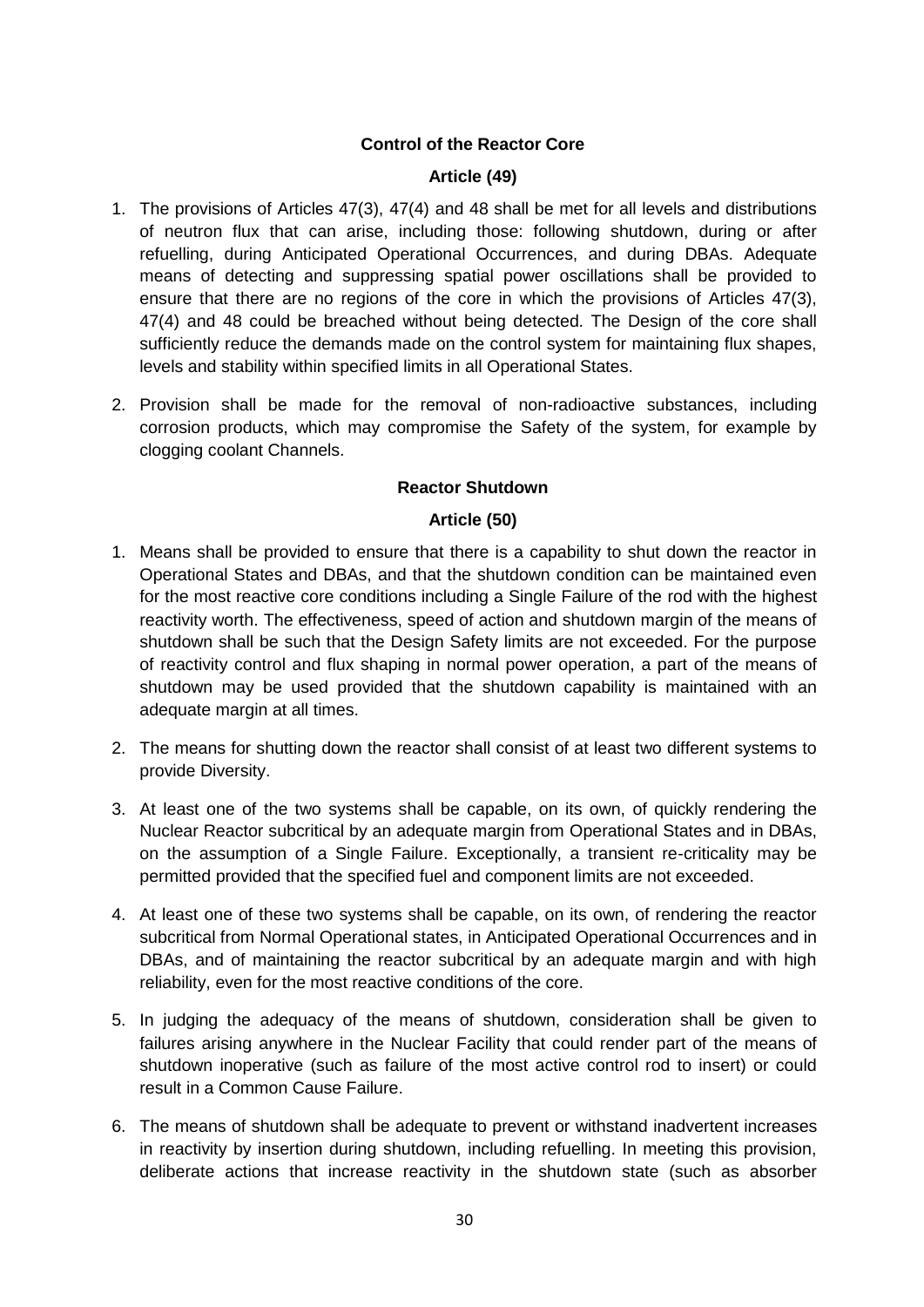movement for Maintenance, dilution of boron content and refuelling actions) and a Single Failure in the shutdown means shall be taken into account.

- 7. Instrumentation shall be provided and tests shall be specified to ensure that the shutdown means are always in the state stipulated for the given plant condition.
- <span id="page-31-0"></span>8. In the Design of reactivity control devices, account shall be taken of wear-out, and effects of irradiation, such as burn up, changes in physical properties and production of gas.

# **Reactor Coolant System**

# **Article (51)**

- <span id="page-31-1"></span>1. The reactor coolant system, its associated auxiliary systems, and the control and Protection Systems shall be designed with sufficient margin to ensure that the design conditions of the reactor coolant pressure boundary are not exceeded in Operational States. Provision shall be made to ensure that the operation of pressure relief devices, even in DBAs, will not lead to releases of Radioactive Material from the Nuclear Facility exceeding criteria established by the Authority. The reactor coolant pressure boundary shall be equipped with adequate isolation devices to limit any loss of radioactive fluid.
- 2. The component parts containing the reactor coolant, such as the reactor pressure vessel, piping and connections, valves, fittings, pumps and heat exchangers, together with the devices by which such parts are held in place shall be designed in to withstand the static and dynamic loads anticipated in all Operational States and in DBAs. The materials used in the fabrication of the component parts shall be selected so as to minimise activation of the material.
- 3. The reactor pressure vessel shall be designed and constructed to be of the highest quality with respect to materials, design standards, capability of Inspection and fabrication. The pressure retaining boundary for reactor coolant shall be designed so that flaws are very unlikely to be initiated, and any flaws that are initiated would propagate in a regime of high resistance to unstable fracture with fast crack propagation, to permit timely detection of flaws. Specifically, the applicant/Licensee shall propose fracture toughness criteria for protection of the Reactor Pressure Vessel against pressurised thermal shock (PTS) events that address projected values of *RTPTS*, accepted by the Authority, for each reactor vessel beltline material for the *End Of Life fluence* of the material; where:
	- a. RT<sub>PTS</sub> means the reference temperature,  $RT_{NDT}$ , evaluated for the EOL fluence for each of the vessel beltline materials,
	- b.  $RT<sub>NOT</sub>$  means the reference temperature for a reactor vessel material, under any conditions. For the reactor vessel beltline materials,  $RT_{NDT}$  must account for the effects of neutron radiation, and
	- c. End of Life (EOL) fluence means the best-estimate neutron fluence projected for a specific vessel beltline material at the clad-base-metal interface on the inside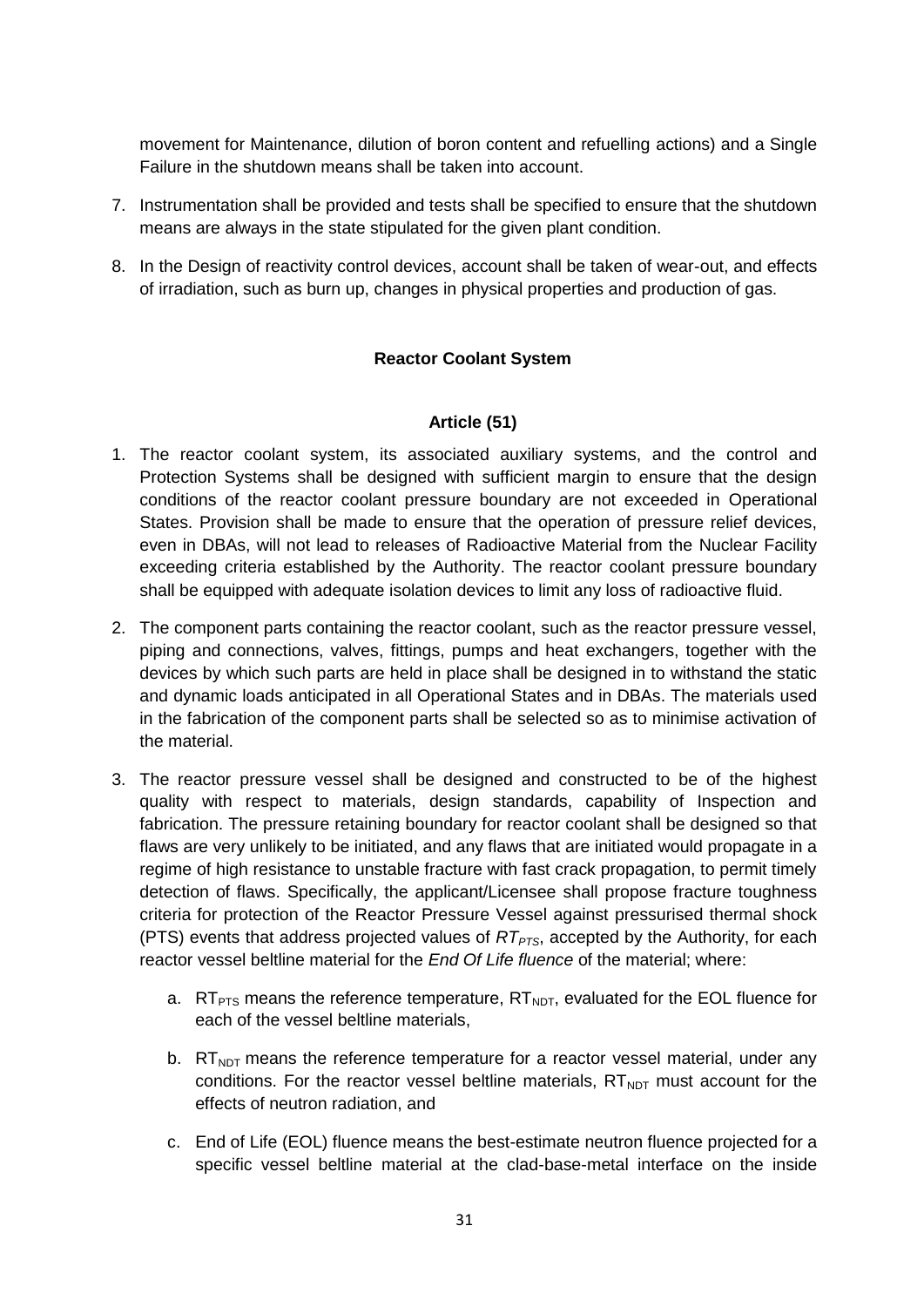surface of the vessel at the location where the material receives the highest fluence on the expiration date of the operating license.

- 4. The Design shall consider all conditions to which the boundary material is subjected in Operational States, including those for Maintenance and testing, and under DBA Conditions, with account taken of the expected end-of-life properties affected by erosion, creep, fatigue, the chemical environment, the radiation environment and ageing, and any uncertainties in determining the initial state of the components and the rate of possible deterioration.
- 5. The Design of the components contained inside the reactor coolant pressure boundary, such as pump impellers and valve parts, shall be such as to minimise the likelihood of failure and associated consequential damage to other items of the primary coolant system important to Safety in all Operational States and in DBAs, with due allowance made for deterioration that may occur in service.

# **In-Service Inspection of the Reactor Coolant Pressure Boundary**

# **Article (52)**

- <span id="page-32-1"></span><span id="page-32-0"></span>1. The components of the reactor coolant pressure boundary shall be designed, manufactured and arranged in such a way that it is possible, throughout the service lifetime of the Nuclear Facility, to carry out at appropriate intervals adequate Inspections and tests of the boundary. Provision shall be made to implement a material surveillance programme for the reactor coolant pressure boundary, particularly in locations of high irradiation, and for other important components as appropriate, in order to determine the metallurgical effects of factors such as irradiation, stress corrosion cracking, thermal embrittlement and ageing of structural materials.
- 2. It shall be ensured that it is possible to inspect or test either directly or indirectly the components of the reactor coolant pressure boundary, according to the Safety importance of those components, so as to demonstrate the absence of unacceptable defects or of Safety significant deterioration.
- 3. Indicators for the integrity of the reactor coolant pressure boundary (such as leakage) shall be monitored. The results of such measurements shall be taken into consideration in the determination of which Inspections are necessary for Safety.
- 4. It shall be ensured that it is possible to inspect the relevant parts of the secondary cooling system for which the Safety analysis of the Nuclear Facility indicates particular failures may result in serious consequences.

# **Inventory of Reactor Coolant**

# **Article (53)**

<span id="page-32-3"></span><span id="page-32-2"></span>Provision shall be made for controlling the inventory and pressure of coolant to ensure that specified design limits are not exceeded in any Operational State, with volumetric changes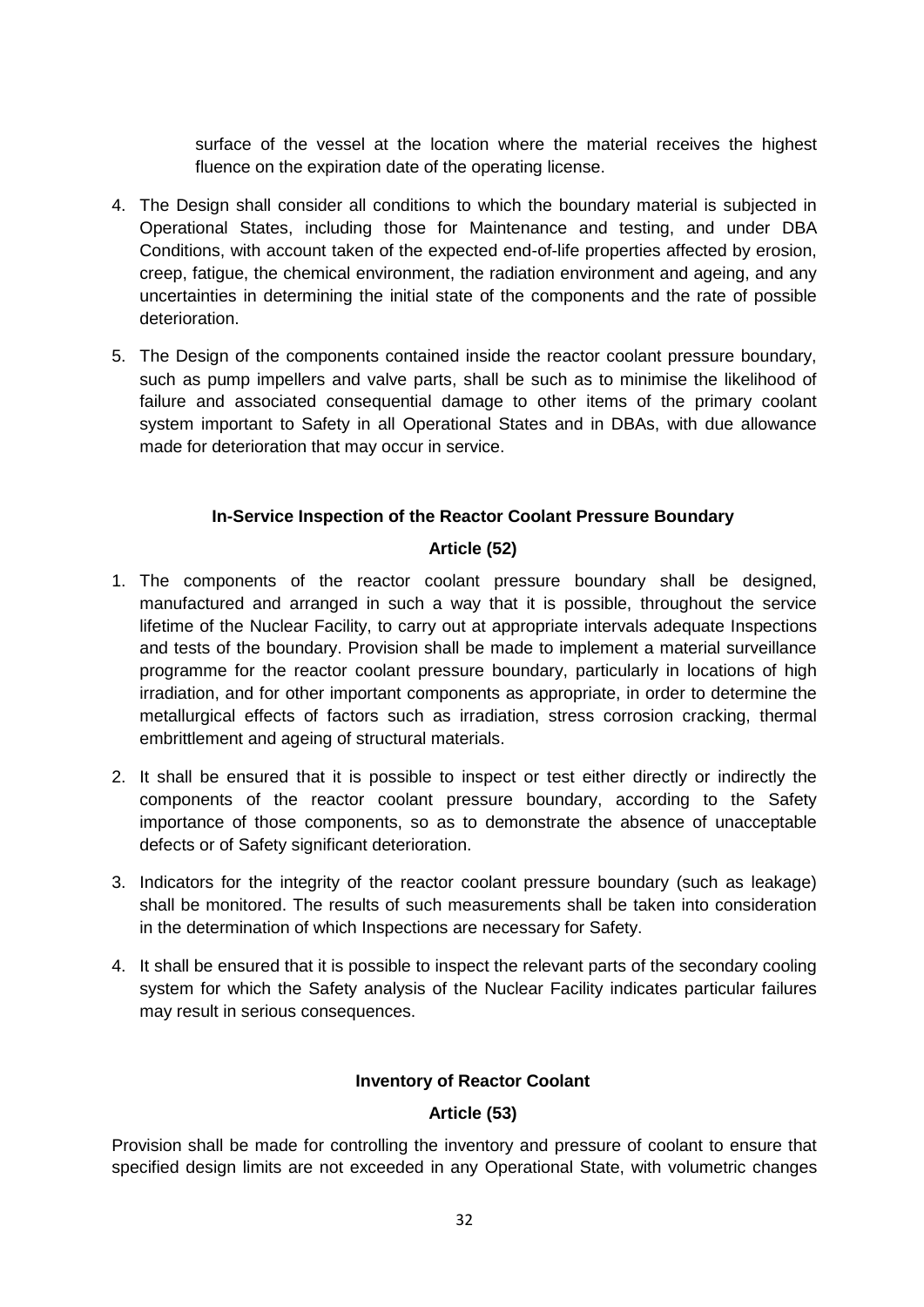and leakage taken into account. The systems performing this function shall have adequate capacity (flow rate and storage volumes) to meet this requirement. They may be composed of components needed for the processes of power generation or may be specially provided for performing this function.

# **Clean-up of the Reactor Coolant**

# **Article (54)**

<span id="page-33-1"></span><span id="page-33-0"></span>Adequate facilities shall be provided for removal of radioactive substances from the reactor coolant, including activated corrosion products and fission products leaking from the fuel. The capability of the necessary systems shall be based on the specified fuel design limit on permissible leakage with a conservative margin to ensure that the Nuclear Facility can be operated with a level of circuit activity which is as low as reasonably practicable, and that radioactive releases meet the ALARA principle and are within the prescribed limits.

# **Removal of Residual Heat from the Core**

# **Article (55)**

- <span id="page-33-3"></span><span id="page-33-2"></span>1. Means for removing residual heat shall be provided. Their Safety Function shall be to transfer fission product decay heat and other residual heat from the reactor core at a rate such that specified fuel design limits and the design basis limits of the reactor coolant pressure boundary are not exceeded.
- 2. Interconnections and isolation capabilities and other appropriate design features (such as leak detection) shall be provided such that the system provides sufficient reliability, on the assumptions of a Single Failure and the loss of off-site power, and with the incorporation of suitable Redundancy, Diversity and independence.

# **Emergency Core Cooling**

# **Article (56)**

- <span id="page-33-5"></span><span id="page-33-4"></span>1. Core cooling shall be provided in the event of a loss of coolant Accident so as to minimise fuel damage and limit the escape of fission products from the fuel. The cooling provided shall ensure that:
	- a. The limiting parameters for the cladding or fuel integrity (such as peak temperature and cladding oxidation) will not exceed the acceptable value for DBAs.
	- b. Possible chemical reactions are limited to an allowable level;
	- c. The alterations in the fuel and internal structural alterations will not significantly reduce the effectiveness of the means of Emergency core cooling; and
	- d. Cooling of the core shall be ensured with sufficient margin and for a sufficient time to ensure fuel integrity limits are maintained.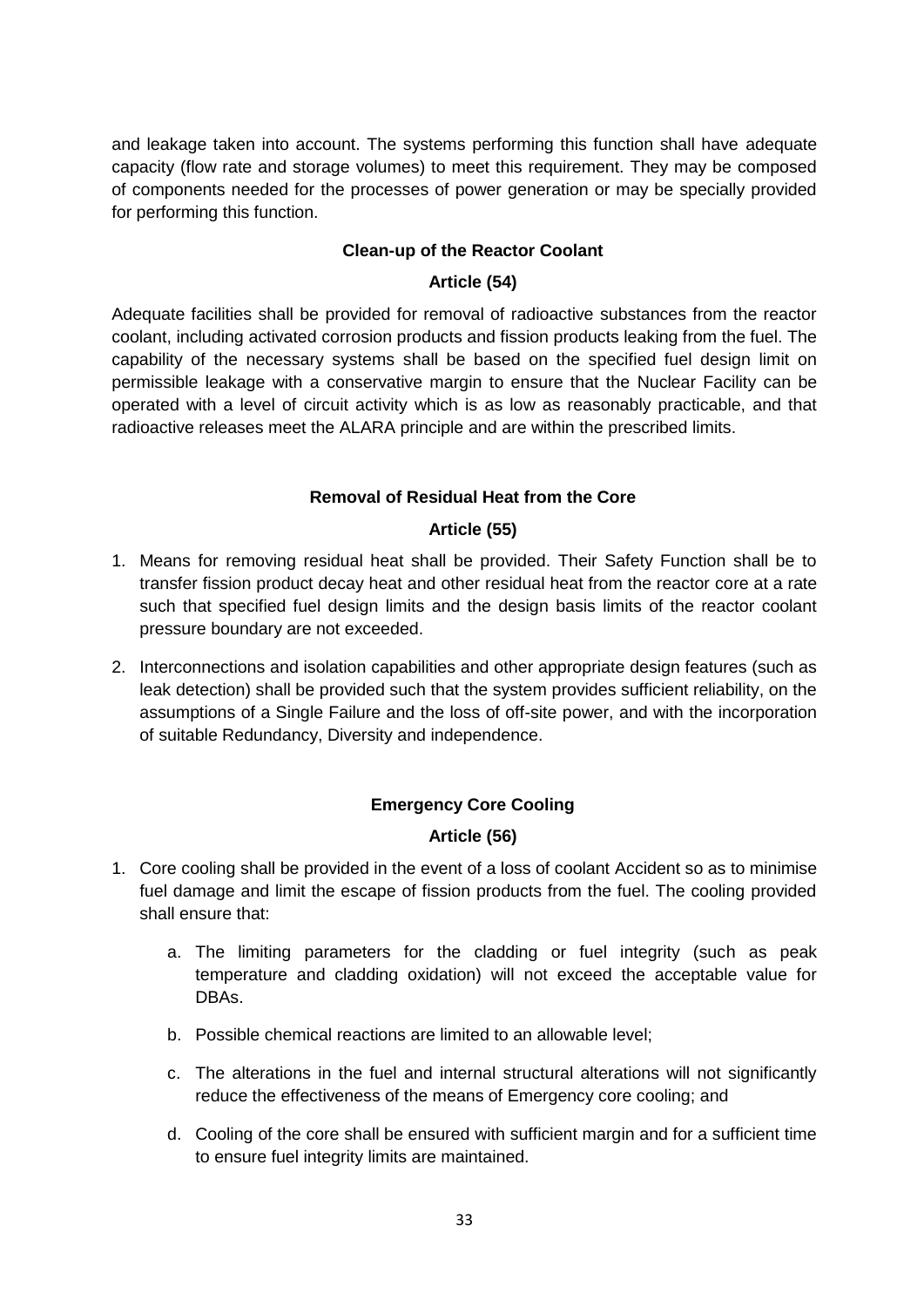- 2. Design features (such as leak detection, appropriate interconnections and isolation capabilities) and suitable Redundancy in components shall be provided in order to fulfil these requirements with sufficient reliability for each PIEs, on the assumption of a Single Failure.
- 3. Adequate consideration shall be given to extending the capability to remove heat from the core so that, following a Severe Accident acceptable temperatures can be maintained in SSCs important to the safety function of confinement of Radioactive Materials.
- 4. The applicant/Licensee shall ensure that the Emergency core cooling system pumps are provided with adequate margin between the available and the required net positive suction head to prevent pump cavitations and the attendant improper Operation of the Emergency core cooling system following design basis events. The applicant/Licensee shall perform a mechanistic evaluation of the emergency core cooling recirculation functions with account taken of the potential susceptibility of recirculation sump screens and associated flow paths to debris blockage that might impede the long-term Operation of the Emergency core cooling system or containment spray system. The applicant/Licensee shall also ensure that its evaluation account for the potential for debris passing through sump screens and affect equipment downstream (such as valves, pumps, and Nuclear Fuel assemblies).

# **Article (57)**

<span id="page-34-0"></span>The Emergency core cooling system shall be designed to permit appropriate periodic Inspection of important components and to permit appropriate periodic testing to confirm the following:

- 1. The structural integrity and leak tight integrity of its components;
- 2. The operability and performance of the Active Components of the system in Normal Operation, as far as feasible; and
- <span id="page-34-1"></span>3. The operability of the system as a whole under the Plant States specified in the design basis, to the extent practicable.

# **Heat Transfer to an Ultimate Heat Sink**

# **Article (58)**

- <span id="page-34-2"></span>1. Systems shall be provided to transfer residual heat from SSCs important to Safety to an Ultimate Heat Sink. This function shall be carried out at high levels of reliability in Operational States and in DBAs. All systems that contribute to the transport of heat (by conveying heat, by providing power or by supplying fluids to the heat transport systems) shall be designed in accordance with the importance of their contribution to the function of heat transfer as a whole.
- 2. The reliability of the systems that transfer heat to the Ultimate Heat Sink shall be achieved by an appropriate choice of measures including the use of proven components, Redundancy, Diversity, Physical Separation, interconnection and isolation.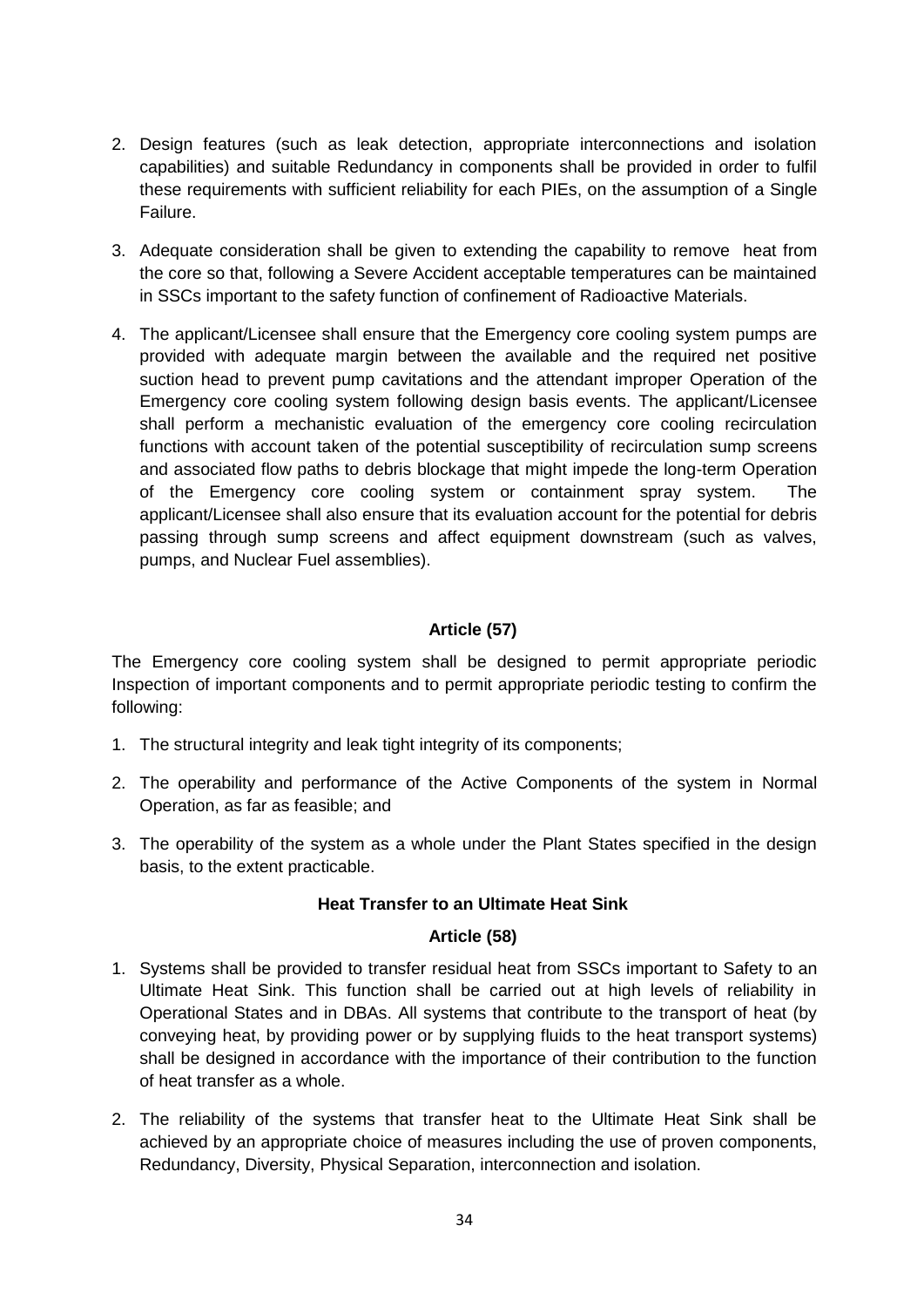- 3. Natural phenomena and human induced events shall be taken into account in the Design of the systems that transfer heat to the Ultimate Heat Sink and in the possible choice of Diversity in the Ultimate Heat Sinks and in the storage systems from which fluids for heat transfer are supplied.
- 4. Adequate consideration shall be given to extending the capability to transfer residual heat from the core to an Ultimate Heat Sink so as to ensure that, in the event of a Severe Accident, acceptable temperatures can be maintained in SSCs important to the Safety Function of confinement of Radioactive Materials.

# **Containment System**

# **Article (59)**

- <span id="page-35-1"></span><span id="page-35-0"></span>1. A containment system shall be provided in order to ensure that any release of Radioactive Materials to the environment in a DBA would be below limits approved by the Authority. This system may include, depending on design requirements: leak tight structures; associated systems for the control of pressures and temperatures; and features for the isolation, management and removal of fission products, hydrogen, oxygen and other substances that could be released into the containment atmosphere.
- 2. All identified DBAs shall be taken into account in the Design of the containment system. In addition, consideration shall be given to the provision of features for the mitigation of the consequences of selected Severe Accidents in order to limit the release of Radioactive Material to the environment.

# **Article (60)**

- <span id="page-35-2"></span>1. The strength of the containment structure, including access openings and penetrations and isolation valves, shall be designed with sufficient margins of Safety on the basis of the potential internal over-pressures, under-pressures and temperatures, dynamic effects such as missile impacts, and reaction forces anticipated to arise as a result of DBAs. The effects of other potential energy sources, including, for example, possible chemical and radiolytic reactions, shall also be considered. In calculating the necessary strength of the containment structure, natural phenomena and human induced events shall be taken into consideration, and provision shall be made to monitor the condition of the containment and its associated features.
- 2. Provision for maintaining the integrity of the containment in the event of a severe accident shall be considered. In particular, the effects of any predicted combustion of flammable gases shall be taken into account.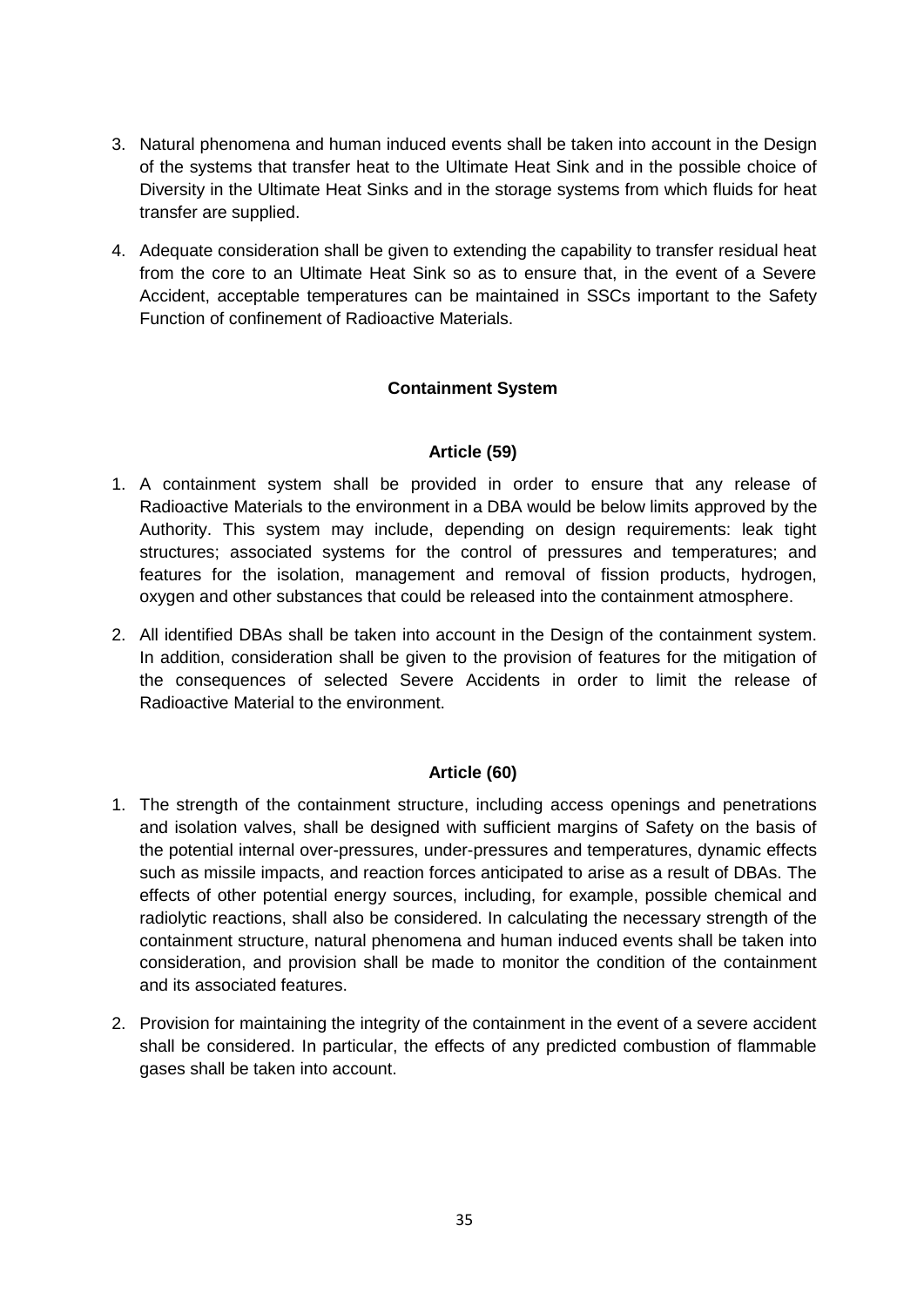# **Containment Pressure Testing and Leakage**

# **Article (61)**

<span id="page-36-1"></span><span id="page-36-0"></span>The containment structure shall be designed and constructed so that it is possible to perform a pressure test at a specified pressure to demonstrate its structural integrity before Operation of the Nuclear Facility and over the Nuclear Facility"s lifetime.

# **Article (62)**

- <span id="page-36-2"></span>1. The containment system shall be designed so that the prescribed maximum leakage rate is not exceeded in DBAs.
- 2. The containment structure, and the equipment and components affecting the leak tightness of the containment system shall be designed and constructed so that the leak rate can be tested at the design pressure after all penetrations have been installed. The Design shall include provisions for the determination of the leakage rate of the containment system at periodic intervals over the service lifetime of the reactor, either at the containment design pressure or at reduced pressures that permit estimation of the leakage rate at the containment design pressure.

# **Containment Penetrations**

# **Article (63)**

- <span id="page-36-4"></span><span id="page-36-3"></span>1. The number of penetrations through the containment shall be kept to a minimum.
- 2. All penetrations through the containment shall meet the same design requirements as the containment structure itself. They shall be protected against reaction forces stemming from pipe movement or accidental loads such as those due to missiles, jet forces and pipe whip.
- 3. If resilient seals (such as elastomeric seals or electrical cable penetrations) or expansion bellows are used with penetrations, they shall be designed to have the capability for leak testing at the containment design pressure, independent of the determination of the leak rate of the containment as a whole, to demonstrate their continued integrity over the lifetime of the Nuclear Facility.
- 4. Consideration shall be given to the capability of penetrations to remain functional in the event of a Severe Accident.

# **Containment Isolation**

# **Article (64)**

<span id="page-36-6"></span><span id="page-36-5"></span>1. Each line that penetrates the containment as part of the reactor coolant pressure boundary or that is connected directly to the containment atmosphere shall be automatically and reliably sealable in the event of a DBA in which the leak tightness of the containment is essential to preventing radioactive releases to the environment that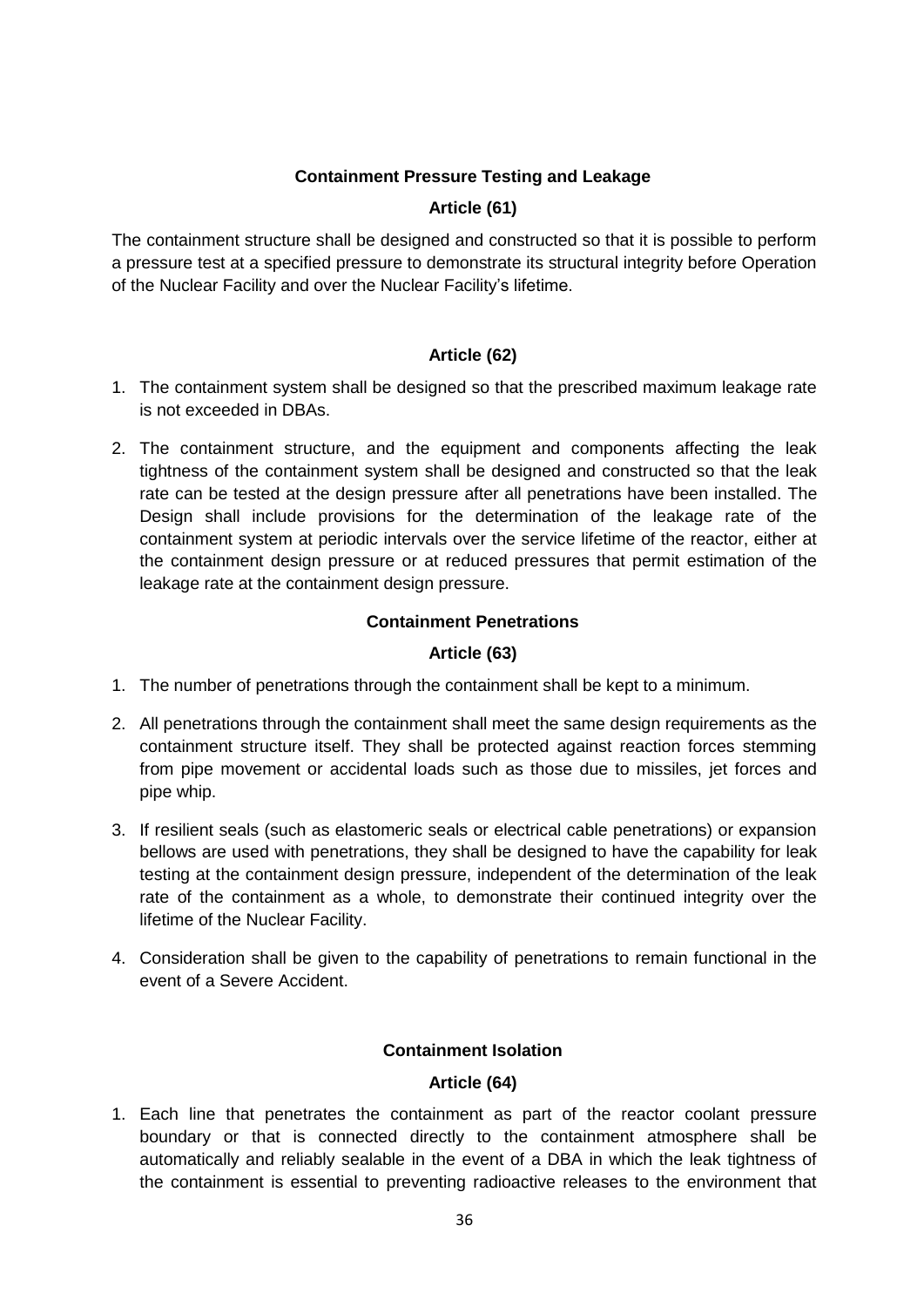exceed prescribed limits. These lines shall be fitted with at least two containment isolation valves arranged in series (normally with one outside and the other inside the containment, but other arrangements may be acceptable depending on the Design), and each valve shall be capable of being reliably and independently actuated. Isolation valves shall be located as close to the containment as is practicable. Containment isolation shall be achievable on the assumption of a Single Failure. If the application of this requirement reduces the reliability of a Safety System that penetrates the containment, other isolation methods may be used.

- 2. Each line that penetrates the primary reactor containment and is neither part of the reactor coolant pressure boundary nor connected directly to the containment atmosphere shall have at least one containment isolation valve. This valve shall be outside the containment and located as close to the containment as practicable.
- 3. Containment isolation valves shall be capable of operating in the timeframe necessary for them to perform their Safety Function.
- 4. Consideration shall be given to the capability of isolation devices to maintain their function in the event of a Severe Accident.

# **Article (65)**

- <span id="page-37-0"></span>1. Access by personnel to the containment shall be through airlocks equipped with doors that are interlocked to ensure that at least one of the doors is closed during reactor operations and in DBAs. Where provision is made for entry of personnel for surveillance purposes during certain low power operations, provisions for ensuring the Safety of personnel in such operations shall be specified in the Design. These requirements shall also apply to equipment air locks, where provided.
- 2. Consideration shall be given to the capability of containment air locks to maintain their function in the event of a Severe Accident.

# **Internal Structures of the Containment**

# **Article (66)**

- <span id="page-37-2"></span><span id="page-37-1"></span>1. The Design shall provide for ample flow routes between separate compartments inside the containment. The cross-sections of openings between compartments shall be of such dimensions as to ensure that the pressure differentials occurring during pressure equalization in DBAs do not result in damage to the pressure bearing structure or to other systems of importance in limiting the effects of DBAs.
- 2. Consideration shall be given to the capability of internal structures to withstand the effects of a Severe Accident.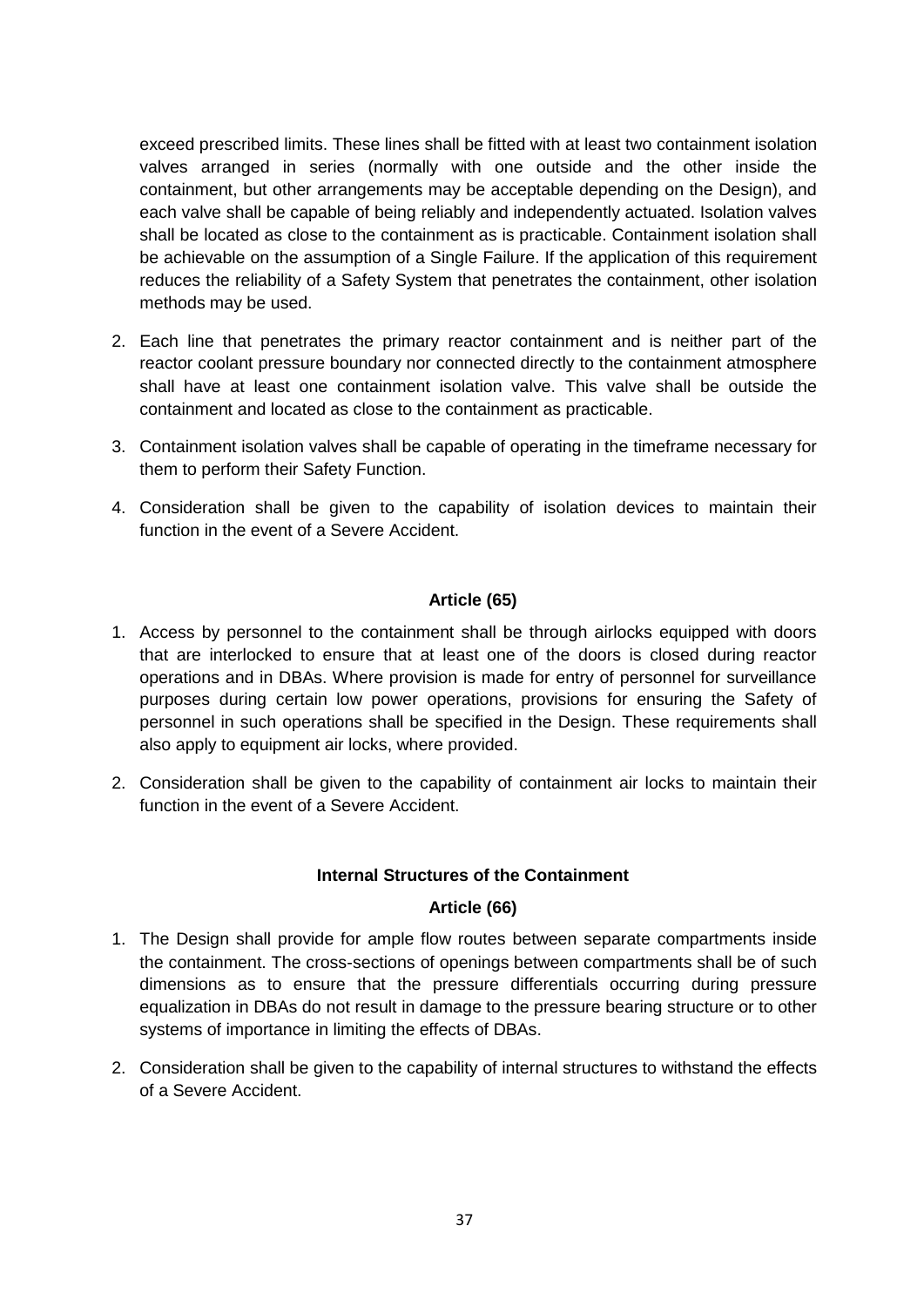# **Removal of Heat from the Containment**

# **Article (67)**

- <span id="page-38-1"></span><span id="page-38-0"></span>1. The capability to remove heat from the reactor containment shall be ensured. The Safety Function shall be fulfilled by reducing the pressure and temperature in the containment, and maintaining them at acceptably low levels, after any accidental release of high energy fluids in a DBA. The system performing the function of removing heat from the containment shall have adequate reliability and Redundancy to ensure that this can be fulfilled, on the assumption of a Single Failure.
- 2. Consideration shall be given to the capability to remove heat from the reactor containment in the event of a Severe Accident.

# **Control and Clean-up of the Containment Atmosphere**

# **Article (68)**

- <span id="page-38-3"></span><span id="page-38-2"></span>1. Systems to control fission products, hydrogen, oxygen and other substances that may be released into the reactor containment shall be provided as necessary. Systems for cleaning up the containment atmosphere shall have suitable Redundancy in components and features to ensure that the Safety Group can fulfil the necessary Safety Function, on the assumption of a Single Failure.
- 2. Consideration shall be given to the control of fission products, hydrogen and other substances that may be generated or released in the event of a Severe Accident.

# **Article (69)**

- <span id="page-38-4"></span>1. The coverings and coatings for components and structures within the containment system shall be carefully selected, and their methods of application specified, to ensure fulfilment of their Safety Functions and to minimise interference with other Safety Functions in the event of deterioration of coverings and coatings.
- 2. Containment systems, including the sump, shall be designed to ensure that containment and system functions necessary to mitigate DBAs will be reliably performed considering generation of debris and other environmental conditions within the containment during the Accident.

# **Instrumentation and Control**

# **Article (70)**

<span id="page-38-6"></span><span id="page-38-5"></span>1. Instrumentation shall be provided to monitor plant variables and systems over the respective ranges for Normal Operation, Anticipated Operational Occurrences, DBAs and Severe Accidents in order to ensure that adequate information can be obtained on the status of the Nuclear Facility. Instrumentation shall be provided for measuring all the main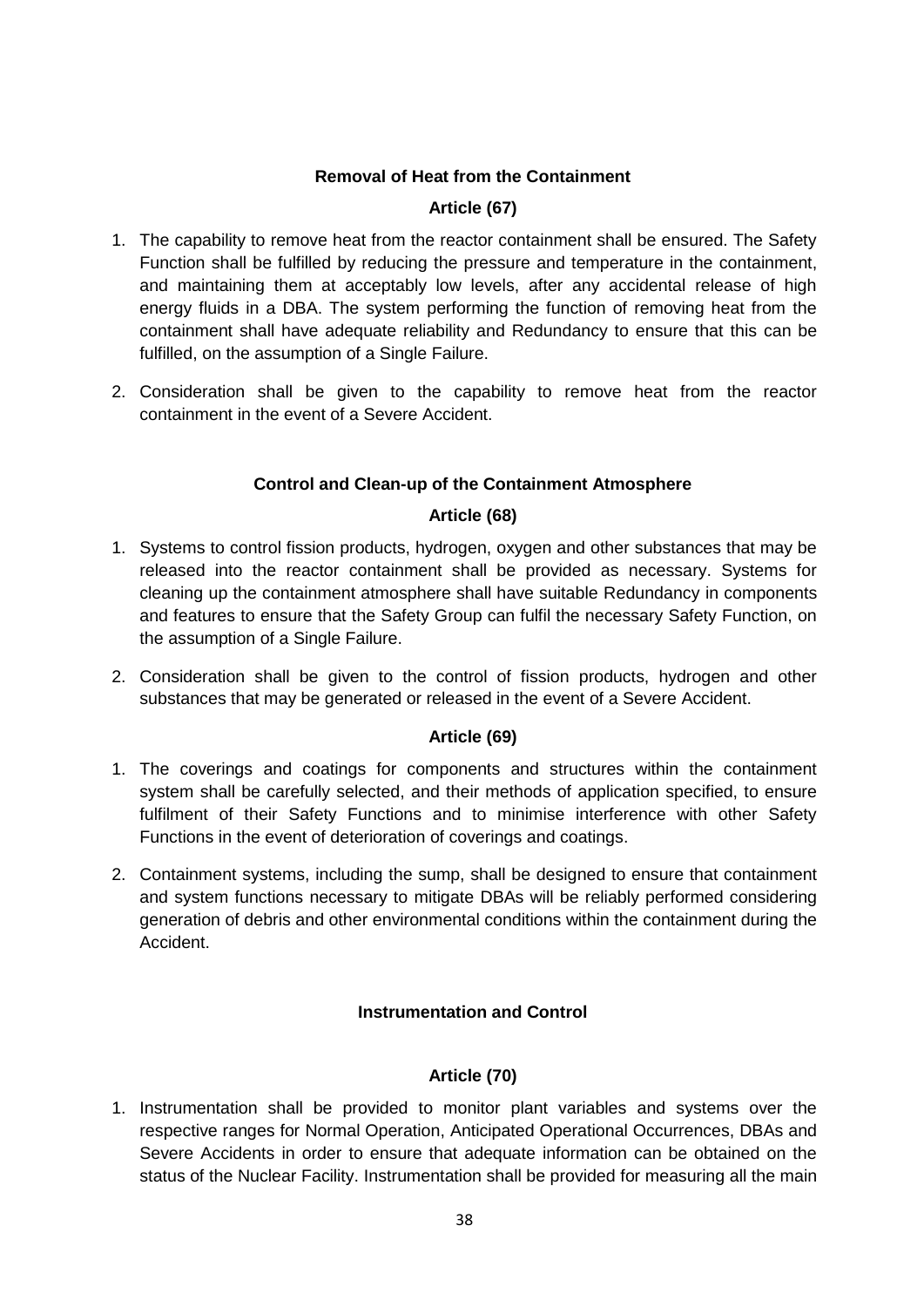variables that can affect the fission process, the integrity of the reactor core, the reactor cooling systems and the containment, and for obtaining any information on the Nuclear Facility necessary for its reliable and safe Operation. Provision shall be made for automatic recording of measurements of any inputs to derived parameters or derived parameters that are important to Safety, such as the sub-cooling margin of the coolant water. Instrumentation shall be environmentally qualified for the Plant States concerned and shall be adequate for measuring plant parameters and thus classifying events for the purposes of Accident Management and Emergency Response.

2. Instrumentation and recording equipment shall be provided to ensure that essential information is available for monitoring the course of DBAs and the status of essential equipment; and for predicting, as far as is necessary for Safety, the locations and quantities of Radioactive Materials that could escape from the locations intended in the Design. The instrumentation and recording equipment shall be adequate to provide information as far as practicable for determining the status of the Nuclear Facility in a Severe Accident and for taking decisions in Accident Management.

# **Article (71)**

- <span id="page-39-0"></span>1. A control room shall be provided from which the Nuclear Facility can be safely operated in all its Operational States, and from which measures can be taken to maintain the Nuclear Facility in a stable, safe state or to bring it back into such a state after the onset of Anticipated Operational Occurrences, DBAs and Severe Accidents. Appropriate measures shall be taken and adequate information provided to safeguard the occupants of the control room against consequent hazards, such as undue radiation levels resulting from an Accident Condition or the release of Radioactive Material or explosive or toxic gases, which could hinder necessary actions by the operating personnel.
- 2. Special attention shall be given to identifying those events, both internal and external to the control room, which may pose a direct threat to its continued Operation, and the Design shall provide for reasonably practicable measures to minimise the effects of such events.
- 3. The layout of the instrumentation and the mode of presentation of information shall provide the operating personnel with an adequate overall picture of the status and performance of the Nuclear Facility. Ergonomic factors shall be taken into account in the Design of the control room.
- 4. Devices shall be provided to give visual and, if appropriate, also audible indications of Operational States and processes that have deviated from normal and could affect Safety.

# **Article (72)**

<span id="page-39-1"></span>Sufficient I&C equipment shall be available, preferably at a single location (supplementary control room) that is physically and electrically separate from the control room, so that the reactor can be placed and maintained in a shut-down state, residual heat can be removed,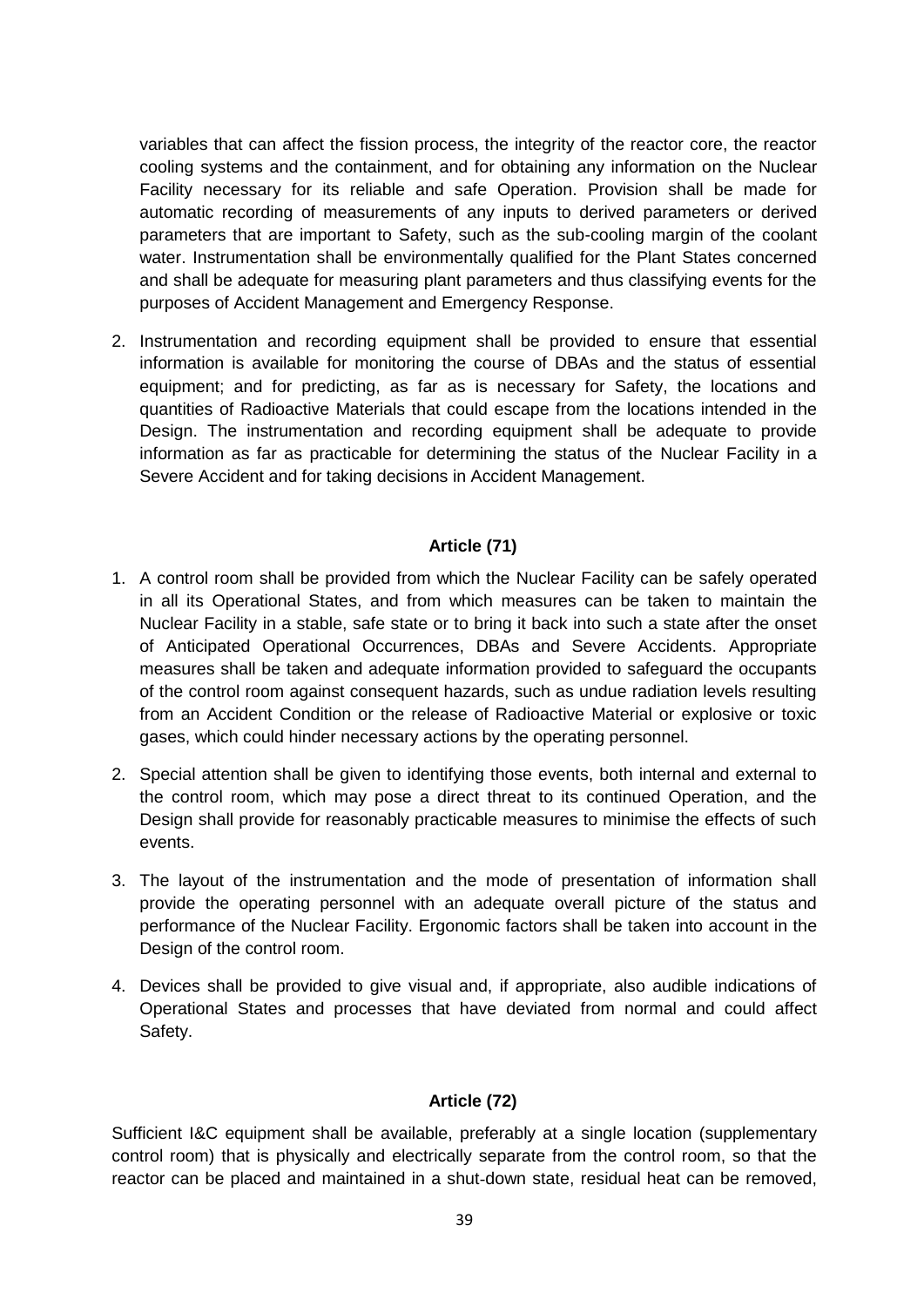and the essential plant variables can be monitored should there be a loss of ability to perform these essential Safety Functions in the control room.

# **Use of Computer Based Systems in Systems Important to Safety**

# **Article (73)**

- <span id="page-40-1"></span><span id="page-40-0"></span>1. If the Design is such that a system Important to Safety is dependent upon the reliable performance of a computer based system, appropriate standards and practices for the development and testing of computer hardware and software shall be established and implemented throughout the life-cycle of the system, and in particular the software development cycle. The entire development shall be subject to an appropriate Quality Assurance programme.
- 2. The level of reliability necessary shall be commensurate with the Safety importance of the system. The necessary level of reliability shall be achieved by means of a comprehensive strategy that uses various complementary means (including an effective regime of analysis and testing) at each phase of development of the process, and a validation strategy to confirm that the design requirements for the system have been fulfilled.
- 3. The level of reliability assumed in the Safety analysis for a computer based system shall include a specified conservatism to compensate for the inherent complexity of the technology and the consequent difficulty of analysis.

# **Article (74)**

<span id="page-40-2"></span>Various Safety actions shall be automated so that operating personnel action is not necessary within a justified period of time from the onset of Anticipated Operational Occurrences or DBAs. In addition, appropriate information shall be available to the operating personnel to monitor the effects of the automatic actions.

# **Article (75)**

<span id="page-40-3"></span>The Protection System shall be designed:

- 1. To initiate automatically the Operation of appropriate systems, including, as necessary, the reactor shutdown systems, in order to ensure that specified design limits are not exceeded as a result of Anticipated Operational Occurrences;
- 2. To detect DBAs and initiate the Operation of systems necessary to limit the consequences of such Accidents within the design basis; and
- 3. To be capable of overriding unsafe actions of the control system.

# **Article (76)**

<span id="page-40-4"></span>1. The Protection System shall be designed for reliability and periodic testability commensurate with the Safety Function(s) to be performed. Redundancy and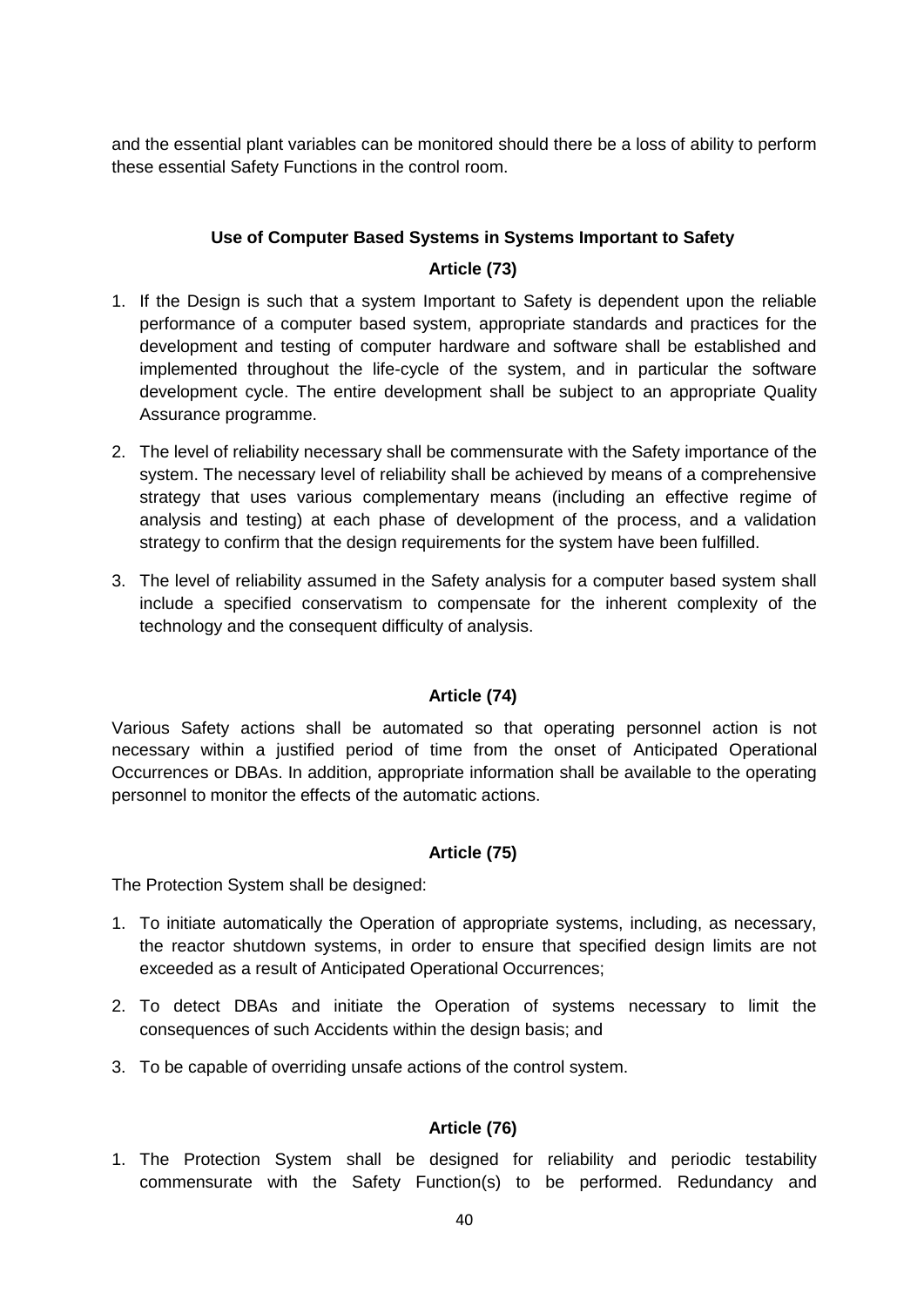independence designed into the Protection System shall be sufficient at least to ensure that:

- a. No Single Failure results in loss of protection function; and
- b. The removal from service of any component or Channel does not result in loss of the necessary minimum Redundancy, unless the reliability of Operation of the Protection System can be otherwise demonstrated.
- 2. The Protection System shall be designed to ensure that the effects of Normal Operation, Anticipated Operational Occurrences and DBAs on redundant Channels do not result in loss of its function; or else such a loss shall be demonstrated to be acceptable on some other basis. Design techniques such as testability, including a self-checking capability where necessary, fail-safe behaviour, functional Diversity and Diversity in component Design or principles of Operation shall be used to the extent practicable to prevent loss of a protection function. The Protection System shall, unless its reliability is ensured by some other means, be designed to permit periodic testing of its functioning when the reactor is in Operation, including the possibility of testing Channels independently to determine failures and losses of Redundancy that may have occurred. The Design shall permit all aspects of functionality from the sensor to the input signal to the final actuator to be tested in Operation.
- 3. The Design shall be such as to minimise the likelihood that operating personnel action could defeat the effectiveness of the Protection System in Normal Operations and expected operational occurrences, but not to negate correct operating personnel actions in DBAs.
- 4. The Nuclear Facility shall have a diverse protection system to interrupt power to the control rods and to automatically initiate the auxiliary (or emergency) feedwater system and initiate a turbine trip under conditions indicative of anticipated transient without scram.

# **Article (77)**

<span id="page-41-0"></span>Where a computer based system is intended to be used in a Protection System, the following requirements shall apply:

- 1. The quality of hardware and software shall be commensurate with the importance of the safety functions to be performed;
- 2. The whole development process, including control, testing and Commissioning of Design changes, shall be systematically documented and reviewable;
- 3. In order to confirm confidence in the reliability of the computer based systems, an Assessment of the computer based system by expert personnel independent of the designers and suppliers shall be undertaken; and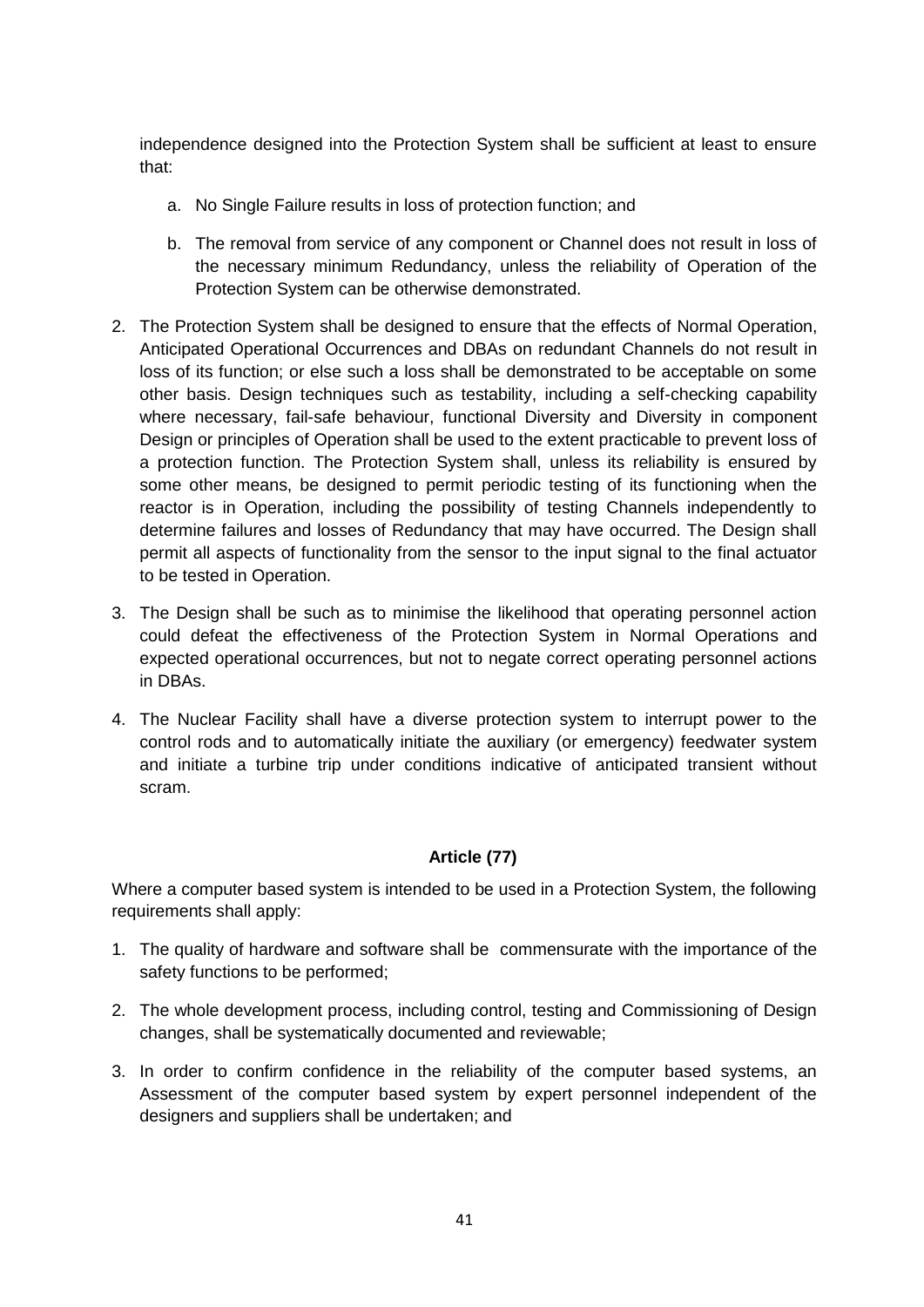4. Where the necessary integrity of the system cannot be demonstrated with a high level of confidence, a diverse means of ensuring fulfilment of the protection functions shall be provided.

# **Article (78)**

<span id="page-42-0"></span>Interference between the Protection System and the non-safety related Control Systems shall be prevented by avoiding interconnections or by suitable Functional Isolation. If signals are used in common by both the Protection System and any Control System, appropriate separation (such as by adequate decoupling) shall be ensured and it shall be demonstrated that all Safety requirements are met.

# **Emergency Control Centre**

# **Article (79)**

<span id="page-42-2"></span><span id="page-42-1"></span>An on-site (within the site area) technical support centre, separated from the plant control room and an operation support centre and an off-site emergency operation centre shall be provided to serve as emergency facilities in the event of an Emergency. Information about important plant parameters and radiological conditions in the plant and its immediate surroundings shall be available there. Emergency power supply system should be equipped to cope with a loss of off-site power. The facilities shall provide means of communication with the control room, the supplementary control room and other important points in the plant, and with the on-site and off-site Emergency Response organizations. Appropriate measures shall be taken to protect the occupants for a protracted time against hazards resulting from a Severe Accident, where applicable.

# **Emergency Power Supply**

# **Article (80)**

- <span id="page-42-4"></span><span id="page-42-3"></span>1. After certain PIEs, various systems and components important to Safety will need emergency power. It shall be ensured that the emergency power supply is able to supply the necessary power in any Operational State or in a DBA, on the assumption of the coincidental loss of off-site power. The need for power will vary with the nature of the PIE, and the nature of the Safety duty to be performed will be reflected in the choice of means for each duty; in respect of number, availability, duration, capacity and continuity, for example.
- 2. The combined means to provide emergency power (such as by means of water, steam or gas turbine, diesel engines or batteries) shall have a reliability and form that are consistent with all the requirements of the Safety Systems to be supplied, and shall perform their functions on the assumption of a Single Failure. It shall be possible to test the functional capability of the emergency power supply
- 3. Emergency power shall be capable of being provided in a time frame and for a duration of time following loss of normal power to support Safety Functions necessary to maintain Nuclear Facility Safety.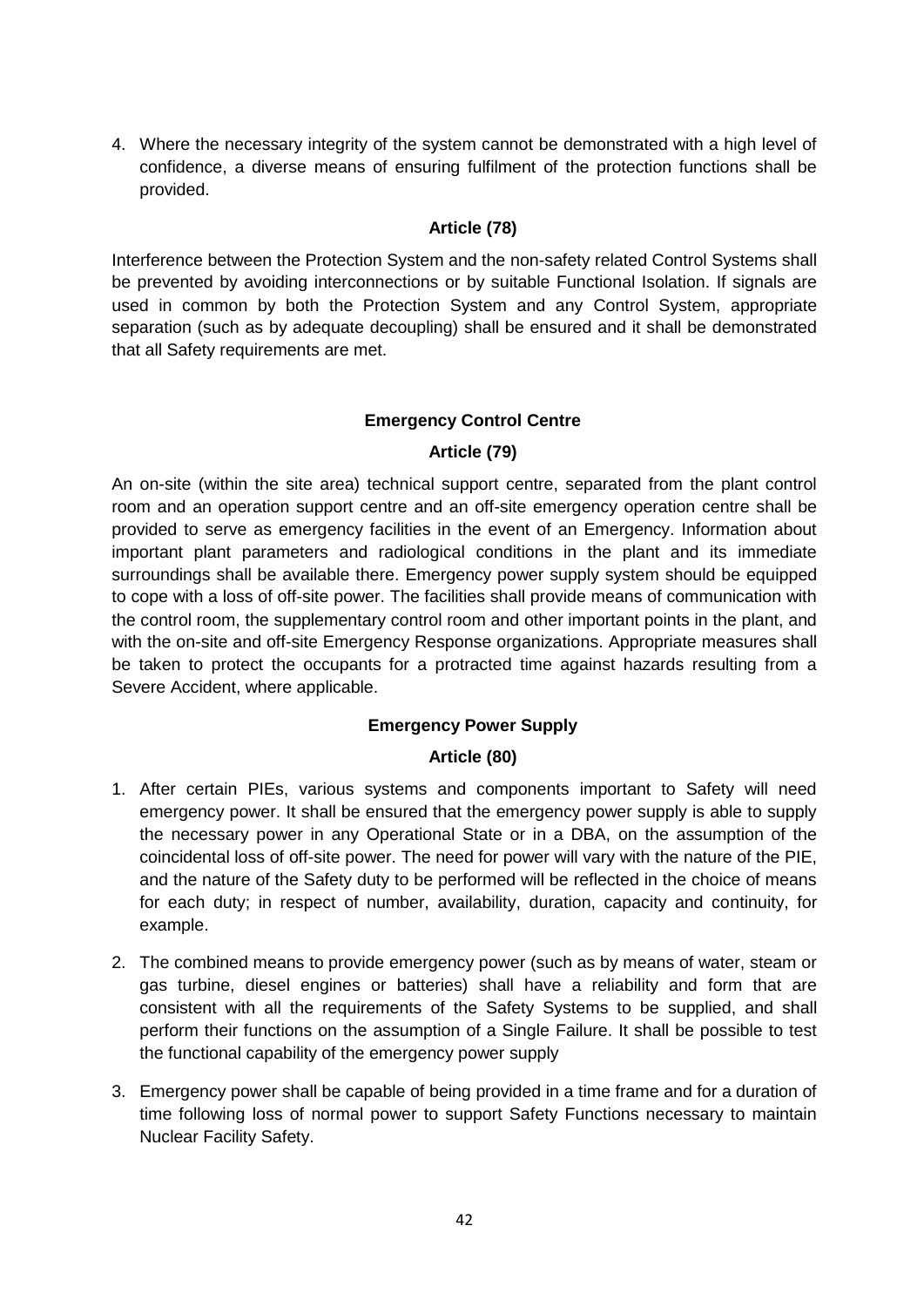4. Each Nuclear Facility must be able to withstand for a specified duration and recover from a station blackout. The specified station blackout duration shall be based on the following factors: the redundancy, reliability of the onsite Emergency ac power sources, the expected frequency of loss of offsite power; and the probable time needed to restore offsite power.

# **Article (81)**

<span id="page-43-0"></span>In the Design of the Nuclear Power Plant, account shall be taken of power grid plant interactions, including the independence of and number of power supply lines to the Nuclear Facility, in relation to the necessary reliability of the power supply to plant systems important to Safety. Accordingly:

- 1. An Assessment shall be performed to verify that there is a high degree of confidence that the Nuclear Facility Design can reliably cope with and recover from the frequency and duration of potential loss-of-offsite-power (LOOP) caused by grid failures.
- 2. This Assessment shall be updated when major modifications are made to the electrical grid and periodically throughout the life of the Nuclear Facility (i.e., potential load growth, effects of additional transmission lines, interaction of the Nuclear Facility with the electrical grid and other generators on the system).
- 3. The Assessment shall also include the potential increase in risk that may result from Maintenance activities on the electrical grid.

# **Waste Treatment and Control Systems**

# **Article (82)**

- <span id="page-43-2"></span><span id="page-43-1"></span>1. Adequate systems shall be provided to treat radioactive liquid and gaseous effluents in order to keep Doses arising from Discharge of Radioactive Material within the Dose limits established by REG-04, Regulation for Radiation Dose Limits and Optimisation of Radiation Protection for Nuclear Facilities and subject to optimisation of protection as defined in that Regulation.
- 2. Adequate systems shall be provided for the handling of Radioactive Wastes and for storing these safely on the site for a period of time consistent with the availability of the Disposal route on the site. Transport of solid wastes from the site shall be effected according to the decisions of competent authorities

# **Article (83)**

<span id="page-43-3"></span>1. The Nuclear Facility shall include suitable means to monitor and control the release of radioactive liquids and gases to the environment.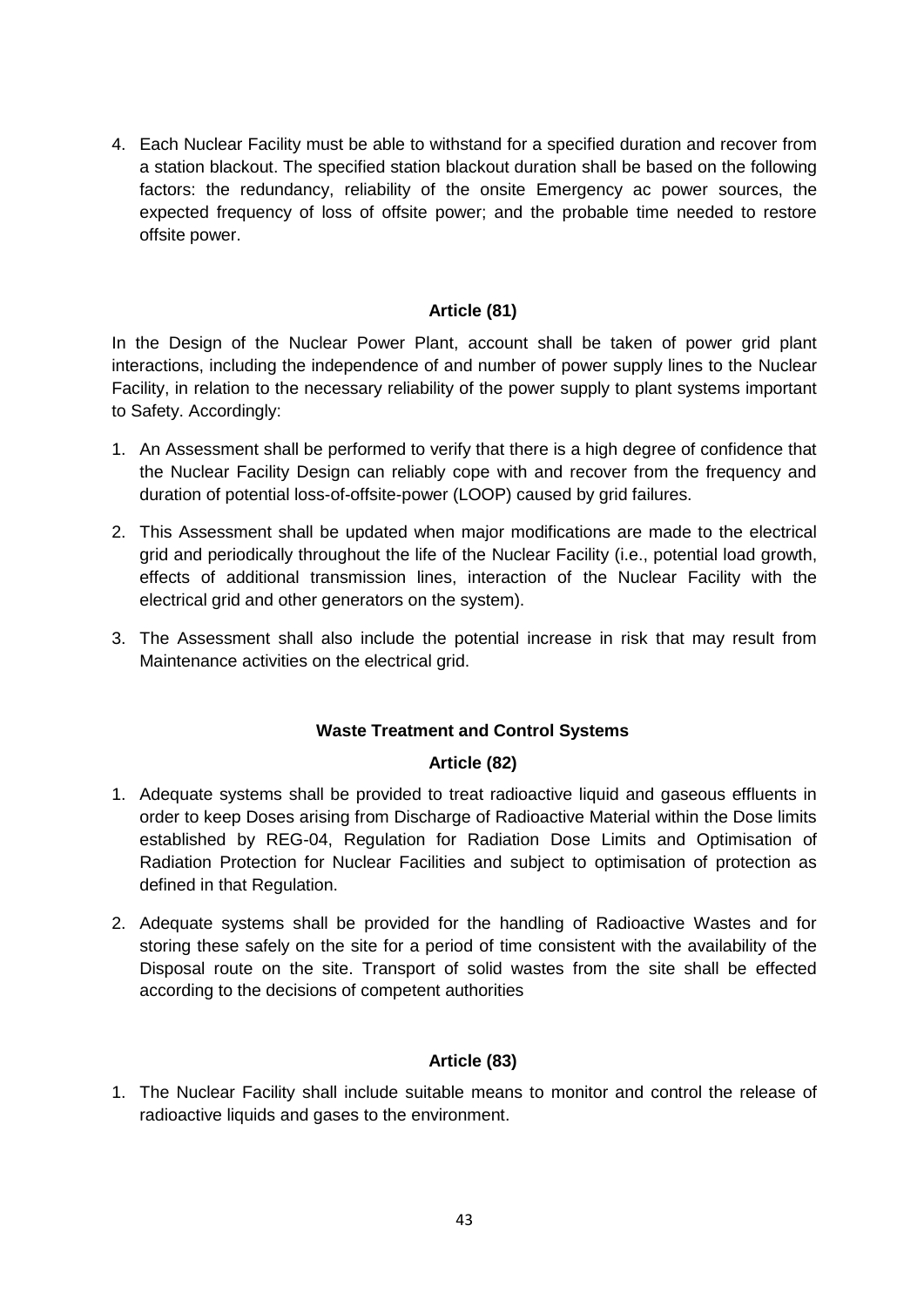- a. Gaseous and liquid radiological effluent monitors are to be provided for the automatic termination of releases in the event that effluent release set points are exceeded.
- b. Adequate systems shall be provided to accommodate radioactive liquid and gaseous waste safely when processing is not available."

# **Article (84)**

<span id="page-44-0"></span>A ventilation system with an appropriate filtration system shall be provided:

- 1. To prevent unacceptable dispersion of airborne radioactive substances within the Nuclear Facility;
- 2. To reduce the concentration of airborne radioactive substances to levels compatible with the need for access to the particular area;
- 3. To keep the level of airborne radioactive substances in the Nuclear Facility below prescribed limits and criteria and ALARA in Normal Operation, Anticipated Operational Occurrences and DBAs; and
- 4. To ventilate rooms containing inert or noxious gases without impairing the capability to control radioactive releases.

# **Article (85)**

- <span id="page-44-1"></span>1. A monitored ventilation system with an appropriate filtration system shall be provided to control the release of airborne radioactive substances to the environment.
- 2. Filter systems shall be sufficiently reliable and so designed that under the expected prevailing conditions the necessary retention factors are achieved. Filter systems shall be designed such that the efficiency can be tested.

# **Fuel Handling and Storage Systems**

# **Article (86)**

<span id="page-44-3"></span><span id="page-44-2"></span>The handling and Storage systems for non-irradiated fuel shall be designed:

- 1. To prevent criticality by a specified margin by physical means or processes, preferably by the use of geometrically safe configurations, even under Plant States of optimum moderation;
- 2. To permit appropriate Maintenance, periodic Inspection and testing of components important to Safety; and
- 3. To minimise the probability of loss of or damage to the fuel.

# **Article (87)**

- <span id="page-44-4"></span>1. The SSCs for the handling of irradiated fuel shall be designed to:
	- a. prevent criticality at all times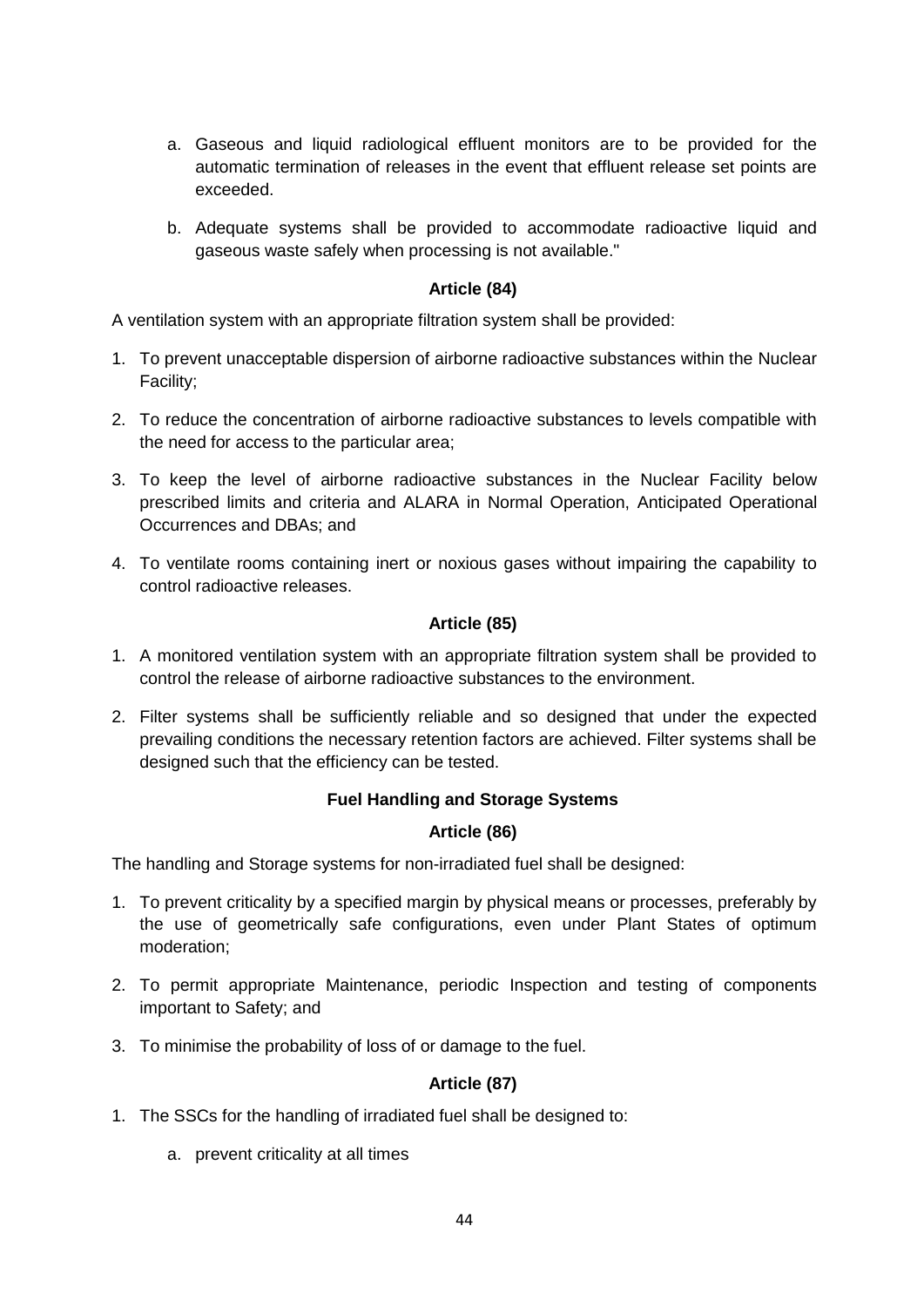- b. prevent unacceptable handling stresses on the fuel elements or fuel assemblies;
- c. prevent the inadvertent dropping of heavy objects such as spent fuel casks, cranes or other potentially damaging objects on the fuel assemblies and dropping of spent fuel in transit;
- d. provide proper means for Radiation Protection;
- e. adequately identify fuel assemblies; and
- f. Facilitate decontamination of fuel handling equipment when necessary.
- 2. The SSCs for the Storage of irradiated fuel in water pools shall be designed to:
	- a. to prevent criticality by physical means or processes, preferably by the use of geometrically safe configurations, even under plant states of optimum moderation;
	- b. to permit adequate heat removal in operational states and in design basis accidents;
	- c. to permit inspection of irradiated fuel;
	- d. to permit appropriate periodic inspection and testing of components important to safety;
	- e. to prevent the dropping of spent fuel in transit;
	- f. to prevent unacceptable handling stresses on the fuel elements or fuel assemblies;
	- g. to prevent the inadvertent dropping of heavy objects such as spent fuel casks, cranes or other potentially damaging objects on the fuel assemblies;
	- h. to permit safe storage of suspect or damaged fuel elements or fuel assemblies;
	- i. to provide proper means for radiation protection;
	- j. to adequately identify individual fuel modules;
	- k. to control soluble absorber levels if used for criticality safety;
	- l. to facilitate maintenance and decommissioning of the fuel storage and handling facilities;
	- m. to facilitate decontamination of fuel handling and storage areas and equipment when necessary; and
	- n. to ensure that adequate operating and accounting procedures can be implemented to prevent any loss of fuel.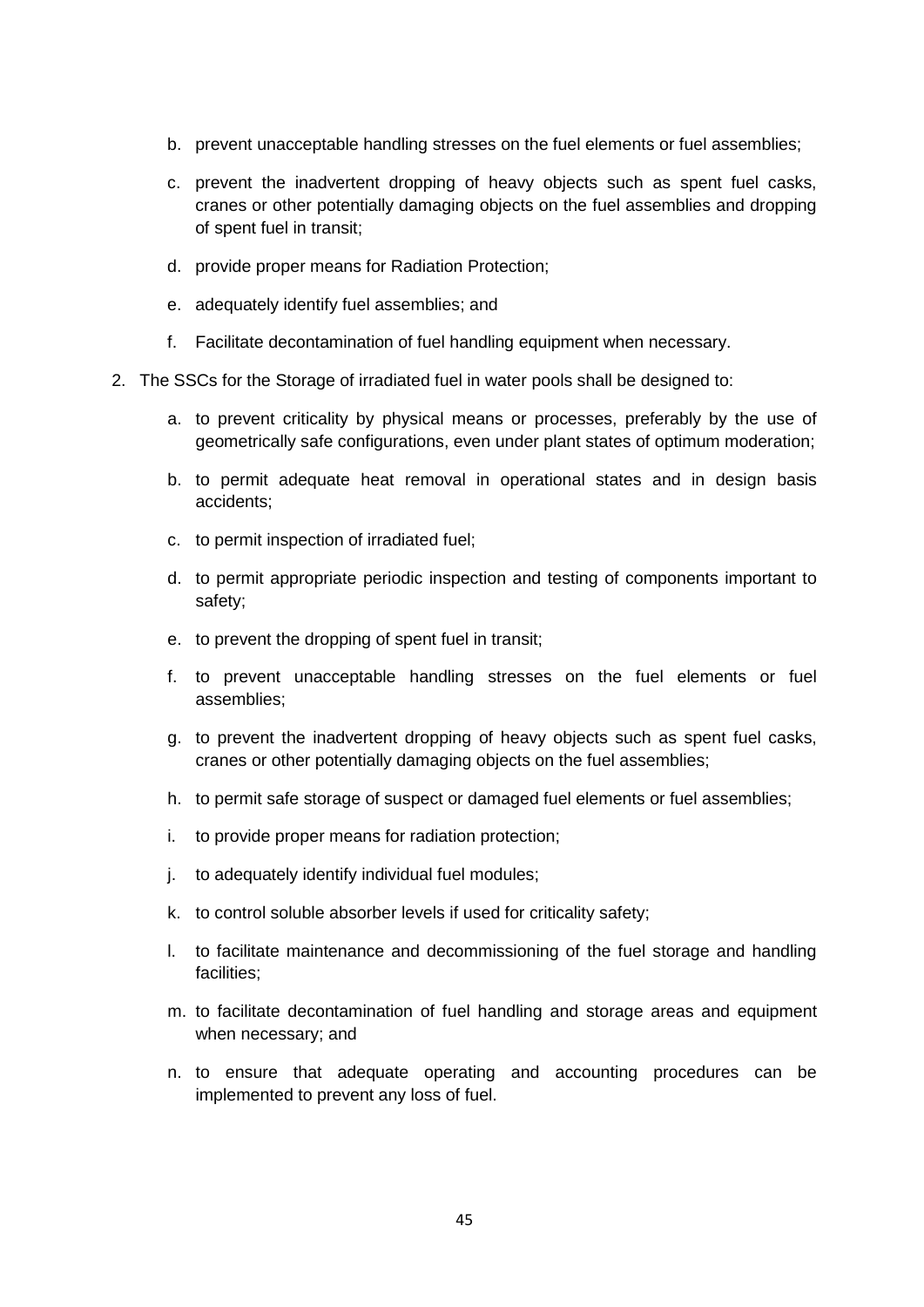# **Radiation Protection**

# **Article (88)**

- <span id="page-46-1"></span><span id="page-46-0"></span>1. The Design shall address the optimisation of Radiation Protection, including by means of the following:
	- a. appropriate layout and shielding of SSCs containing Radioactive Materials;
	- b. paying attention to the Design of the Power Plant and equipment so as to minimise the number and duration of human activities undertaken in radiation fields and reduce the likelihood of contamination of the site personnel;
	- c. making provision for the treatment of Radioactive Materials in an appropriate form and condition, for either their Disposal, their Storage on the site or their removal from the site; and
	- d. Making arrangements to reduce the quantity and concentration of Radioactive Materials produced and dispersed within the Nuclear Facility or released to the environment.
- 2. Full account shall be taken of the potential build-up of radiation levels with time in areas of personnel occupancy and of the need to minimise the generation of Radioactive Materials as wastes.

# **Article (89)**

- <span id="page-46-2"></span>1. Provision shall be made in the Design and layout of the Nuclear Facility to minimise exposure and contamination from all sources. Such provision shall include adequate Design of SSCs in terms of: minimizing exposure during Maintenance and Inspection; shielding from direct and scattered radiation; ventilation and filtration for control of airborne Radioactive Materials; limiting the activation of corrosion products by proper specification of materials; means of monitoring; control of access to the Nuclear Facility; and suitable decontamination facilities.
- 2. The shielding Design shall facilitate Maintenance and Inspection so as to minimise exposure of Maintenance personnel.
- 3. The Nuclear Facility layout and procedures shall provide for the control of access to radiation areas and areas of potential contamination, and for minimizing contamination from the movement of Radioactive Materials and personnel within the Nuclear Facility. The plant layout shall provide for efficient Operation, Inspection, Maintenance and replacement as necessary to minimise radiation exposure.
- 4. Provision shall be made for appropriate decontamination facilities for both personnel and equipment and for handling any Radioactive Material and Radioactive Waste arising from decontamination activities.